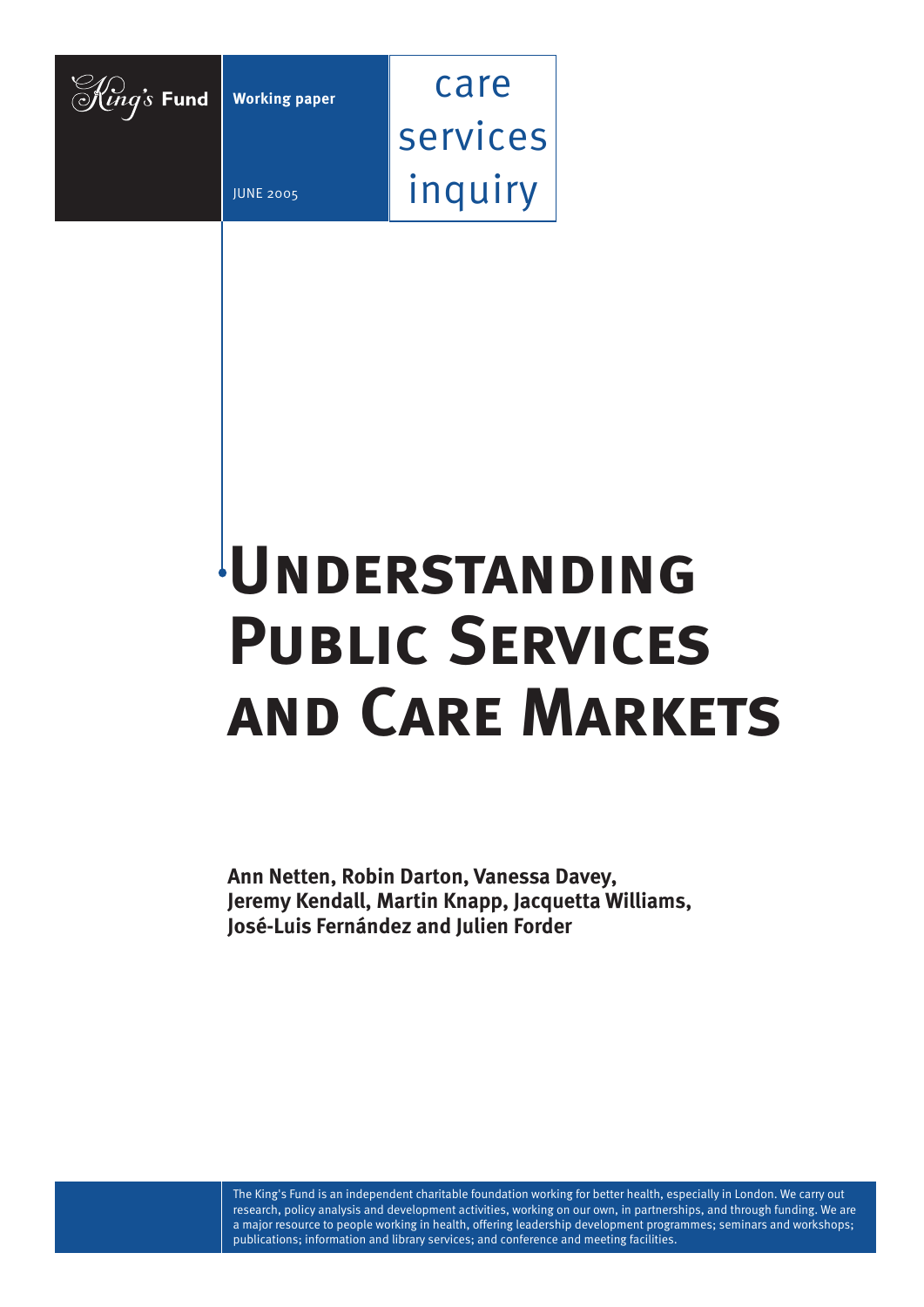# Understanding Public Services and Care Markets

ANN NETTEN, ROBIN DARTON, VANESSA DAVEY, JEREMY KENDALL, MARTIN KNAPP, JACQUETTA WILLIAMS, JOSÉ-LUIS FERNÁNDEZ AND JULIEN FORDER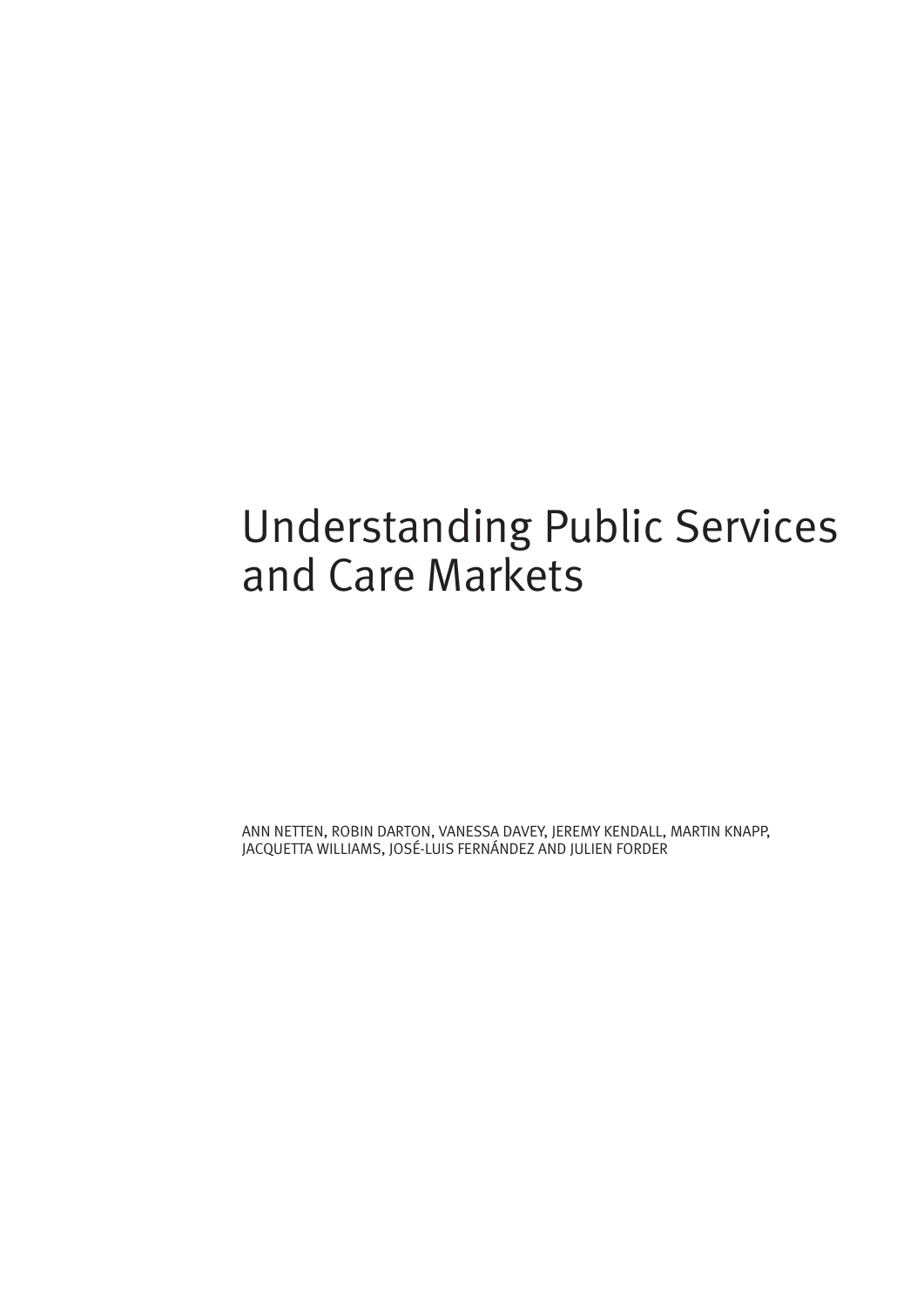This paper looks at what factors influence the 'mixed economy' of the care market – including what funding is available and from where, and how commissioning works – and the role played by service users. It also examines how markets for home care, care homes and extra care housing work; how the market performs as a whole; and how policy and practice should be developed.

Published by:

King's Fund 11–13 Cavendish Square London W1G 0AN www.kingsfund.org.uk

© King's Fund 2005

Charity registration number: 207401

First published 2005

All rights reserved, including the right of reproduction in whole or in part in any form.

A catalogue record for this publication is available from the British Library.

Available from:

King's Fund 11–13 Cavendish Square London W1G 0AN Tel: 020 7307 2591 Fax: 020 7307 2801 Email: publications@kingsfund.org.uk www.kingsfund.org.uk/publications

Edited by Mary Jean Pritchard Typeset by Grasshopper Design Company Printed in Great Britain by the King's Fund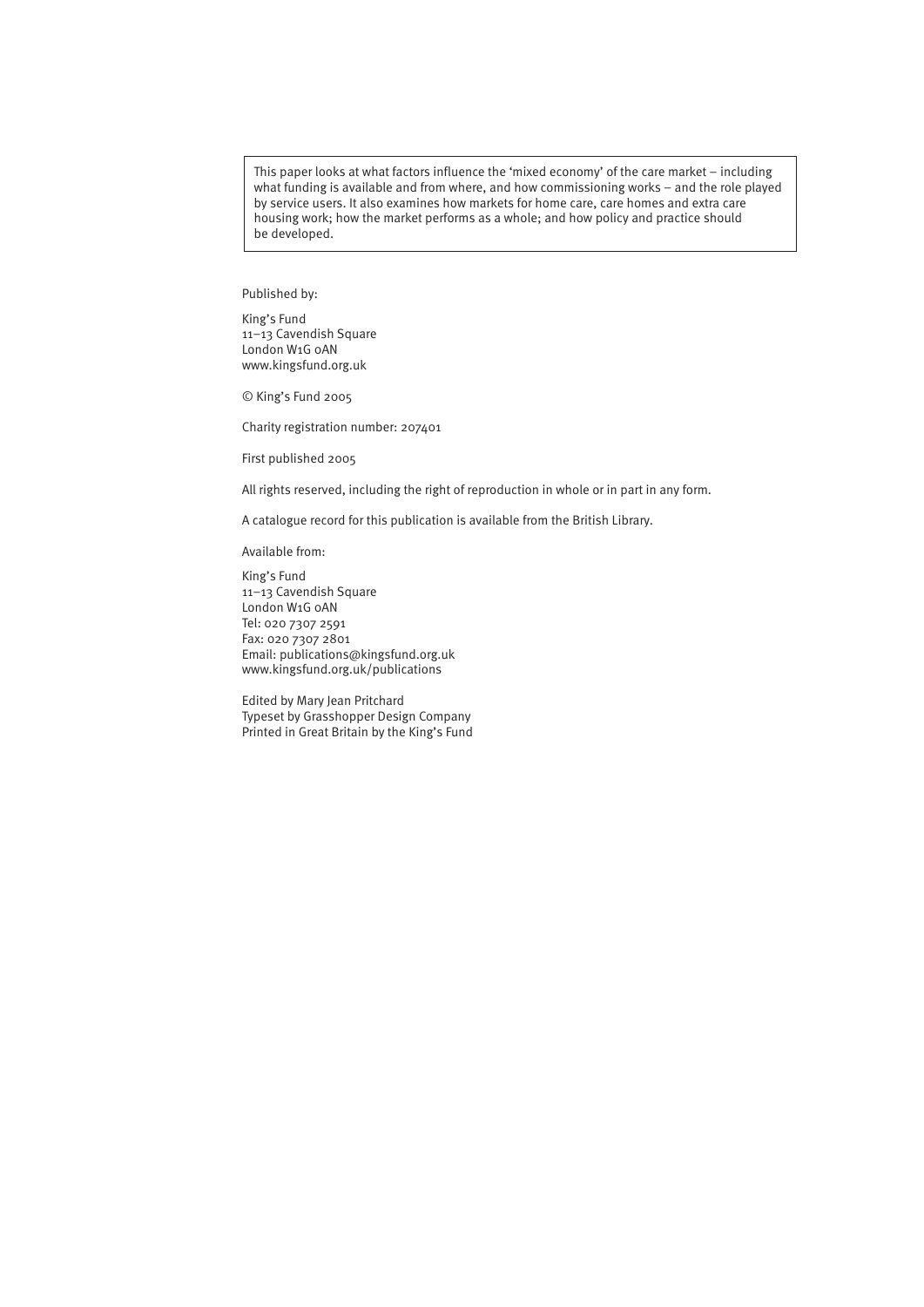# Contents

| List of figures                                            | vi           |
|------------------------------------------------------------|--------------|
| About the authors                                          | vii          |
| <b>Introduction</b>                                        | 1            |
| What is social care?                                       | $\mathbf{1}$ |
| Terminology                                                | $\mathbf{1}$ |
| <b>Funding</b>                                             | 3            |
| Commissioning                                              | 5            |
| Variation in local authorities' commissioning arrangements | 6            |
| Joint commissioning                                        | 6            |
| <b>Direct Payments</b>                                     | 9            |
| Regulation                                                 | 10           |
| Incentives and sanctions                                   | 11           |
| <b>Service users</b>                                       | 13           |
| Social care service provision                              | 15           |
| Home care services                                         | 15           |
| Care homes                                                 | 19           |
| Extra care housing                                         | 25           |
| <b>Market performance and levers</b>                       | 29           |
| Market performance                                         | 29           |
| Levers                                                     | 30           |
| References                                                 | 34           |
| Linked publications                                        | 41           |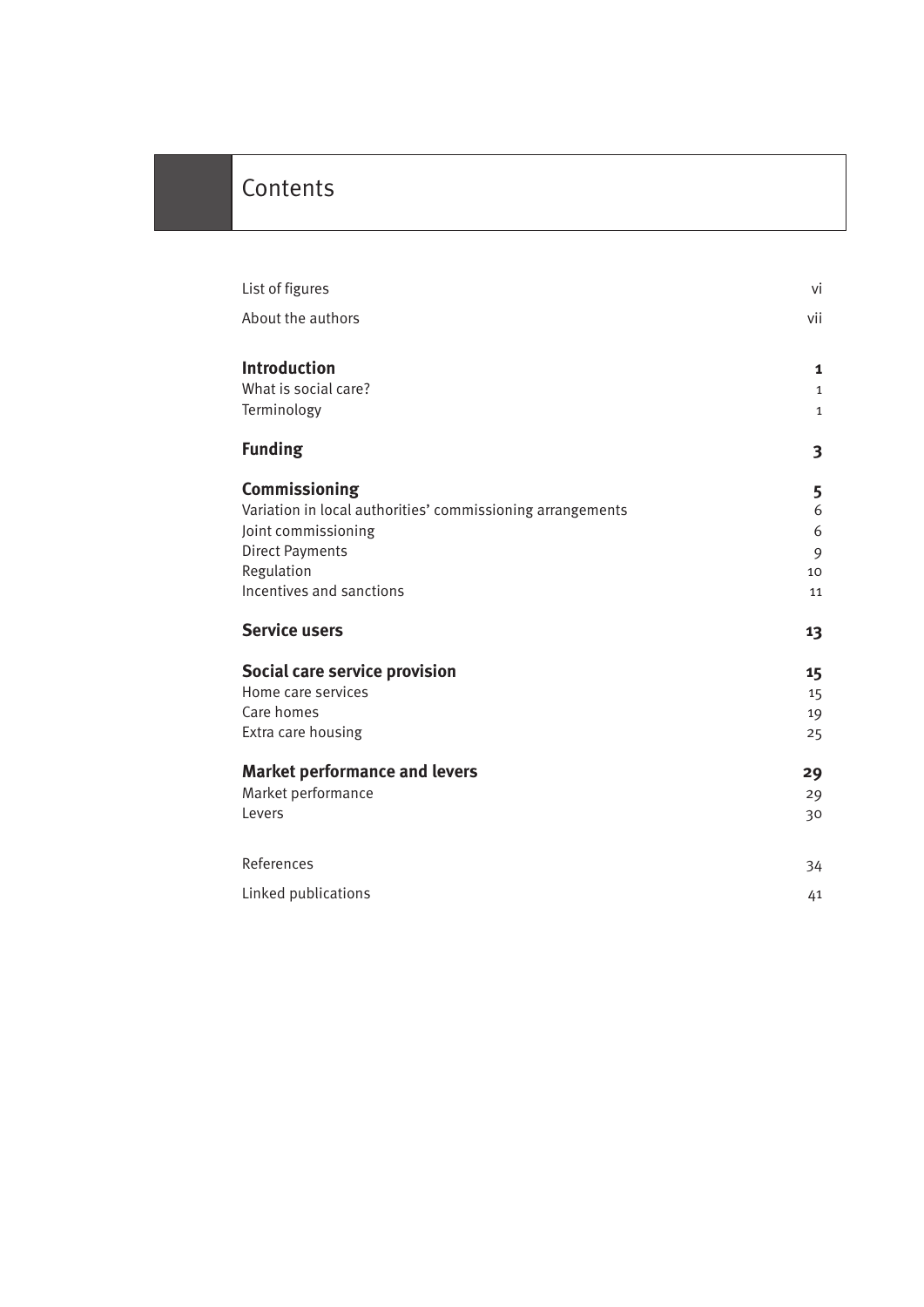# List of figures

| Figure 1: Expenditure on older people by service type, 2002/03                                                              | 3  |
|-----------------------------------------------------------------------------------------------------------------------------|----|
| Figure 2: Home care contact hours by sector of provision in England, 1993-2003                                              | 15 |
| Figure 3: Number of households receiving home help or home care, by sector<br>in England, 1993-2003                         | 16 |
| Figure 4: Places for older people and younger physically disabled adults in<br>residential care homes in England, 1980-2001 | 20 |
| Figure $5:$ Beds in nursing homes in England, $1982 - 2001$                                                                 | 21 |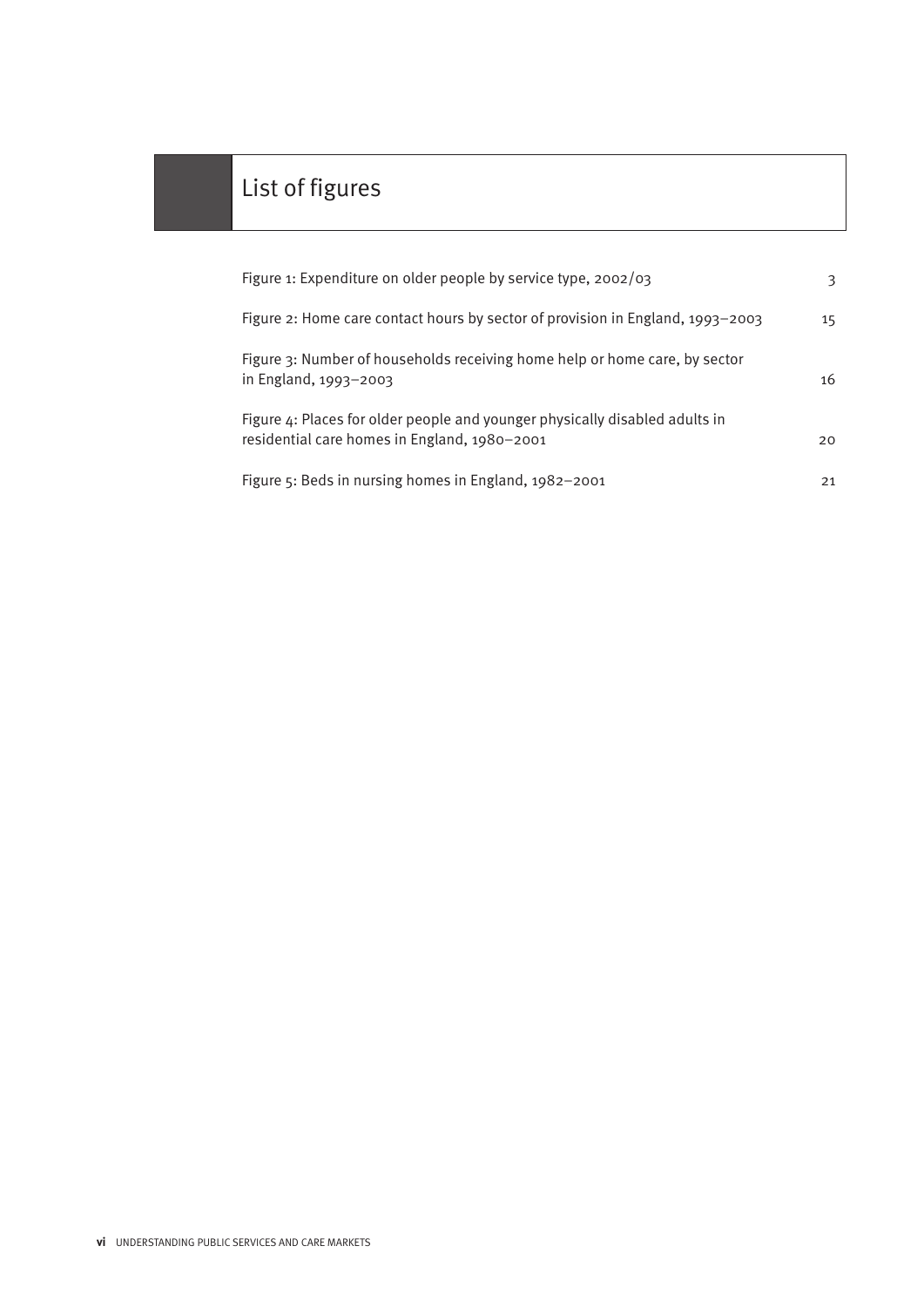# About the authors

**Ann Netten** is Professor of Social Welfare and Director of the Personal Social Services Research Unit (PSSRU), University of Kent. Her research interests include cost estimation and economic evaluation of health and social welfare interventions (including criminal justice), care of older people, developing theoretical approaches to the evaluation of community care and measuring quality and outcomes in social care.

**Robin Darton** is a Research Fellow in PSSRU, University of Kent. He has a background in psychology and statistics, and research interests in health and social services provision for elderly people. He is currently working on studies of care homes, home care and extra care housing.

**Vanessa Davey** is a Research Officer in PSSRU, London School of Economics. Her work has focused on the impacts of new forms of social care commissioning, particularly service user control and choice. She is leading the evaluation of the implementation of the Direct Payments Development Fund in England for the Department of Health.

**Jeremy Kendall** is a Senior Research Fellow in PSSRU, and a Research Associate at the Centre for Civil Society, London School of Economics. His interests include the third sector in the United Kingdom and Europe, and the theory and practice of social care and personal social services markets and their regulation.

**Martin Knapp** is Professor of Social Policy and Director of PSSRU, London School of Economics. He is Professor of Health Economics and Director of the Centre for the Economics of Mental Health, Institute of Psychiatry, King's College London. Current research and teaching interests are in mental health economics and policy, and the economics of social care.

**Jacquetta Williams** is a Research Officer in PSSRU, University of Kent. Her research interests include social care services for older people, councils' powers and duties, and service users' involvement in research. She has been involved in Department of Health research investigating care home closures and a survey of resource use by the social care regulator.

**José-Luis Fernández** is a Research Fellow in PSSRU, London School of Economics. His main current interests are in the areas of social care economics and the analysis of territorial justice in the allocation of social care resources.

**Julien Forder** is an economist and has recently completed a two-year secondment to the Department of Health Strategy Unit, where he worked on the NHS Improvement Plan and the Green Paper on adult social care. A particular interest is the operation of residential and domiciliary care markets. Julien is currently working as project manager for the Wanless Social Care Review.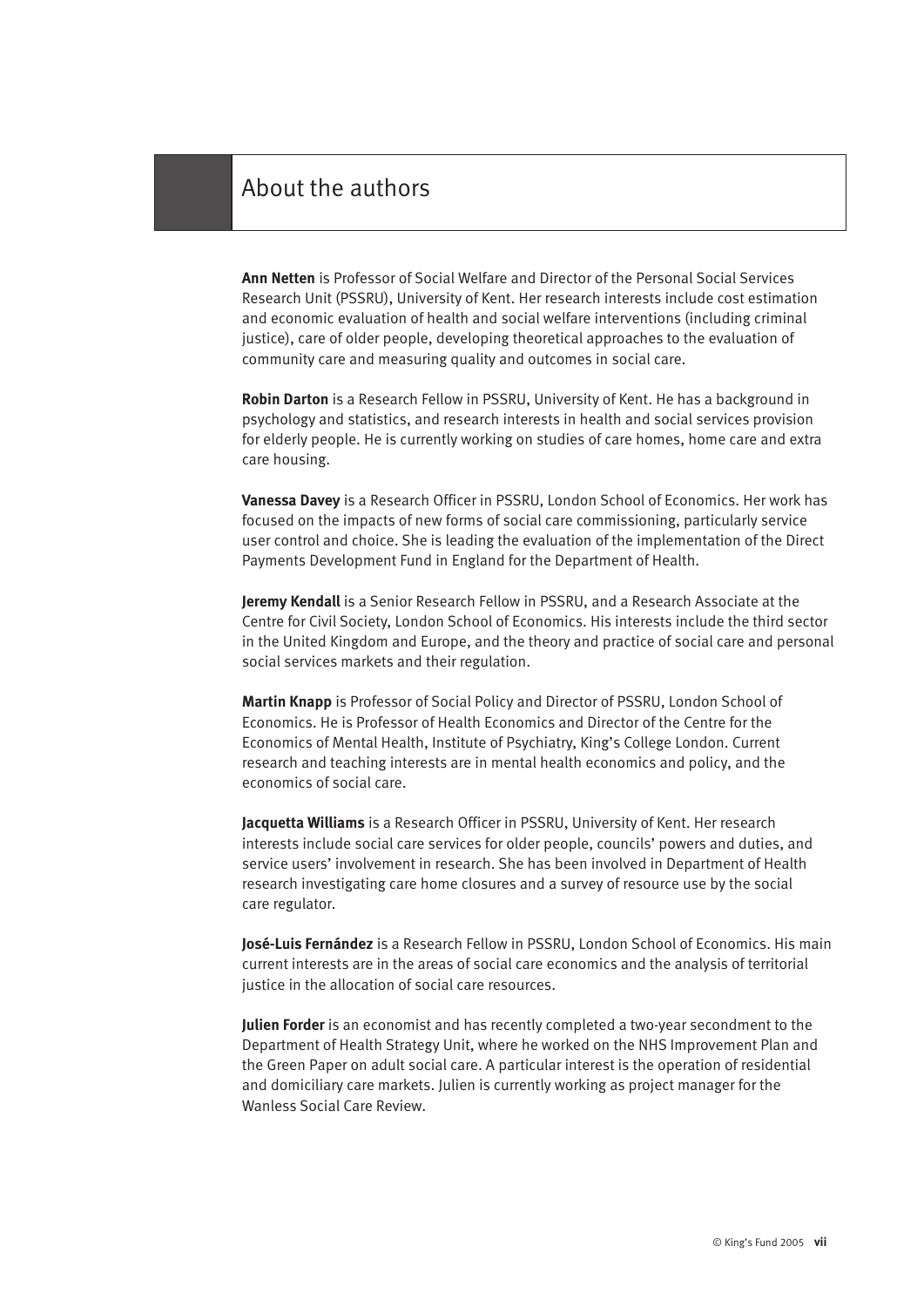# Introduction

In 2004, the King's Fund established a Committee of Inquiry to consider care services for older people in London and whether there are likely to be sufficient care services of the right design and quality to meet the needs of older people in the short and longer term future. Much care provision, particularly social care services, now takes place in the context of the market. The Personal Social Services Research Unit was commissioned to produce an analysis of social care markets to inform the Inquiry, and this paper reports on the results of that analysis. A companion paper (Netten *et al* 2004a) summarises the main messages.

# **What is social care?**

Social care for older people is primarily concerned with compensating for the impact of physical or mental impairment. In this sense, social care for older people is closely linked to, but distinct from, health care, where the focus is on the treatment or mitigation of impairment. Currently, most of the social care in this country is provided informally by family and friends. The remainder is provided formally by public- or private-sector organisations, which deliver social care services in a number of contexts – in people's own homes, in residential establishments, or in day care facilities. In response to changing policy emphasis, these services increasingly aim to help people increase or retain their independence and prevent deterioration of their condition.

The majority of formal social care provision is funded by the public sector but provided largely by independent providers in a mixed economy of care. The influence of government policies and other public bodies (particularly those charged with commissioning care) on such a market is profound. We start our discussion by considering those factors that influence the market – the sources and levels of funding, the commissioning process and regulations. We then reflect on the role of the ultimate consumer the service user – before examining the operation of the markets for home care, care homes and extra care housing. Our final section considers overall market performance and how some of the problems that are emerging might be addressed through existing and potential policy and practice levers.

# **Terminology**

To frame the discussion it is helpful to define what we mean by the following terms.

### *Demand*

We define the demand for care as a need that is backed by the ability to pay for the services that will meet it. The extent of the need could be assessed formally in terms of the criteria set by an agency, such as a local authority, or informally in terms of the subjective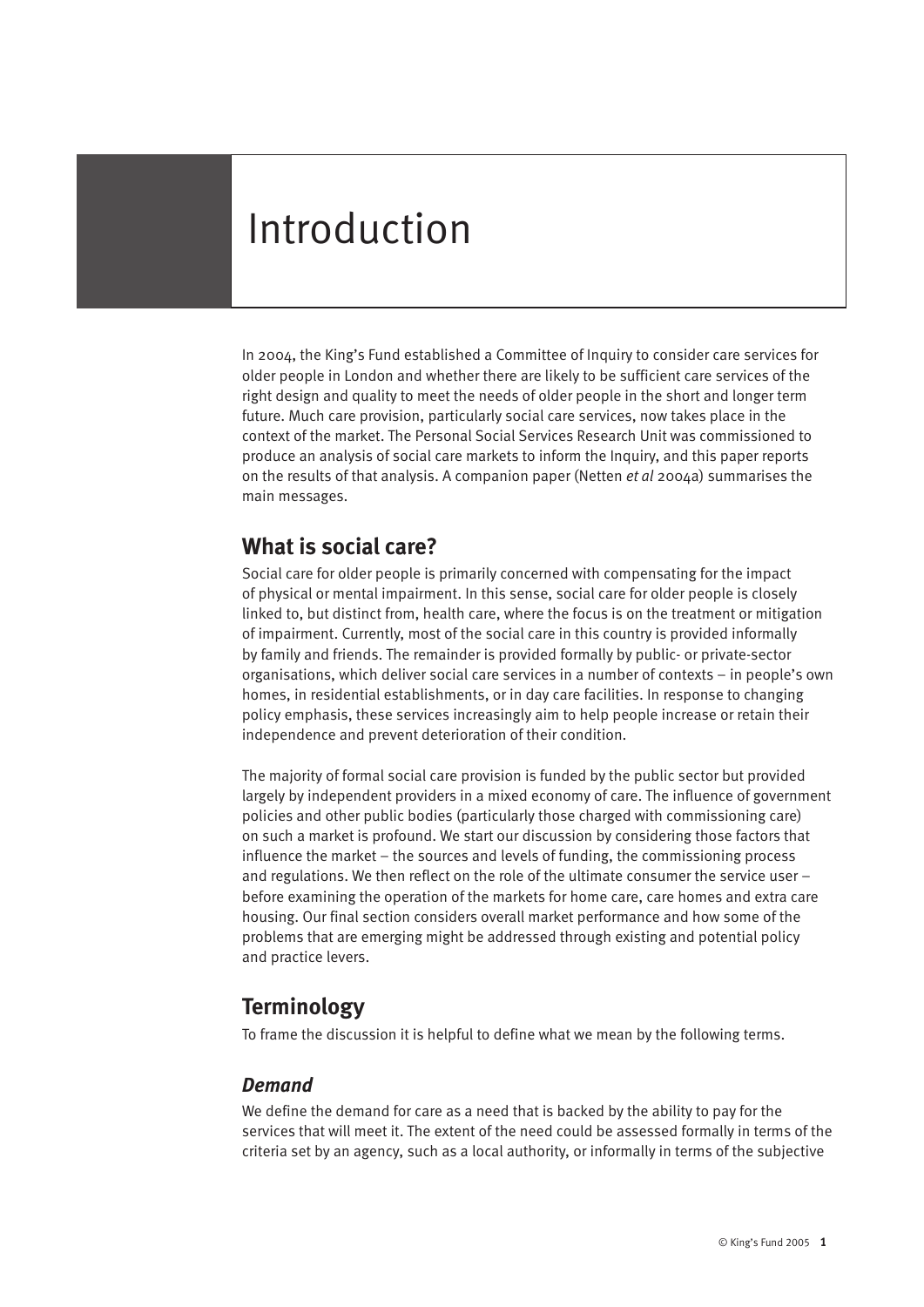perceptions of individuals or their families. The ability to pay could depend on an agency's willingness, having established eligibility, to purchase services from its budget, or the individual's own willingness to meet the costs of services from their own resources.

The demand for social care for older people is affected by the following factors:

- $\blacksquare$  demographics the number of older people, their levels of impairment and the availability of informal carers
- $\blacksquare$  central government policies in particular, levels of funding and boundaries around what constitutes the demand for publicly funded care
- $\blacksquare$  local government policies how they implement central government policy and whether they provide their own services or use independent providers
- $\blacksquare$  other markets for example, improvements in health care might reduce dependency, and availability of accessible housing might influence people's ability to remain in their own home.

#### *Supply*

The two dominant social care services are care homes and home care. The largest component of total public expenditure on social care services is on care homes for older people (62 per cent of the total government expenditure on older people). However, the largest group of publicly funded service users are users of home care (373,500 clients compared with 218,500 residents).

In addition, there is a developing service in the market known as extra care housing, which encompasses a variety of schemes in which housing and care are integrated. All these forms of provision are discussed in detail in Market performance and levers (*see* pp 29–33).

#### *Commissioning*

The key function that relates demand and supply is the commissioning process. Commissioning goes beyond simply procuring services and includes:

- $\blacksquare$  clarifying organisational mission as it relates to purchasing and provision
- $\blacksquare$  defining need
- $\blacksquare$  identifying and assessing need
- $\blacksquare$  clarifying the services necessary to meet those needs (that is, service specification)
- $\blacksquare$  negotiating contracts with providers to deliver those services
- $\blacksquare$  monitoring contracts and providers' levels of performance
- renegotiating, terminating or extending contracts (Wistow *et al* 1996).

There are a number of approaches to commissioning and these are discussed in detail in Commissioning (*see* pp 5–12).

Since the 1990s there has been a growing emphasis in health and social care policy on involving service users and their informal carers in the planning, delivery, monitoring, evaluation and improvement of social care services, and consulting them about their needs, priorities and preferences. Commissioners' understanding of service users' perspectives is therefore central to delivering responsive and good quality services. The degree to which service users' perspectives are reflected in the social care market is discussed in Social care service provision (*see* pp 15–28).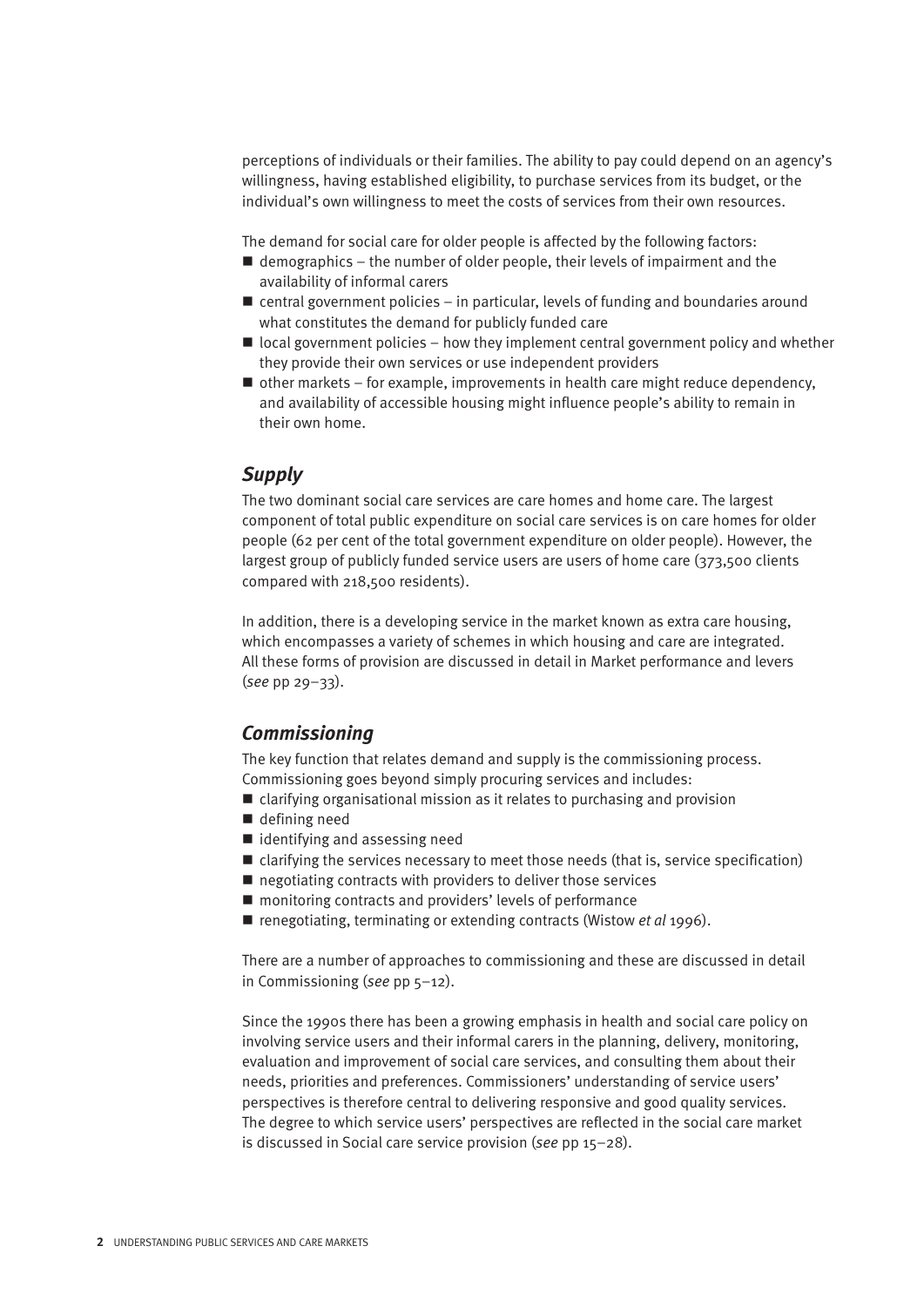# Funding

Public funding of social care for older people has been increasing above the rate of inflation in recent years and it is planned that funding will continue to increase at a rate of 6 per cent above inflation until 2008. These increases are linked to long-term government objectives to improve health and social care services (Department of Health 2002a). However, funding of social care for older people is not ring-fenced and so there is no guarantee that this funding will actually be used for the care of older people. The Formula Spending Share (FSS) system provides indicative amounts for social care expenditure, but authorities are largely free to choose the amounts that are actually spent. In fact most authorities spend above their share (that is, they direct money away from other services for which they are responsible). However, a review of the FSS undertaken in 2001/02 showed a major shift in the allocation of funds away from the care of older people towards services for children. In 2002, 85 per cent of authorities reported a gap between the cost of meeting all expected demand within existing eligibility criteria and the budget available for 2001/02 (LGA/ADSS 2003).

In 2002/03, gross public current expenditure on social care was £15.2 billion, of which £6.9 billion, or 45 per cent, was on services for older people. Charges to clients recouped about a quarter of all expenditure on older people. Nearly two-thirds (62 per cent) of gross expenditure on older people was on residential provision, 29 per cent on day and home care provision and the remainder on assessment and care management (*see* Figure 1).

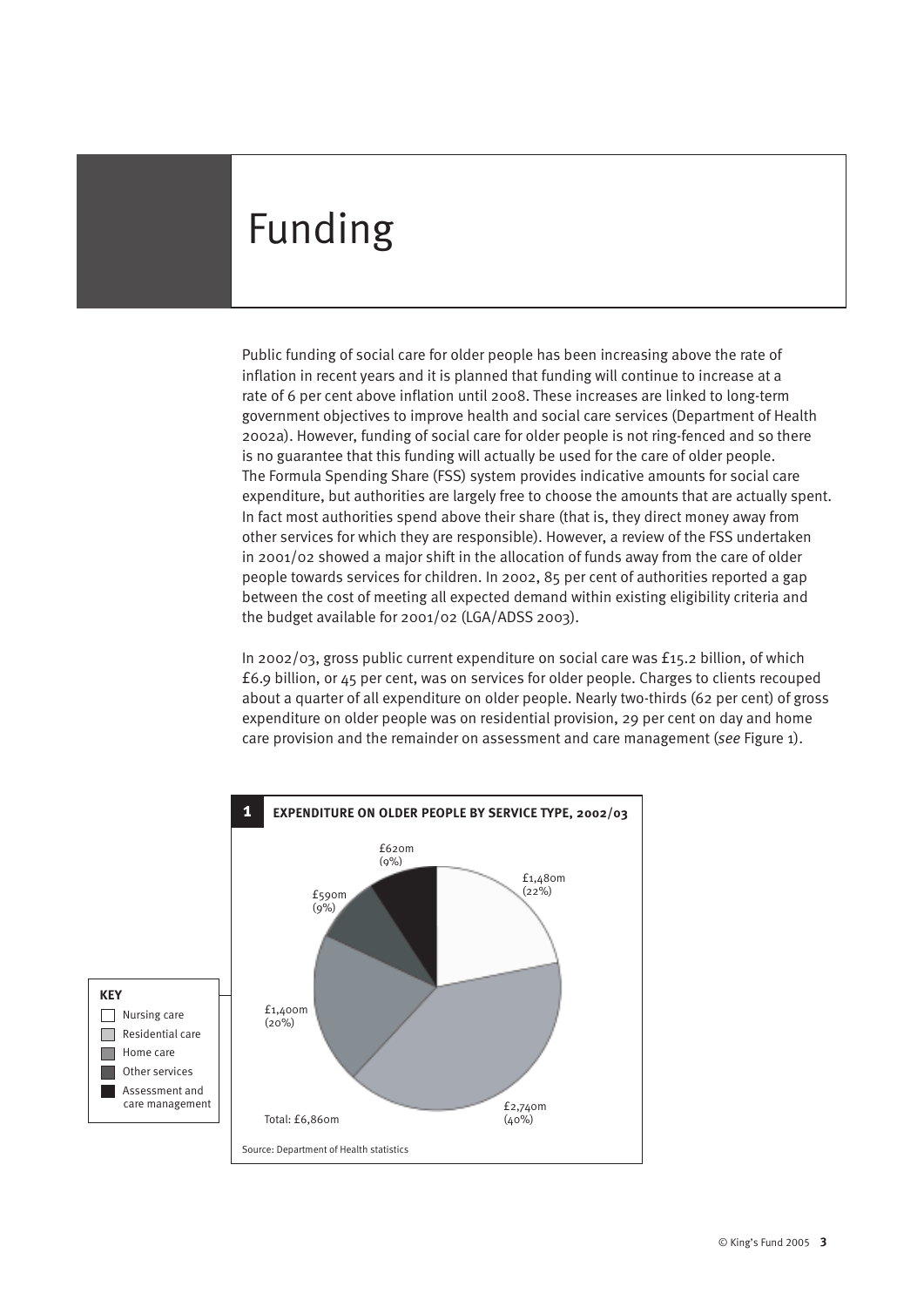Competing demands on social care funds, combined with specific government policies, have placed local authorities under considerable financial pressure. For example, efficiency targets set in 1999 required local authorities to achieve a 2 per cent increase in efficiency in the years 1999/2000 and 2000/01, and a 3 per cent increase in 2001/02. Efficiency is difficult to measure and unit costs are often taken as indicators of efficiency.

In 2001, the government made increased levels of funding available to local authorities. This enabled local authorities to enter into long-term agreements with independent sector providers, and, where necessary, to increase the fees that they paid out in order to develop and improve services and help stabilise the care home sector (Department of Health 2001a, 2002b). This funding increase was mainly motivated by concern that restricted capacity in the social care system was affecting the delivery of acute health care through unnecessary admissions to or delayed discharges from hospital. Further funding was also made available as part of an initiative by which local authorities were charged for the costs of acute beds occupied by people who are ready to be discharged (Department of Health 2002c, 2002d).

Specific grants have also been made to address recruitment and retention problems among social care staff.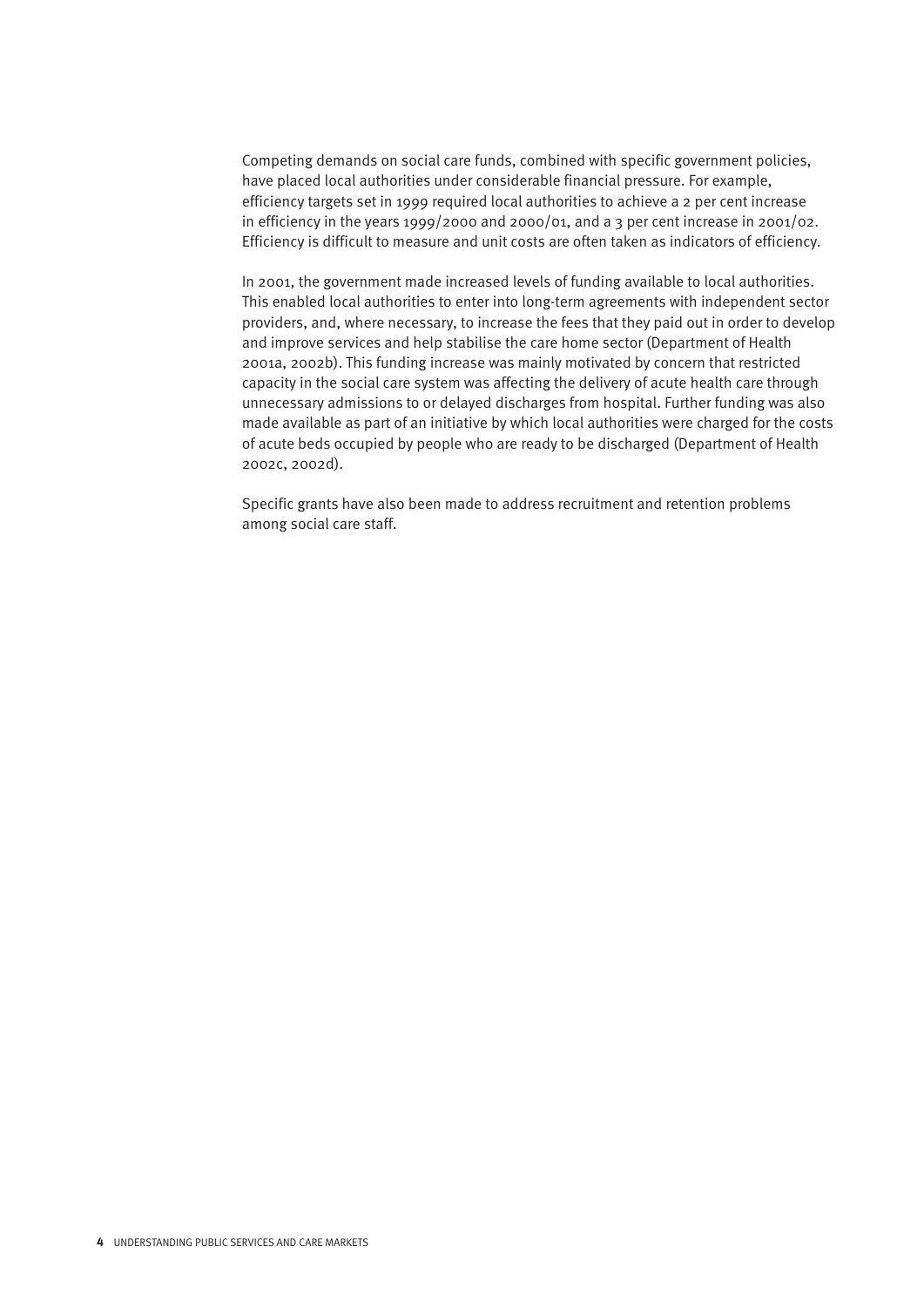# Commissioning

The 1990 National Health Service and Community Care Act introduced a number of changes to the provision of social care, which fundamentally changed the role of local authority social service departments. Previously, these departments had extensive experience of interacting with individual external providers of specialist services, but during the 1990s they assumed responsibility for guiding and managing local markets for social care. This resulted in a rapid growth of private and voluntary sector provision, especially in relation to services supporting older people. This growth has been based substantially on 'contracting out' arrangements by local authorities. By 1999 residential and home care was being purchased predominantly from external agencies for the first time.

Within local government there was considerable resistance to the use of a market commissioning model for securing social care services. The reasons for this were:

- $\blacksquare$  general resistance to policy changes imposed by central government
- $\blacksquare$  a belief that a system in which local authorities provide services offers greater scope for local democratic control
- $\blacksquare$  concern that it was inappropriate to make profit from vulnerable people.

However, during the 1990s this resistance was gradually overcome. There was a broad political shift within the Left, which led to a more pragmatic view of 'what works' and less concern about state control. There was also a realisation that, although independent providers were by nature oriented towards profit, they were not simply crude profiteers (in reality, actual returns were limited), but were in fact often motivated primarily by empathetic and professional goals worthy of respect and support.

More recently, three factors in particular have contributed to the softening of opposition. First, it is just over ten years since the direct relationship between purchaser and provider was separated by the commissioner. Many policy scientists suggest that this is the length of time it takes for a 'policy community' to become 'mature' in terms of the durability of its institutions, and the mutual recognition of the beliefs and motivations of those involved (Sabatier and Jenkins-Smith 1993). Second, the introduction of national regulatory standards and a national regulator, while clearly still in their infancy, provides some assurance of minimum quality standards. Third, and most arguably, the more comfortable relationship that developed between central and local government made the latter more receptive to the former's promotion of the use of the market in social care.

However, there are some residual concerns. First, there is a general concern that the more centralised and bureaucratic system of regulation that has developed serves to concentrate power centrally. Second, there is concern among independent providers that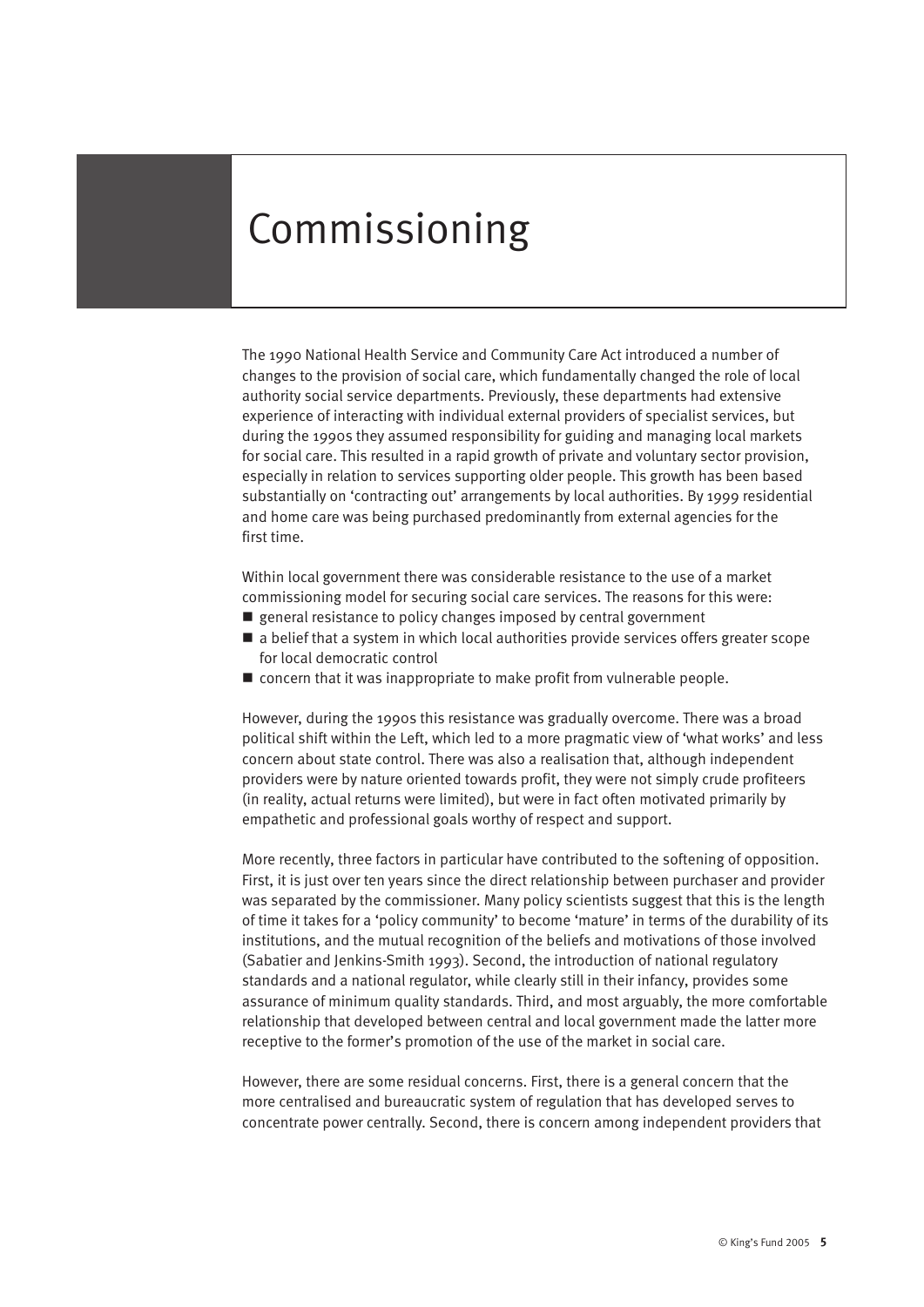fees paid by social services, particularly for residential care, are unrealistically low and that there is preference given to remaining local authority services (Kendall *et al* 2002). Third, there is concern that there is a tendency for commissioners to use traditional rather than innovative services. Finally, there is concern that the commissioning of specific services for individuals – commissioning at the micro level – is fragmented, with different staff responsible for different elements, such as initial screening and assessment, devising and arranging care services, actual service provision and service review. This fragmentation has led a significant number of users to express concern about quality.

# **Variation in local authorities' commissioning arrangements**

Although local authorities have all been moving in the same direction, they had very different starting points, have moved at very different paces and have varied considerably in their ability and willingness to change their attitudes. There are also variations between the commissioning arrangements for different types of care. Residential care is predominantly provided by the independent sector, and home care is also moving in this direction. But local authorities continue to provide most day care services, with the remainder provided by the voluntary rather than private sector (Kendall 2000).

There are also variations in the pricing strategies set by different local authorities. Some (particularly London authorities) use a flexible approach whereby the price for a particular service varies with individual clients: others use a more uniform system with fixed prices for all services.

The arrangements for conducting transactions with providers are, in the main, relatively simple, as reflected in the types of contracts used and the arrangements for payment. The box opposite describes the five main types of contract used in social care. Nationally, price-by-case arrangements (including 'spot' and 'call off' contracts) are the most commonly adopted. London makes significantly greater use of block contracts (whereby payment is made in advance for an agreed number of services, regardless of whether that service is actually used) than other local authorities. For home care services, 79 per cent of London boroughs use block contracts, compared with 47 per cent of authorities nationally, and 30 per cent of London boroughs use long-term (ten years or more) block contracts for residential care, compared with 12 per cent nationally.

# **Joint commissioning**

During the 1990s, models of commissioning continued to diverge and the number of independent providers increased. This often made it difficult to provide continuity of care for service users, for whom the distinction between health needs and social care needs was relatively arbitrary anyway. Concern about this issue prompted the government to promote the integration of health and social care, and make integration mandatory for primary care trusts (PCTs) – the new institutions responsible for primary care and community health.

This policy of integration was formalised in the Health Act of 1999, which allowed for:

- $\blacksquare$  the establishment of pooled budgets between health and social services
- $\blacksquare$  'lead commissioning' arrangements through which either the local authority or the PCT takes responsibility for commissioning services on behalf of both organisations
- $\blacksquare$  integrated provision of all local authority and health services.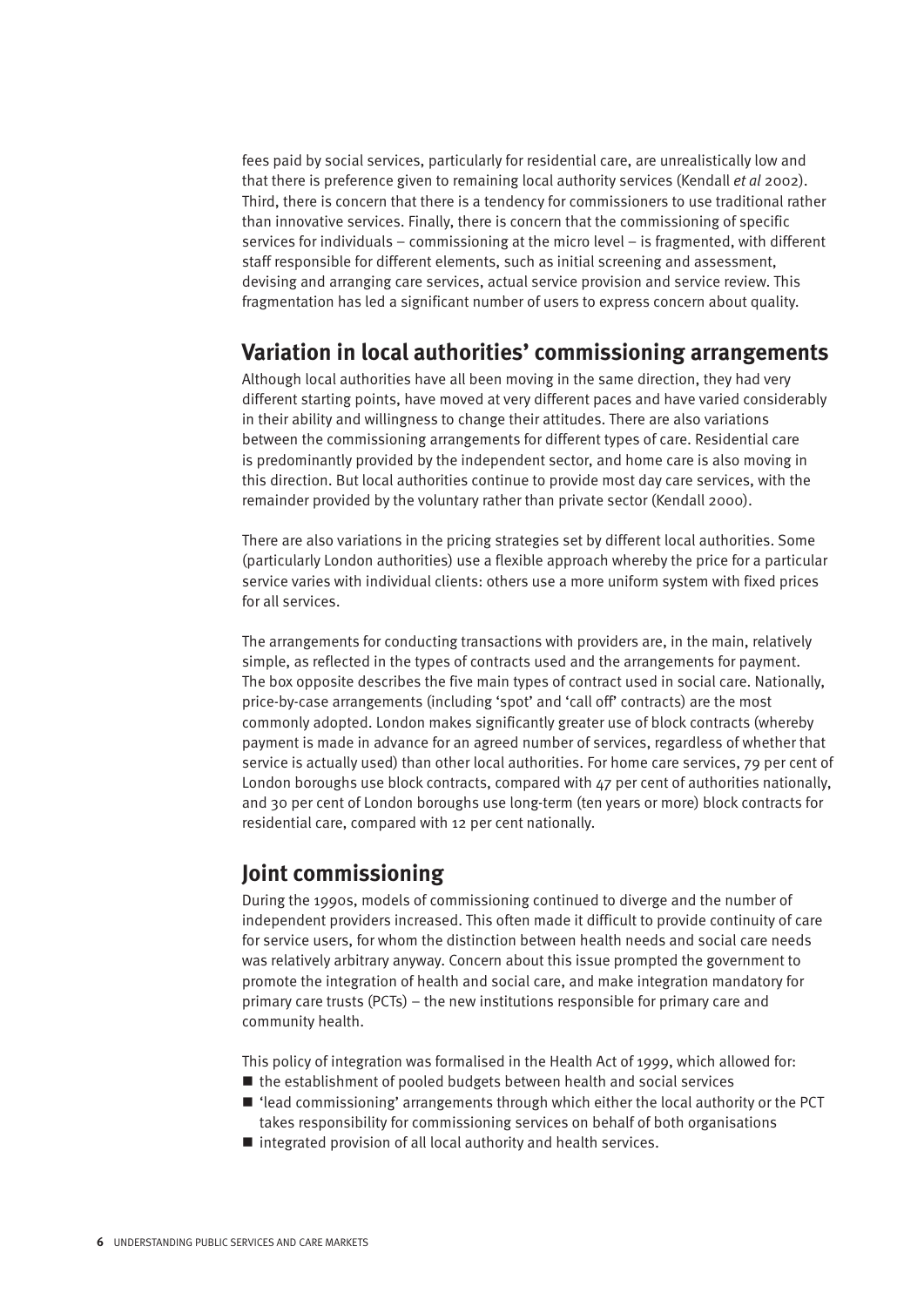#### **CONTRACT TYPES IN SOCIAL CARE**

**Spot contracts and call-off contracts** These are price-per-case arrangements whereby prices and other terms are agreed in relation to individual units of service, usually around the person receiving care. Thus payments are made for services used by individual clients. Call-off contracts differ from spot contracts in that the price per unit of supplied service is set in advance and fixed for the contract period. Spot contracts have the price and other terms agreed in relation to particular units of service, to be consumed by specific clients. Thus, throughout the financial year the price of an hour of home care under a spot contract can vary from one client to another. With call-off contracts, prices are set in advance and cannot vary.

**Block contracts** These involve the purchase of the total quantity of a service expected to be required over a period of time. Payment is agreed and made in advance, regardless of whether subsequently that service is actually used. Usually, the block of supply purchased is sufficient to cover the service requirements of many users. Indeed, were block contracts used only to purchase services for a very few clients they would differ little from call-off contracts.

**Cost and volume contracts** These are hybrids of block and call-off arrangements: payment is agreed and made for a block of supply, but additional payment is made for service units beyond this level only if they are actually consumed.

**Grant contracts** For these, providers are paid a lump sum with the expectation of meeting the service needs of a nominal number of clients. However, the actual level of supply is not explicitly agreed and only broad service specifications are laid out. Essentially, therefore, it is providers who determine the quantity of service.

Taken from Forder *et al* (2004)

Implementation of these flexibilities has been relatively slow, particularly for long-term care services for older people, where lead commissioning has been the least popular of the new arrangements (Hudson *et al* 2002; Davey *et al* 2004). A study conducted in 2002/03 found that joint arrangements between health and social care agencies were held together by a belief in the importance of joint planning, prioritising and reviews of services, and the need for a simple flow of finances between health and social care (Davey *et al* 2004). However, both parties wished to be able to scrutinise the origin of funds within all transactions to ensure accountability. It was also found that social services departments that had pooled budgets with PCTs were negotiating to ensure that they took the lead on strategic aspects of commissioning services for older people. The risk of this is that the dynamics between social care purchasers and providers remain largely unchanged. Moreover, social services and primary care have limited capacity for largescale investment in specialised integrated provision in terms of facilities, ability to secure capital, workforce supply and managerial skills.

In addition to the flexible arrangements offered by the Health Act, there are a number of new policy frameworks for planning and prioritising services. Local strategic partnerships bring together purchasers, providers and other stakeholders from a variety of areas related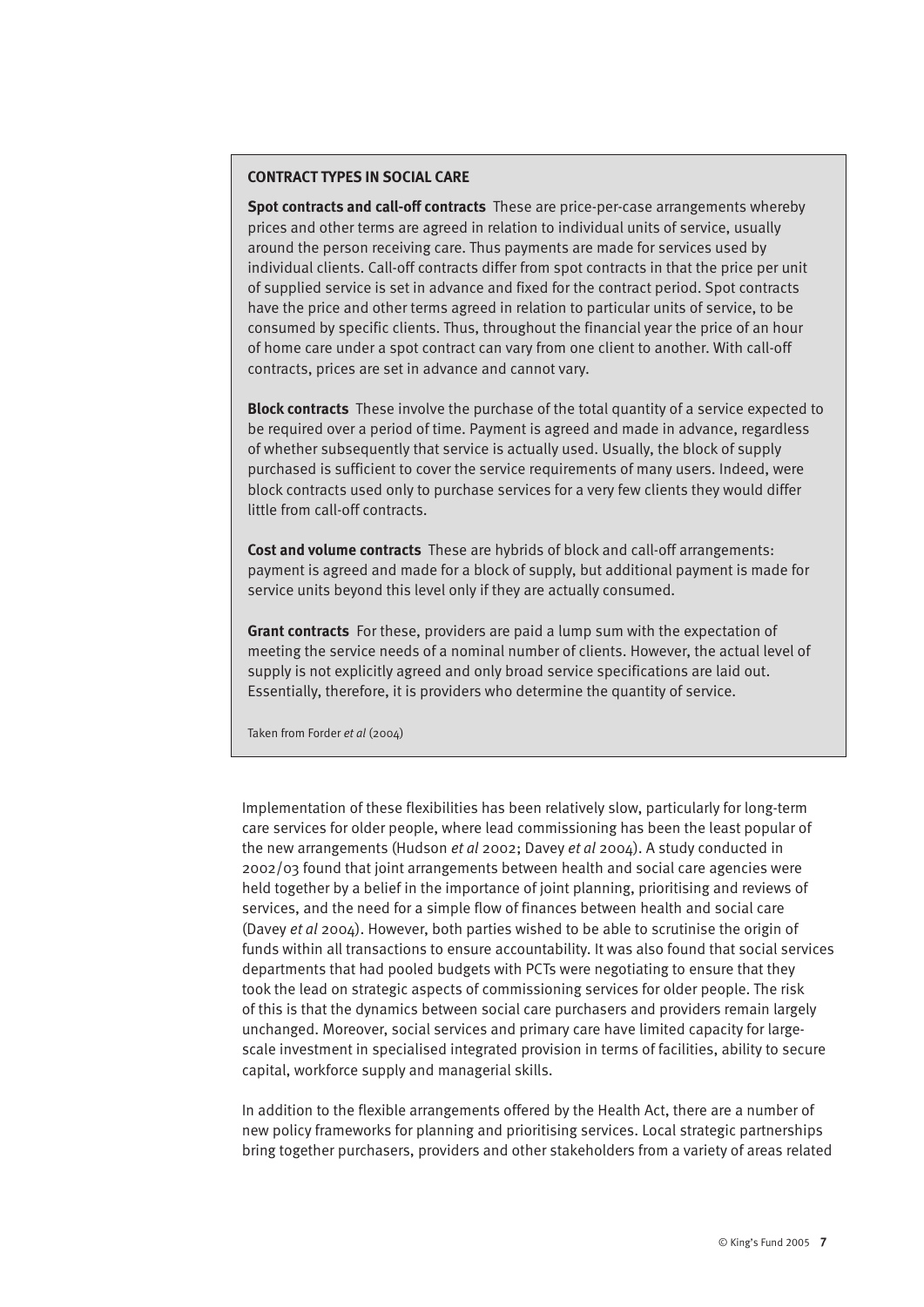to the needs of different service user groups. These forums are expected to plan together, sharing information about current activity to explore priorities, challenges and opportunities across 'whole systems' of services. As leaders of the forum, PCTs and the social services departments of local authorities are required to produce a five-yearly Local Delivery Plan, detailing how services will be delivered to meet the needs of the local population.

The increasingly broad membership of Local Strategic Partnership Boards should ensure that the preferences and needs of service users are understood more effectively. This factor, combined with pooled budget arrangements and the development of policies of social inclusion, seems to have broadened service provision. There is evidence that services are being commissioned to meet specialist needs (for example, culturally specific needs), and to tackle the problems people with such needs often face in accessing services. Furthermore, some services are challenging traditional thinking about social care. For example, there are reports that the discharge, welfare and support services provided by community and voluntary organisations have been 'surprisingly effective' in meeting needs and achieving objectives, such as reducing hospitalisation (Davey *et al* 2004). This has led commissioners to consider such services as effective substitutes for low-intensity home care, and to reconfigure home care services as a more intensive and specialised service (Davey *et al* 2004).

Since April 2003, PCTs have also become responsible for funding nursing care in nursing homes. This, together with the requirement for health and social services to integrate first-level needs assessments for older people, has led local authorities to encourage PCTs to take a lead role in micro-commissioning arrangements. This should enhance service users' experiences of assessment and continuity of care.

The area in which joint commissioning is developing most rapidly is intermediate care services. Intermediate care can be provided in a variety of community and residential settings, with large variations in therapeutic inputs and staff ratios. Social services departments tend to use intermediate care to rehabilitate people who are in crisis and at risk of requiring more intensive care packages and/or residential or nursing home care. Despite regulatory requirements that PCTs and social services departments advertise for and consider competitive tenders for intermediate care, in practice in-house staff are usually favoured as providers of care. Evidence of the benefits and cost-efficiency of intermediate care is weak and the unit costs remain high. Contractual arrangements with intermediate care providers are often weak and local models relatively unevaluated, despite a variety of good practice guides (Department of Health 2001b; Stevenson and Spencer 2002). A number of evaluations have also shown problems associated with less than optimal use of services (Carpenter *et al* 2003; Patel *et al* 2003).

However, if the role of intermediate care is increased, health and social services will need to draw on more independent care providers to provide services. Early findings suggest that, so far, social services have tended to use medium to large corporate providers of intermediate care more than small residential providers.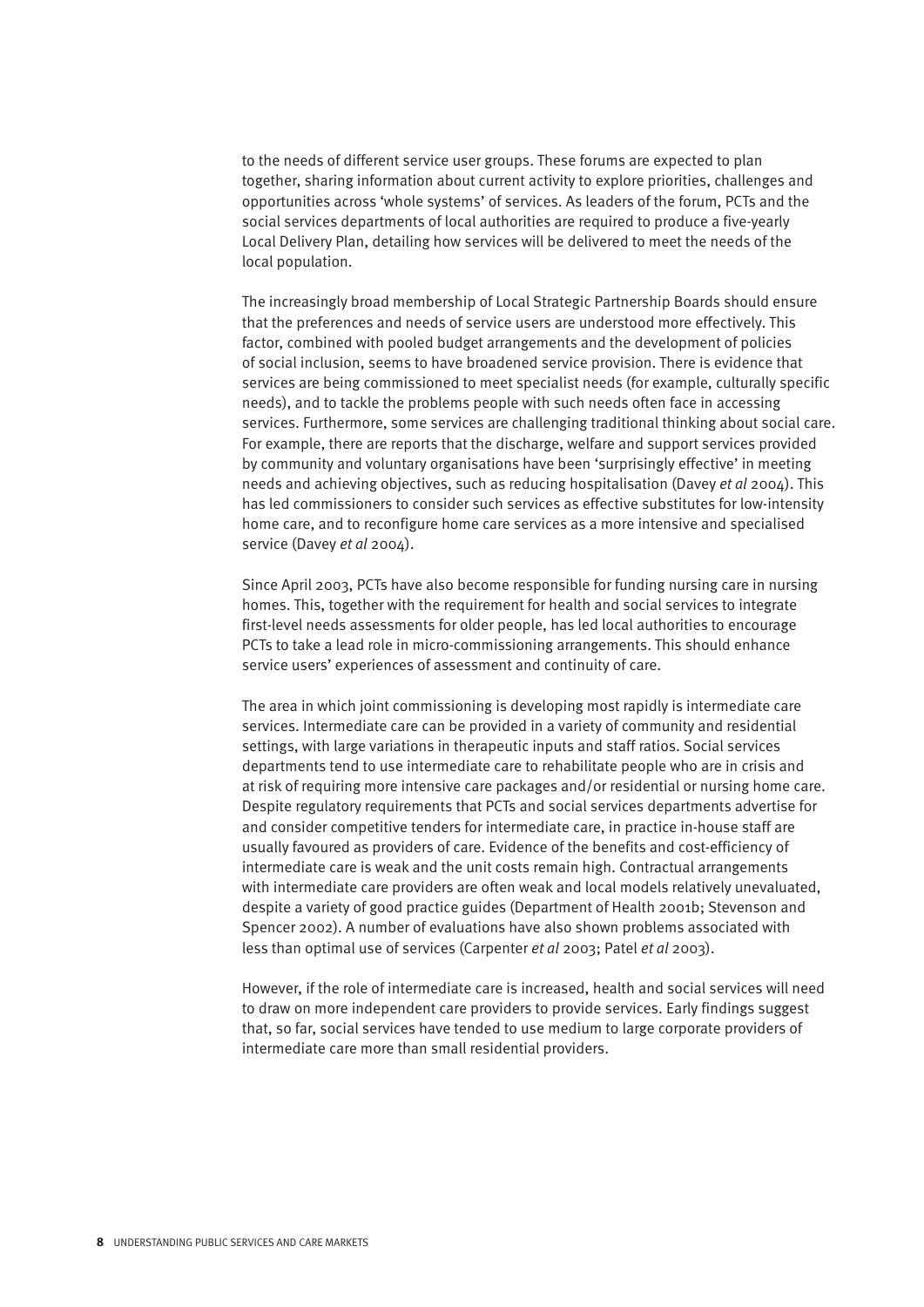# **Direct Payments**

Direct Payments is a system based on an assessment of needs, whereby the service user is allocated funds and (to a lesser or greater degree) support to organise and purchase, or commission, their own services. This system has been an option for younger disabled people for some time and became available to older people in 2000 (Department of Health 2000a).

Direct Payments have a number of perceived benefits. They:

- $\blacksquare$  offer choice, control and flexibility to service users
- $\blacksquare$  provide more efficient and effective matching of resources to needs with potentially improved outcomes
- $\blacksquare$  expand the potential pool of caregivers by offering flexible working arrangements and an option to use personal contacts
- $\blacksquare$  involve lower administrative costs than local authorities' service packages
- $\blacksquare$  serve to increase the number of consumers in the market place, with the result that there is an increase in competitiveness, which can improve the quality, responsiveness and/or prices of services.

To date, take-up of Direct Payments among older people has been very slow. By the end of 2002 only 1,032 older people were receiving cash payments in lieu of social services. Some local authorities operate Direct Payments as a way of reducing the cost of care packages (through providing a lower rate for a direct payment than they would pay to a service provider). These authorities argue that this is equitable as it involves a reduction equivalent to overhead costs; however, it places service users at a disadvantage as independent purchasers in the marketplace.

Some commissioners are seeing Direct Payments as the spot purchasing for the future. Some authorities are promoting Direct Payments for call-off contracts that would otherwise be arranged by the local authority (such as periodic respite services). While this enables the service user to achieve increased flexibility, it also shifts the burden of responsibility for arranging services on to service users.

Scottish research suggests that local authorities with a high rate of block contracts are disinclined to promote Direct Payments for fear that they will end up paying twice for services (Direct Payments Scotland 2003). This is considered to be one of the main reasons why take-up has remained slow, and commissioners are discussing the need to free up resources from block contracts.

Potentially, Direct Payments could have a profound impact on the market for social care, as personal commissioning can support more informal approaches to care – for example, allowing for the possibility that family members could be paid for providing care. However, there are dangers of exploitation on both sides and, in many instances, older people themselves (for example, those with dementia) are not in a position to or do not want to manage their own care.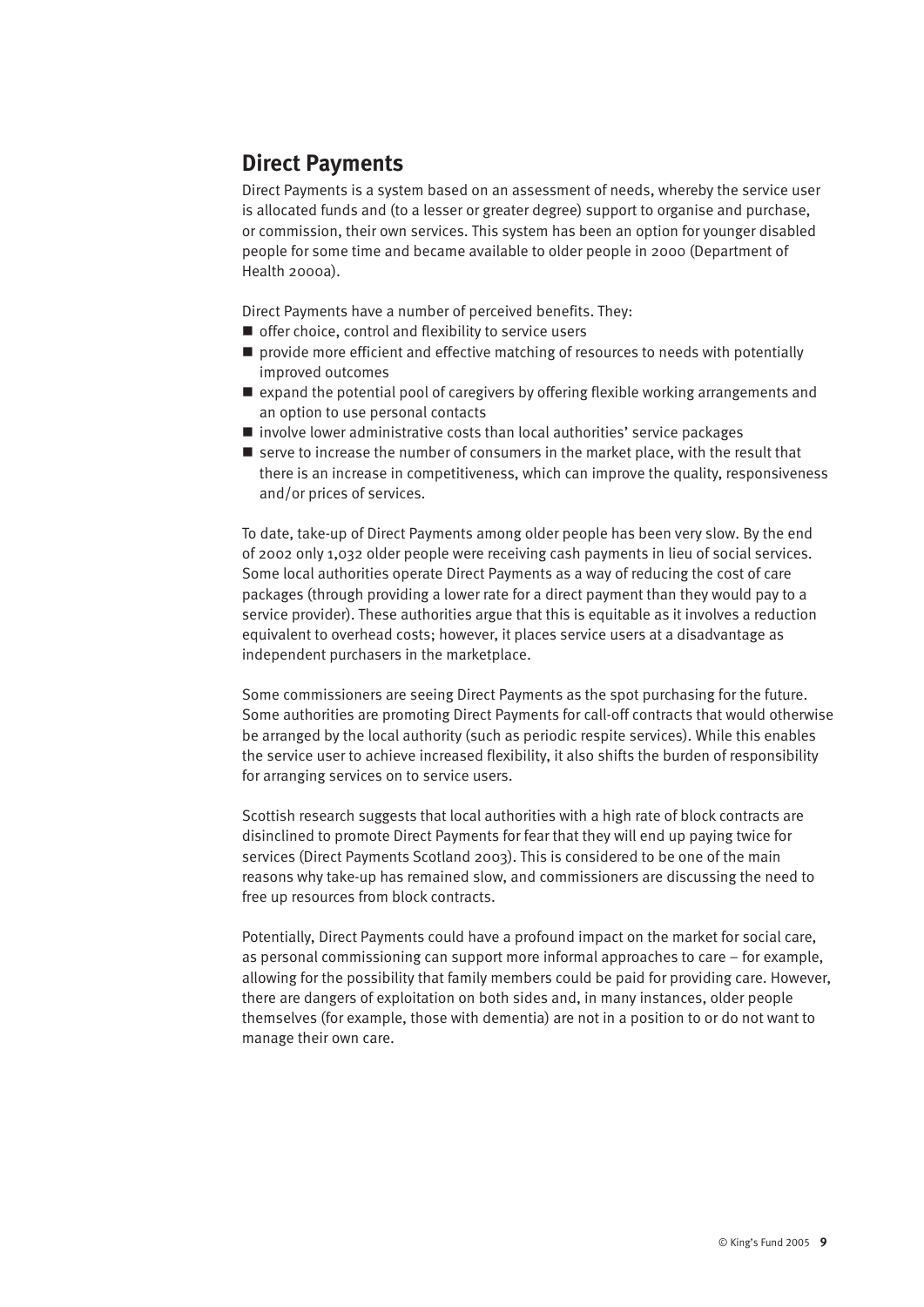# **Regulation**

Regulation plays a key role in the protection of service users and in raising quality of care. The current regulatory framework has had an important impact, particularly on the care home market, which will be discussed in detail in Market performance and levers (*see* pp 29–33).

The creation of the National Care Standards Commission (NCSC) in April 2002 established a national system for judging service quality across home and residential care services for adults and children. From 2004, the Commission for Social Care Inspection (known as CSCI or Commission) took over the work of the NCSC, as well as that of the Social Services Inspectorate (SSI) and the Joint Review team of the SSI/Audit Commission.

Proposed national minimum care standards for care homes were published in September 1999 and subsequent standards were amended in March 2003 (Department of Health 2003a). As a result of the amendments, some standards are not mandatory for homes that existed prior to April 2002. For example, since April 2002 all new homes, extensions and first-time registrations are required to provide single rooms for all occupants. Existing homes are required to maintain the proportion of single rooms at the level that they had in August 2002.

It was not until 2003 that regulations required home care providers to register and comply with care standards. In part, this reflects the fact that until recently most home care was provided by local authorities, which were not themselves subject to regulation of their services.

#### *Impact of regulation on the market*

Regulation has a direct influence on market supply. Services are required to register, thus regulating the quality of new services, and inspection ensures that existing services of poor quality are de-registered.

One standard in particular that has a direct impact on the market is that related to the care workforce. By April 2008, 50 per cent of direct care workers should be qualified to National Vocational Qualification (NVQ) level 2 or above (Department of Health 2003b). Providers have a number of concerns about this, including the cost of the training required and the potential for increased turnover of staff as those who do not wish to be qualified leave for other types of work or retire, and those who do become qualified leave for better paid work in other agencies.

One clear objective of regulation is to maintain or improve the quality of care provided. There was some concern that the introduction of care standards may have contributed to the closure of care homes between 1998/99 and 1999/2000 – not because the homes in question were of poor quality but often because they were smaller homes that could not afford to implement the new standards. It is too early to tell whether regulation has improved the quality of care provided by homes that are continuing to operate. The first year of inspections has usefully identified the most common deficiencies (Dalley *et al*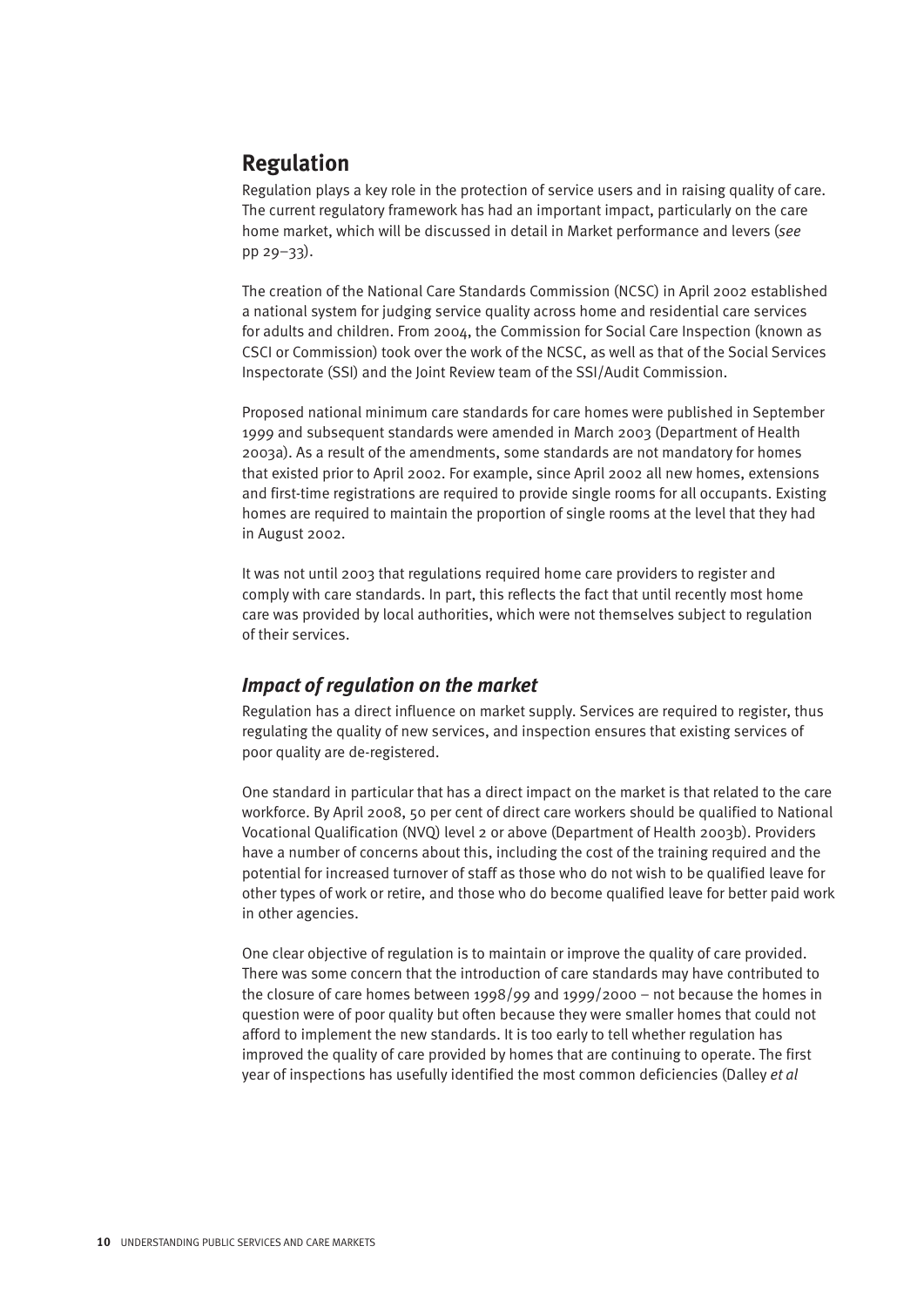2004), providing benchmark information against which future changes can be judged. However, it will be difficult to establish the degree to which any future improvement in quality can be attributed to the process of regulation, or to other factors shaping the market. Moreover, the CSCI is reviewing the existing regulatory approach.

The costs of regulation will also have an impact on the market. The government has adopted an explicit policy to pass on the full costs of regulation to those regulated, and this has resulted in a substantial, although phased, increase in fees being paid by care homes. From 2002, the estimated costs of regulation were based on a study of the resources used under the regime prior to the NCSC (Netten *et al* 1999), although a subsequent study of the resource requirements of the NCSC found that the time taken to carry out inspections had increased substantially compared with the time taken by local authorities and health authorities in 1998/99 (Netten *et al* 2003a). This increase in the resources used to carry out inspections suggests that the CSCI may need to consider whether to modify or streamline its approach in order to operate within resource constraints and/or whether to pass on the additional costs to the providers who are being regulated in the form of increased fees.

# **Incentives and sanctions**

The range of incentives and sanctions available to secure compliance will also influence the impact of regulation. There is a lack of formal incentives, although homes can be judged as 'exceeding' specific care standards, and this information is in the public domain. There is some evidence of informal incentives, in that a positive relationship between regulators and providers can encourage good practice, and that managers in large-scale organisations can use regulations as a lever within the organisation to institute improvements in the care homes they manage.

Sanctions available to the CSCI include statutory notice of the changes required to comply with a regulation or law, notice that action is required within a given timeframe (urgent actions), and prosecution and/or the closure of a service.

During its first year the NCSC took a light touch approach towards enforcement action and closed only four care homes for adults (National Care Standards Commission 2003). Clearly this approach cannot continue given that one in ten of the 12,685 complaints received by the NCSC during 2002–03 made a specific allegation of abuse (Health Select Committee Inquiry into Elder Abuse 2004) and one in eight (12 per cent) care homes for older people failed to meet the standard for medication (Davies *et al* 2004). The Health Select Committee on abuse of older people made the following recommendations: the introduction of a regulatory requirement for all providers to report adverse incidents occurring in home care (the most common setting for abuse); the introduction of performance indicators to measure the amount and impact of adult protection work; the speedy introduction of the planned Protection of Vulnerable Adults (POVA) list; and the registration of all social care workers including those employed through Direct Payments (House of Commons Select Committee on Health 2004).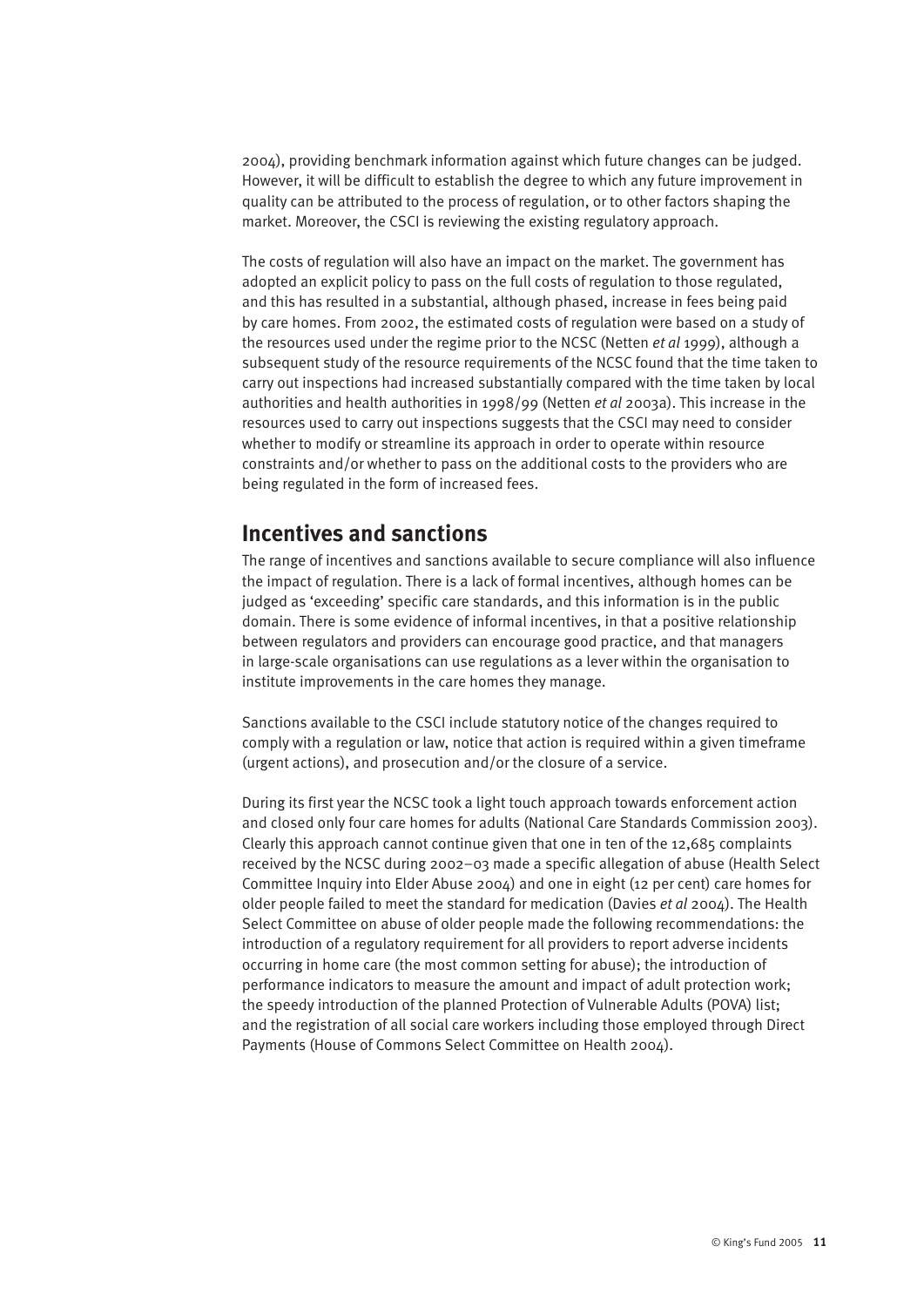### *Providers' perspectives*

How do providers feel about the current regulatory regime? Unpublished Personal Social Services Research Unit Commissioning and Performance Programme research has confirmed that no providers contested the basic legitimacy of developing a strong national regulatory framework. However, although the Fit for the Future consultations (Department of Health 1999b) had claimed to be comprehensive and inclusive in breadth and depth, small providers in particular felt that their concerns had not been adequately captured. A number referred to 'poor planning', regulations 'not thought through' and spoke of government modifications to regulatory requirements between 2000 and 2002 as panicdriven 'back tracking'; easily avoidable if only the initial consultation exercise had been undertaken more intelligently and systematically. In the light of the initial regulatory requirements, an alarming 46 per cent of small home operators had actually considered leaving the business (for both medium-sized and corporate homes, the proportion was 25 per cent).

The way in which inspections are conducted and relationships developed also shapes providers' assessment of their regulatory environment. Four factors seem to contribute to positive assessments:

- sustained feedback and communication between inspectors and providers in and around the regulatory process
- $\blacksquare$  'realism' in inspectors' approaches for example, where they set timescales for implementation that err on the side of generosity
- $\blacksquare$  appropriate distribution of inspectors' time during inspections, in particular, the allocation of a significant amount of time for speaking to residents, present relatives and staff
- $\blacksquare$  effective personal style on the part of the inspector one that is conducive to mutual professional recognition and respect.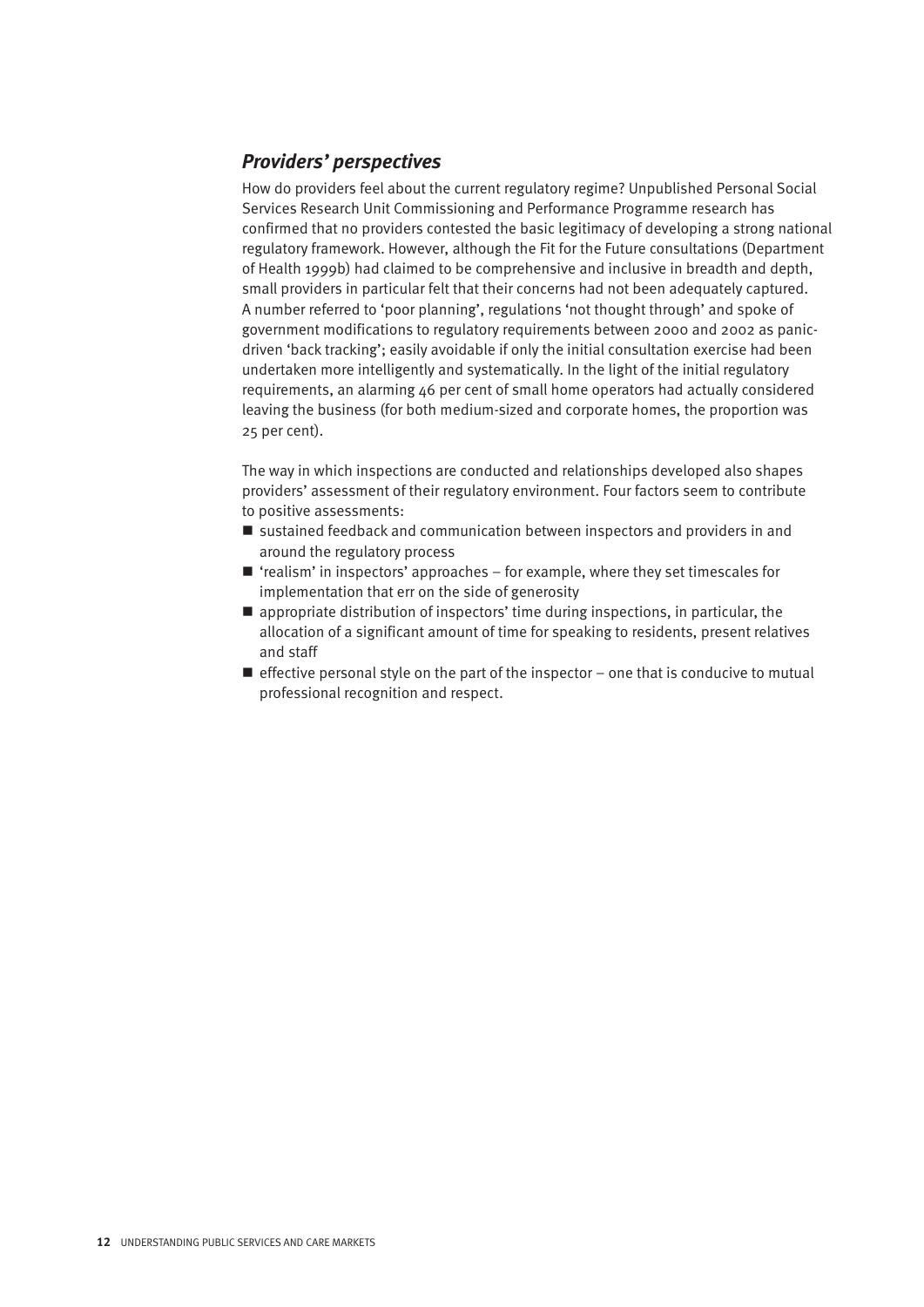# Service users

In theory, consumer choice should promote competition among providers and drive up quality, efficiency and responsiveness at the local level, although the link between choice and improved quality is not guaranteed (Appleby *et al* 2003).

The choices potentially available to individuals include:

- $\blacksquare$  the right to choose the type of care received
- $\blacksquare$  the right to make an application for a particular provider
- $\blacksquare$  the ability to choose the content, level and timing of care provided
- $\blacksquare$  and/or the ability to purchase care directly using Direct Payments.

However, service users may not be taking part in a voluntary exchange, may not pay for services, may not receive services because they fail to meet eligibility criteria and may find it difficult to change providers when standards or preferences are not met (Needham 2003).

There is also some evidence that some choices are more important to some service users than others. For example, research suggests that for service users in the community, choice between providers of home care is of less importance than choice about the content, timing and duration of services (Hardy *et al* 1999). Service users exercise their choice differently depending on whether they are self-funded or publicly funded. For example, publicly funded service users choosing a care home are restricted to homes that do not cost more than councils would usually pay, unless their relatives are able to contribute additional payments.

A lack of choice of care home has been attributed to financial restrictions, the availability of places, the admission criteria of homes, and limited information about homes or how to choose between them (Myers and MacDonald 1996; Davies and Nolan 2003). A reduction in the choice of provider and care home size has also been attributed to market competition, as smaller providers are squeezed out of the market by an increasing number of corporate providers (Hardy *et al* 1999). Block contracting arrangements, and cheapest or in-house-first policies have been identified as restricting users' choice of home care services, and tight eligibility criteria as removing the scope to choose the content and timing of services (Ware *et al* 2003).

To date, there is limited information about the choices available to, or influence of, users of sheltered housing and extra care housing. For the most part, studies investigating people's experiences of moving to such schemes identified a similar pattern to those admitted to care homes: people said it was not a positive option at the time of making the decision, and felt pressurised by relatives to do the right thing (Oldman 2000; Bartholomeou 1999). An important exception was an evaluation of the Joseph Rowntree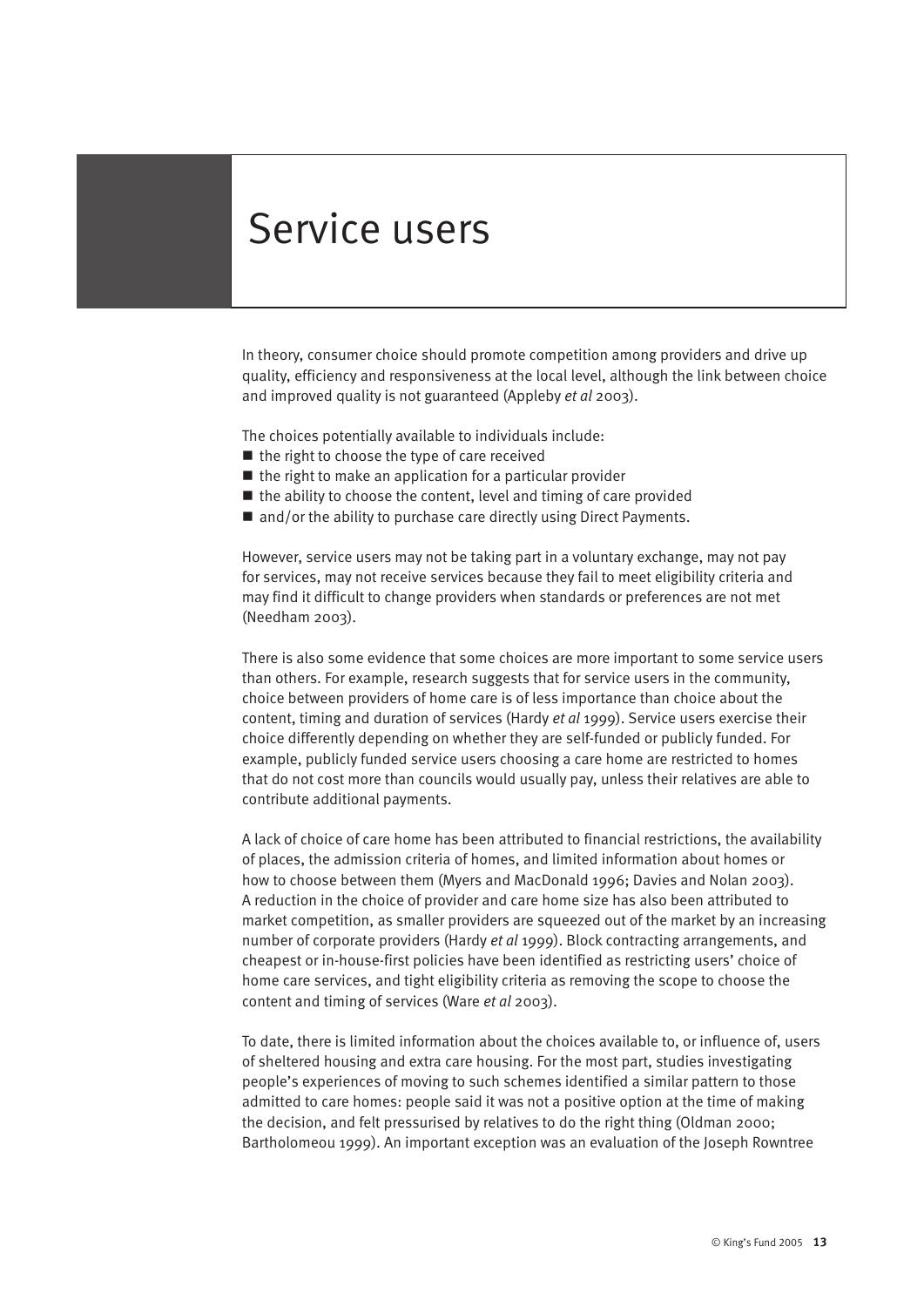Foundation continuing care community in Yorkshire where people who had not previously considered moving decided to move on hearing about the scheme (Croucher *et al* 2003).

Direct Payments brings choice 'closer to consumers' (Policy Commission on Public Services 2004) and so should strengthen their market power. However, direct choice increases the need for information and the need for councils and providers to consider the diversity of service users' needs, attitudes and empowerment levels (Policy Commission on Public Services 2004). Provision and use of Direct Payments has been geographically uneven and hampered by inconsistent implementation by local authorities, lack of information and support to help consumers deal with providers, and lack of awareness among care professionals (Carr 2004).

There is a need to establish whether mechanisms for involving older people in shaping the market, other than the choice mechanism, are working. However, a lack of evidence hampers any evaluation of the impact and outcomes of involving older people in planning and development (Carr 2004; Policy Commission on Public Services 2004). There is concern among social care professionals and older people that involvement of service users should be widened to avoid an over-reliance on the views of a small number of committed activists from local groups (Dewar *et al* 2004).

There is increasing use of service user surveys to evaluate the performance of services. The Department of Health has introduced annual surveys conducted by local authorities that feed directly into best value performance indicators (BVPI) (Department of Health 1998a). The survey in 2003 was of older users of home care services, and reflected genuine variation in people's experiences (Netten *et al* 2004b). There was, however, a much lower level of satisfaction among people from black and minority ethnic backgrounds. Generally, these groups were receiving more intensive services, suggesting that they had higher levels of physical and cognitive disability, which may in part explain their overall lower levels of satisfaction. However, the lower levels of satisfaction reported by black and minority ethnic service users related more to their views of individual care workers than to service quality in general.

Whatever the cause, the market is clearly failing to ensure that the needs of these groups are met and that services are responsive to the diversity of service users in terms of their race and culture. This is an important issue, as the proportion of older people from ethnic minorities is growing, particularly in London.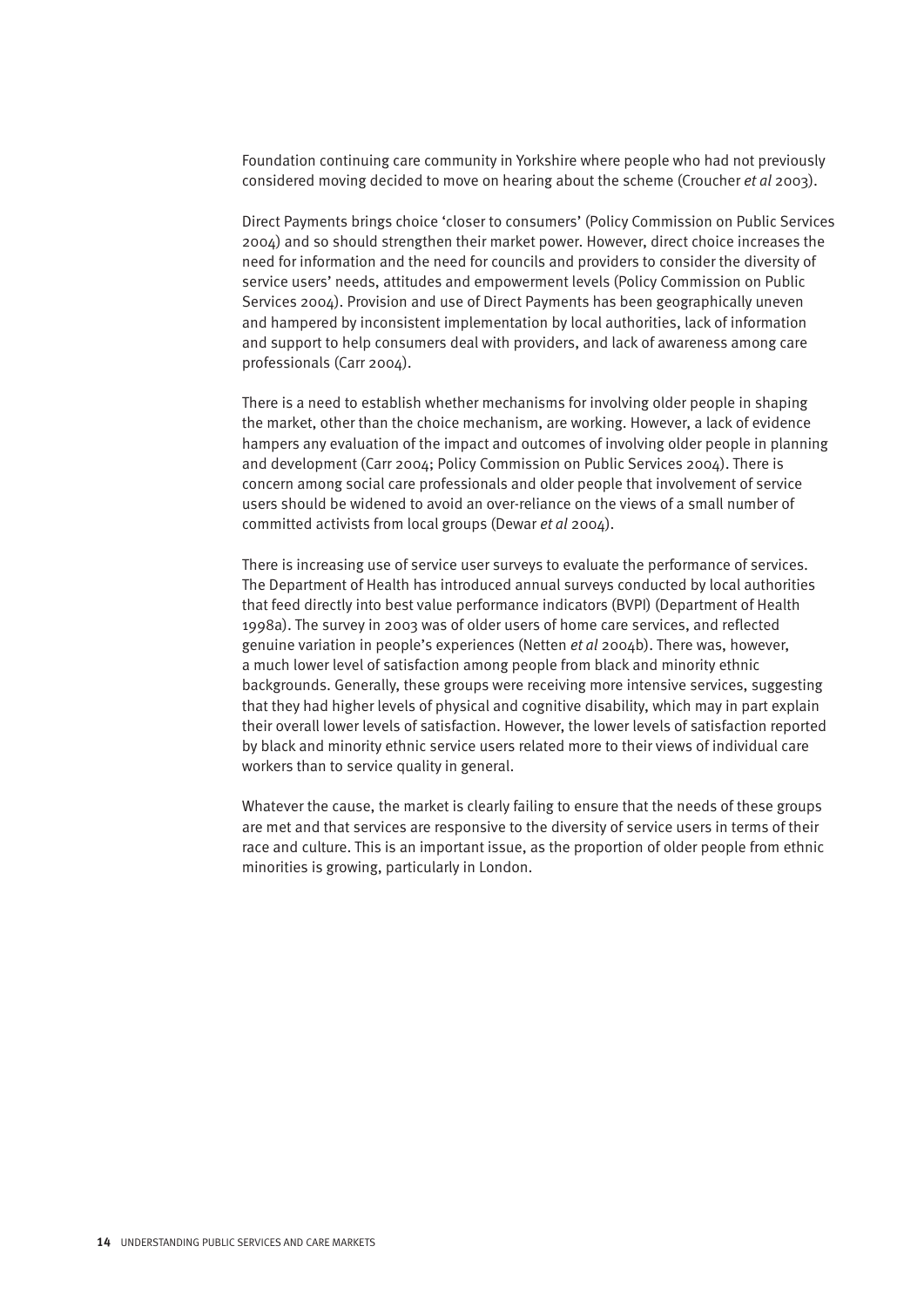# Social care service provision

The most widely used social care services are home care services and residential care homes. In this section, we will describe how each of these services has developed and is currently operating, and look at how the development of these markets has been influenced by policy, commissioning practice and the regulatory environment. We will then go on to discuss the development of extra care housing, which operates in a rather different market.

# **Home care services**

Home care services are the key to maintaining frail older people in their own homes. Over the past 15 years there have been dramatic changes in who provides and who receives home care services and in the nature of the services themselves.

#### *Providers*

Overall levels of care purchased by health and social services rose by 75 per cent between 1993 and 2003 (*see* Figure 2). The rise was due entirely to an increase in the use of independent services; during the same period the number of hours of home care provided by in-house local authority services fell by 38 per cent.

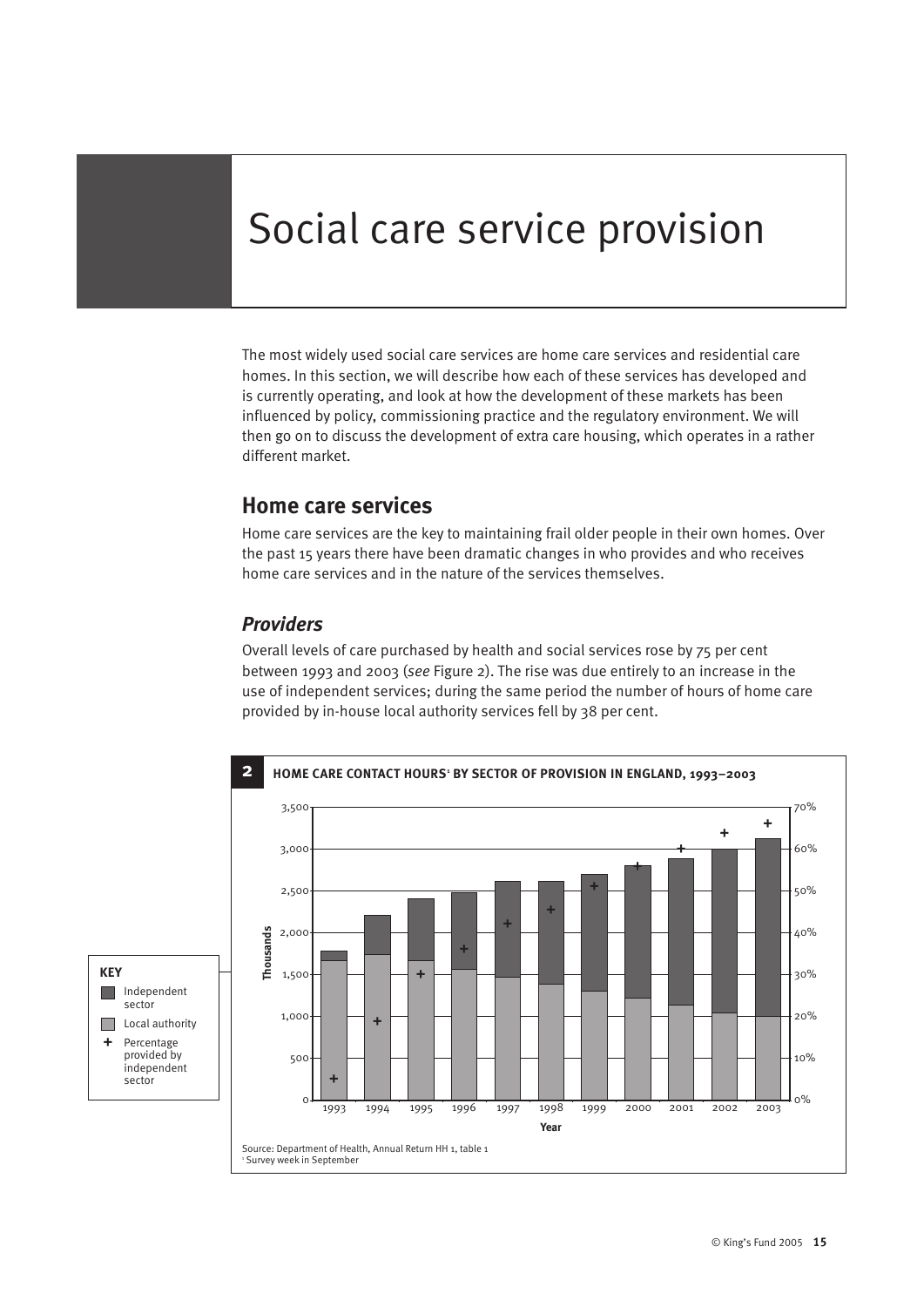The shift to independent provision of home care led to a rapid increase in the number of providers in the 1990s. In 2004, more than 3,000 home care providers were registered with the Commission for Social Care Inspection (CSCI). Overall Laing & Buisson (2003a) describe the market as 'fragmented', with relatively few large providers and many small ones. The majority (82 per cent) of independent providers are in the private sector, half of these being sole traders or partnerships, and half private or public limited companies (Laing & Buisson 2003a). In a survey conducted in 1997, Laing & Buisson found that only 37 per cent of home care providers were exclusively providing home care. Many services developed from nursing agencies and some from care home providers. In a survey of care homes, 14 per cent of nursing homes and 19 per cent of residential homes were providing home care services (Laing & Buisson 2003a).

#### *Intensification of services*

During the past ten years, home care services have been providing a more intensive service for fewer people. While overall levels of provision have increased, the number of clients has decreased: the number of households receiving home care services fell by 27 per cent between 1993 and 2003 (*see* Figure 3 below). Furthermore, the average number of publicly funded home care contact hours per household more than doubled, from 3.5 hours per week in 1993 to 8.2 hours in 2003, and the proportion of households receiving only one visit of two hours or less decreased from 38 per cent in 1993 to 15 per cent in 2003 (Department of Health 2004a).

As would be expected, the intensive services have been targeted at those with the highest levels of need. Users of home care services who were physically and cognitively more dependent were receiving social care more frequently in the mid-1990s than in the mid-1980s (Bauld *et al* 2000). Those with lower levels of need are increasingly purchasing

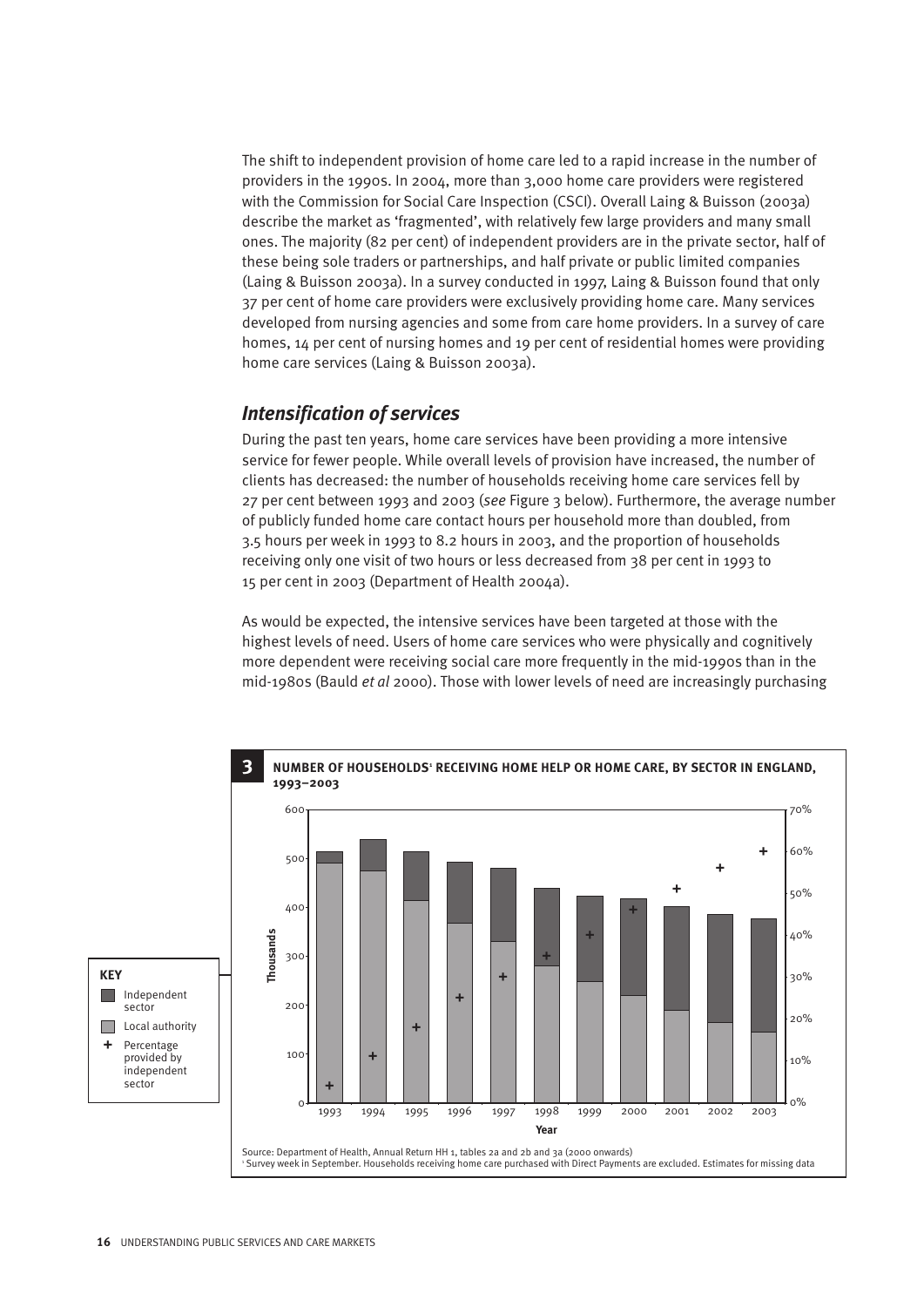support services independently of social services. The estimated number of older people with only one problem with activities of daily living (such as bathing, dressing, feeding, washing and getting to and from the toilet) who were receiving private domestic help increased by 151 per cent between 1995 and 1998 (Pickard *et al* 2001).

The public provision of domestic and associated help has been withdrawn in order to focus resources on providing personal care and support. Although this may have contributed to the reduction in rates of increase in care home admissions, a number of observers have identified how important domestic and associated help are to older people (Clark *et al* 1998; Hirst *et al* 1995; Quilgars *et al* 1997). The emphasis on consumer choice and control may result in another shift in what is purchased from public funds.

#### *Self-funders*

As previously mentioned, there has been a dramatic increase in the number of individuals purchasing private help. Clearly this includes private domestic arrangements between individuals. Evidence is mixed on exactly what proportion of care from home care agencies is purchased by private clients. A study by the United Kingdom Home Care Association conducted in 2000 suggested that  $40$  per cent of care hours were purchased privately, compared with 27 per cent estimated by a study conducted by Laing & Buisson at the same time (Laing & Buisson 2003a). Laing & Buisson (2003a) also identified the fact that self-funders are routinely charged more than local authority service users, due both to what is purchased (in terms of tasks and qualifications of staff) and to their lack of bargaining power compared with local authorities.

#### *Contracts*

Many providers of home care services have a combination of different types of contract with local authorities. The most common type of contract is the call-off contract (*see* Box, p 7) whereby prices and other terms are agreed in relation to individual units of service, with the price per unit of supplied service agreed in advance and not related to quantity of services provided. Over half of providers in a study of 155 home care providers in 1999 were entirely dependent on this type of contract, and over 80 per cent had a contract of that type with at least one authority (Forder *et al* 2004). Ware *et al* (2001), reporting on the same study, note that voluntary providers in some areas retained a protected place: grant aided or having partnership agreements with guaranteed contracts. The most preferred type of contract among providers was the block contract (34 per cent) or cost and volume (30 per cent) (Forder *et al* 2004).

Care managers often commission services for users in terms of a given length of visit for specific tasks for particular times of day. Patmore (2003) found that some providers had scope to amend the timing of visits but very few could make even very modest increases in the amount of time without express permission. In such circumstances, the level of control that the provider has is minimal, reducing scope for flexibility in responding to changes in the circumstances or preferences of the service user. We know of at least one instance (there may well be more) where a more global approach to commissioning services is being adopted, whereby a level of funding is provided and the details of service delivery are negotiated between the provider and service user. Clearly the level of trust between providers and purchasers needs to be high for this type of arrangement to work, but there is potential for delivering care in a way that much more closely reflects both user preferences and variations in those preferences.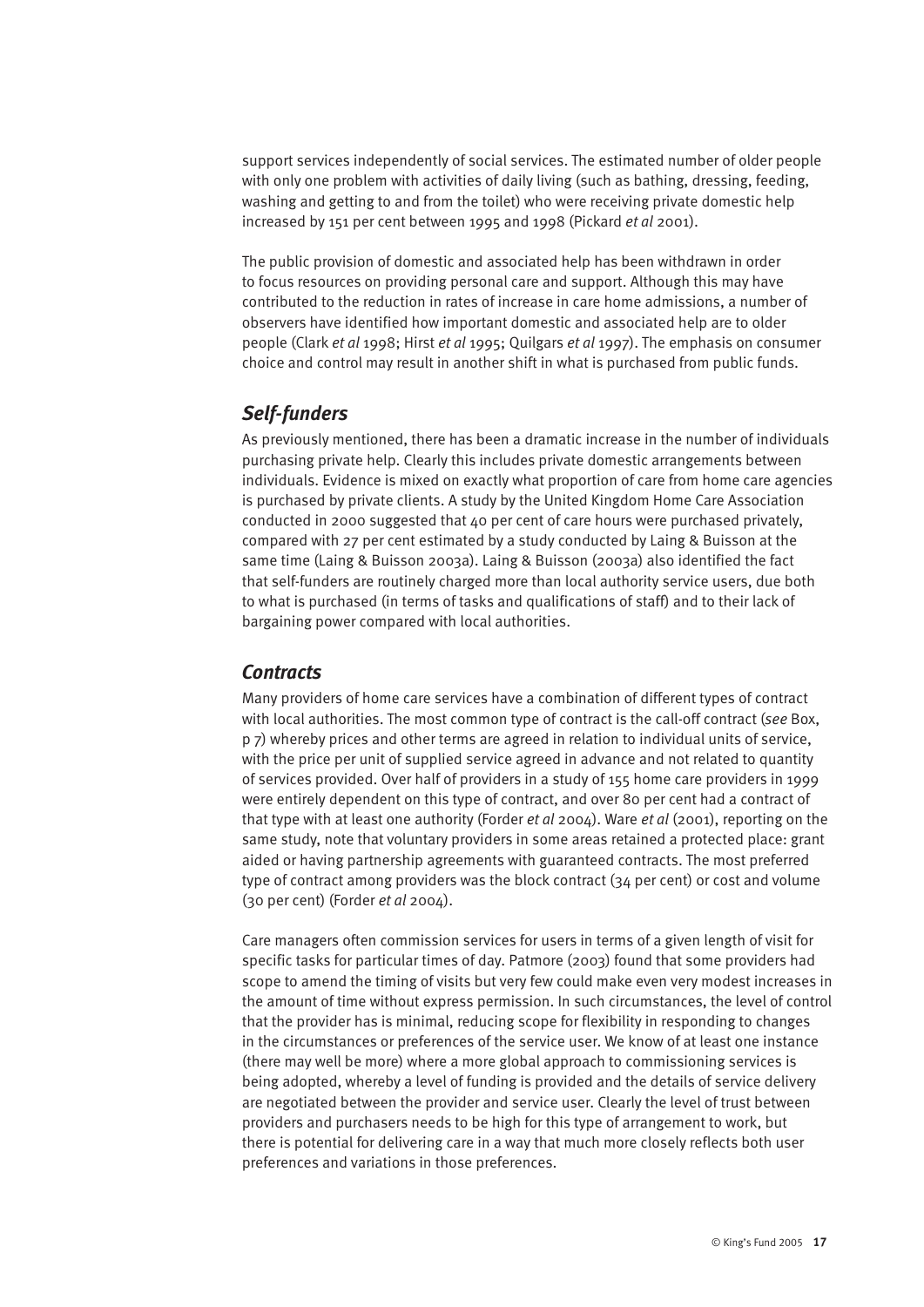#### *Prices and mark-up rates*

In 1999, prices of home care were related to nursing qualifications among care staff, dependency of service users and whether live-in services were provided. The mark-up rate of price over cost was estimated as about 12 per cent (Forder *et al* 2004). Demand and supply were found to be very responsive to changes in prices, with a 1 per cent price rise resulting in a 6.6 per cent reduction in demand and 8.1 per cent increase in supply (Forder *et al* 2004).

As in the care home market, local authorities have used their purchasing power to keep prices down. The prices paid to the independent sector are consistently below the estimated costs of in-house services (Netten and Curtis 2003). Pressures on providers are increased by the widespread practice of local authorities paying on a per hour rate and then commissioning care for half-hour periods or less.

This pressure on prices does not appear to drive providers out of the market but rather to affect employment conditions for care workers and the quality of care provided. For example, independent providers complain that no allowance is made in the fees for care workers' travel between visits (Francis and Netten 2004; Starfish Consulting 2003; Patmore 2003). This has implications both for the care workers (who often bear the cost in time and expenses) and for the reliability and level of service offered, especially as the trend has been to provide more and shorter visits of half an hour or even less. It is common practice for care workers to have zero hour contracts. This means that they have no guaranteed work and often take second jobs in order to secure more income (Francis and Netten 2003).

#### *In-house provision*

In-house services play a unique role in the home care market. In a 1999 survey of providers, none of the local authorities organised their in-house provision as a free-standing service that contracted on the same terms as an independent service. Independent providers suggested that local authorities gave preference to in-house providers (Ware *et al* 2001). In-house providers' costs are higher and provide better terms and conditions for staff compared with the independent sector. Probably as a result, there is also evidence that they provide higher quality services (Netten *et al* 2004b).

In-house services are sometimes used as a safety net when authorities find it difficult to find independent providers for particular types of client (such as those with challenging behaviours or those living in remote areas) or when services are required at short notice – for example, following hospital discharge. In a recent small-scale study, 5 out of 11 in-house providers were found to be negotiating new specialised roles with purchasers as short-term rehabilitation teams or providers of services for those with complex disorders (Patmore 2003).

### *Entry and exit*

There are no data currently available on levels of exit and entry for providers in the home care market. The principal administrative barriers to entry are the registration process and the need to gain contracts or accreditation from purchasing authorities. However, the industry is fundamentally dependent on the workforce, and the labour market conditions that prevail in many parts of the country constitute a potential barrier to entry and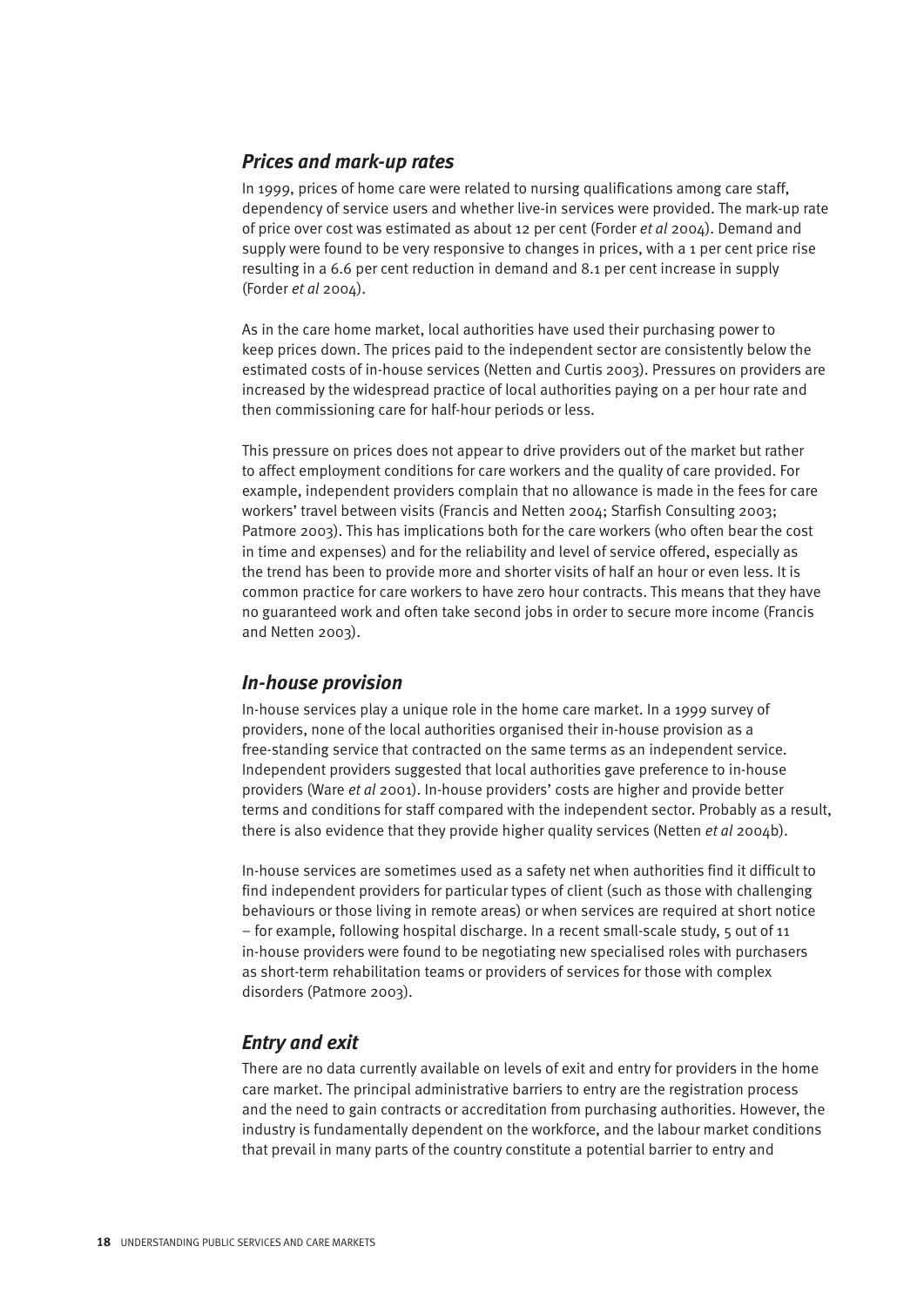incentive to exit. Indeed there are few barriers to exit from the market, making it potentially unstable if subject to excessive regulation or further downward pressures on fees.

It is important for purchasers to respect the autonomy of independent providers and recognise their competence and professional achievements. There needs to be ample opportunity for communication and feedback between purchasers and providers.

Research suggests that the institutional arrangements that local purchasers have set in place for as many as half of all providers of home care services – in terms of participation in forums, review and planning processes, and contractual design, for example – have failed to create such supportive conditions (Kendall *et al* 2003). This underperformance may serve to both block desirable market entries and leave existing providers feeling trapped and frustrated.

### *Quality of care*

Provision of high-quality care is fundamentally dependent on the nature, commitment and practices of the workforce delivering that care. For service users, the characteristics of the care worker is one of the most important aspects of quality of the service (Francis and Netten 2004). Yet this workforce is paid low wages and often receives minimal training. Recruitment and retention problems are widespread and are not helped by the generally poor terms and conditions offered by employers (Francis and Netten 2003).

The motivation and behaviour of care workers has a profound impact on the experience of service users. Often care workers will provide additional care in their own time to compensate for what they see as poor-quality care or they will be prepared to bend the 'rules' (Francis and Netten 2003). The 'rules' about what can and cannot be done are applied differently at local authority, provider and individual care worker level. Under the types of pressures that currently apply, home care is fundamentally inequitable.

# **Care homes**

Residents of care homes comprise one of the most vulnerable groups of people. It is therefore not surprising that concerns about the operation of the care home market in recent years have received considerable public attention (House of Commons 2000; Bunce 2001; Mitchell 2001; Pollock 2001; Steele 2001). Most recently, in response to a request by the Consumers' Association, the Office of Fair Trading (OFT) has carried out a study to assess the impact of price information on competition and choice among care homes for older people (Office of Fair Trading 2005).

#### *Development and structure of the market*

The growth and change in the structure of the market in care homes occurred during the 1980s (Darton and Wright 1993). Until the introduction of the new regulatory regime in 2002, homes were registered as nursing homes, residential homes or dually registered to provide both types of care. Figures 4 (*see* overleaf) and 5 (*see* p 21) show how the numbers of care home places rose dramatically during this period, fuelled almost entirely by the growth in the number of private places offered by independent providers. In the nursing home sector, which was dominated by for-profit providers, and which started from a lower base, the increase was even more pronounced. This was due largely to a change in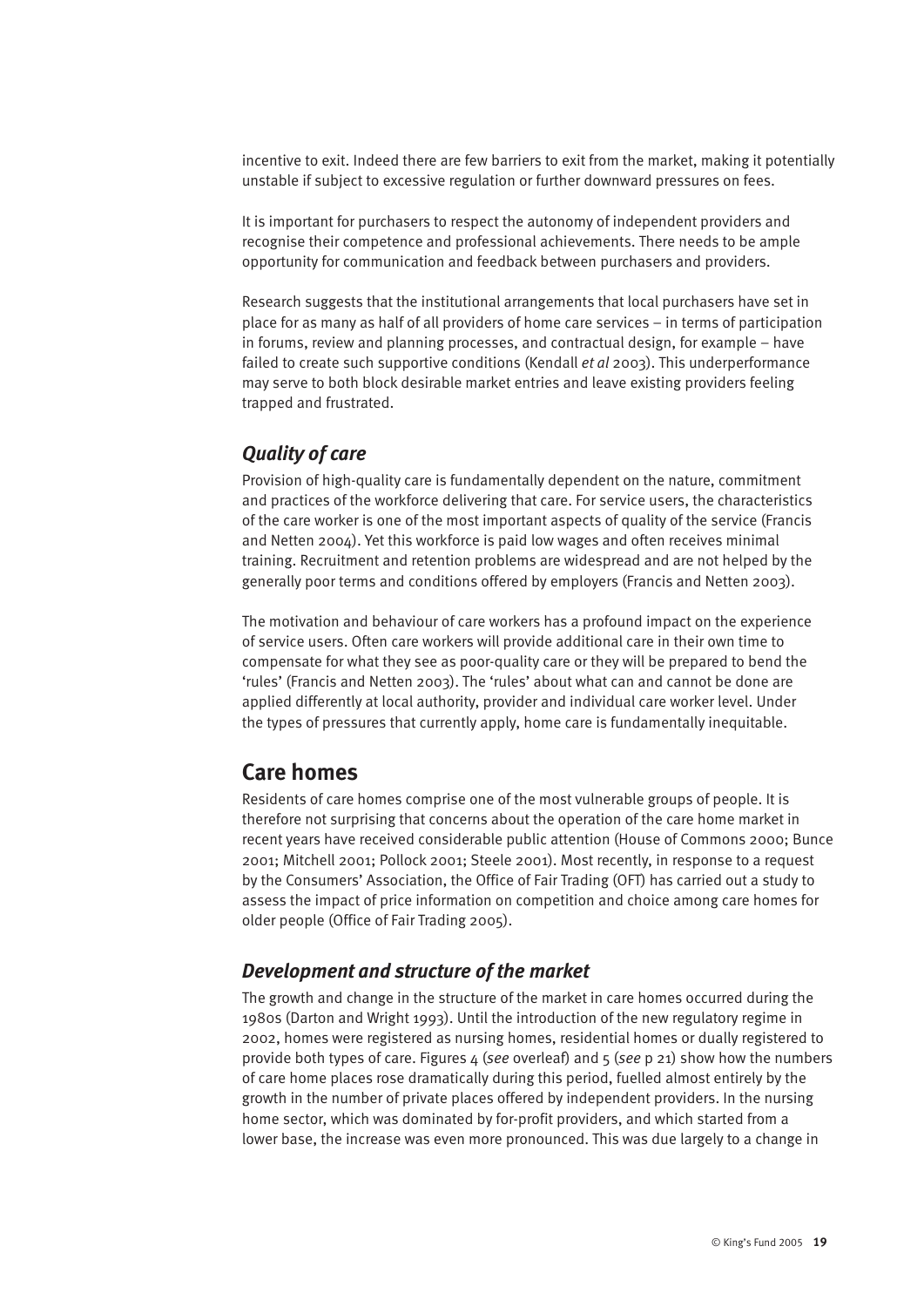eligibility rules that resulted in an increase in the support available to residents from the social security system. However, the Audit Commission (1986) identified this increase in the availability of social security funds to residents, without any associated assessment of need, as a perverse incentive towards institutional care, contrasting with the long-standing policy objective to support people in the community with home-based care.

Under the 1990 NHS and Community Care Act arrangements introduced in April 1993, local authorities took on the responsibility for assessing all publicly funded admissions to care homes and for meeting the costs of care. Although there were some problems implementing this transfer of responsibility, it did not produce the anticipated fall in occupancy rates or closures of independent homes that had been feared (Laing & Buisson 1995). Instead, as Figure 4 below shows, the reduction in the numbers of places in local authority managed homes that predated the Act accelerated. In 1982, 50 per cent of all care home places were in the public sector. By 2001, this had dropped to less than 9 per cent of places, and the National Care Standards Commission (NCSC) estimated that in 2003 only 6 per cent of places for older people were in the public sector (Dalley *et al* 2004). In addition, the level of occupancy in independent homes declined compared with the time just before the reforms were instituted (Laing & Buisson 1997). Despite these factors, overall levels of residential and nursing home places in England continued to rise until 1998 (Department of Health 2000b, 2000c).

However, since 1998 there has been a downturn in the level of provision of residential and particularly nursing home care. Between 1998 and 2001, registered beds in general

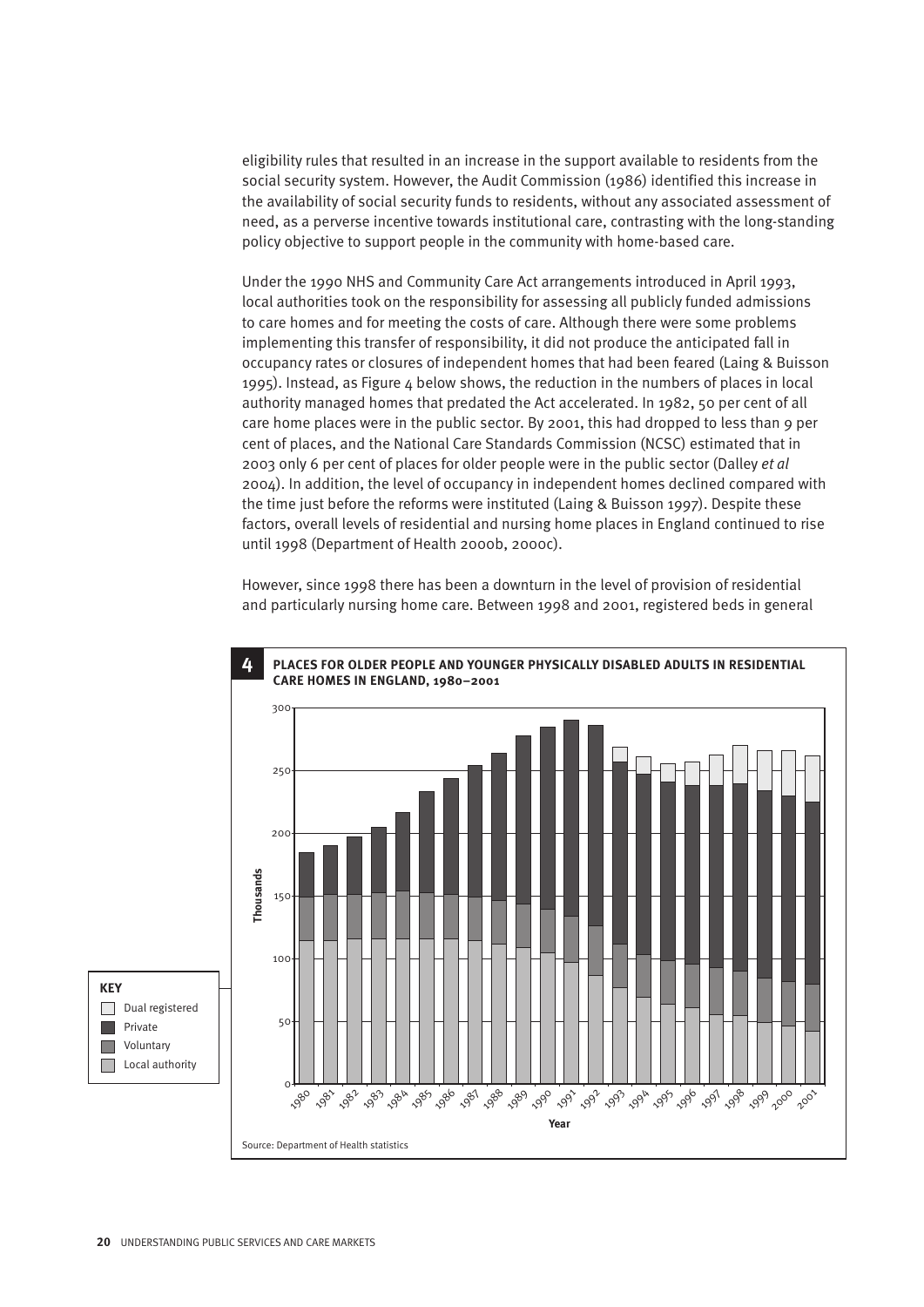

nursing and mental nursing homes in England decreased by 9.5 per cent (Department of Health 2002e) and places for older people and mentally infirm older people in residential homes decreased by 3.2 per cent (Department of Health 2001c). Changes in responsibility for routine data collections since 2001 make comparisons difficult. Laing & Buisson (2003b) suggested that care home de-registrations appeared to have passed their peak. However, according to the NCSC, there was a decrease of 6 per cent in the number of registered independent homes between April 2002 and October 2003 (Dalley *et al* 2004), which would suggest that homes were continuing to close at a rate similar to that in 2000.

Although care homes are no longer registered separately for residential or nursing care, it is helpful to maintain the distinction, as there are differences in terms of dependency of residents, size, costs and ownership. Nursing homes have more dependent residents, are larger and charge over £100 more per week. Major providers (those running three or more homes) run more than a third of nursing homes (Laing & Buisson 2003b), compared with 16 per cent in 1992. Ownership of private residential homes is concentrated among small organisations, with only 10 per cent of homes run by major providers in 2003.

# *Self-funders*

Individuals whose assets exceed a certain level, £20,000 in 2004/05 (Department of Health 2004b), are required to fund their own care ('self-funders'). However, depending on local charging arrangements, those whose assets are over £20,000 and who remain in the community will often have most of the costs of home care borne by local authorities.

Although currently in the minority (about a third of residents), self-funders are a large group and are of growing importance as the rise in home ownership means that an increasing proportion of older people will be responsible for meeting their care home fees.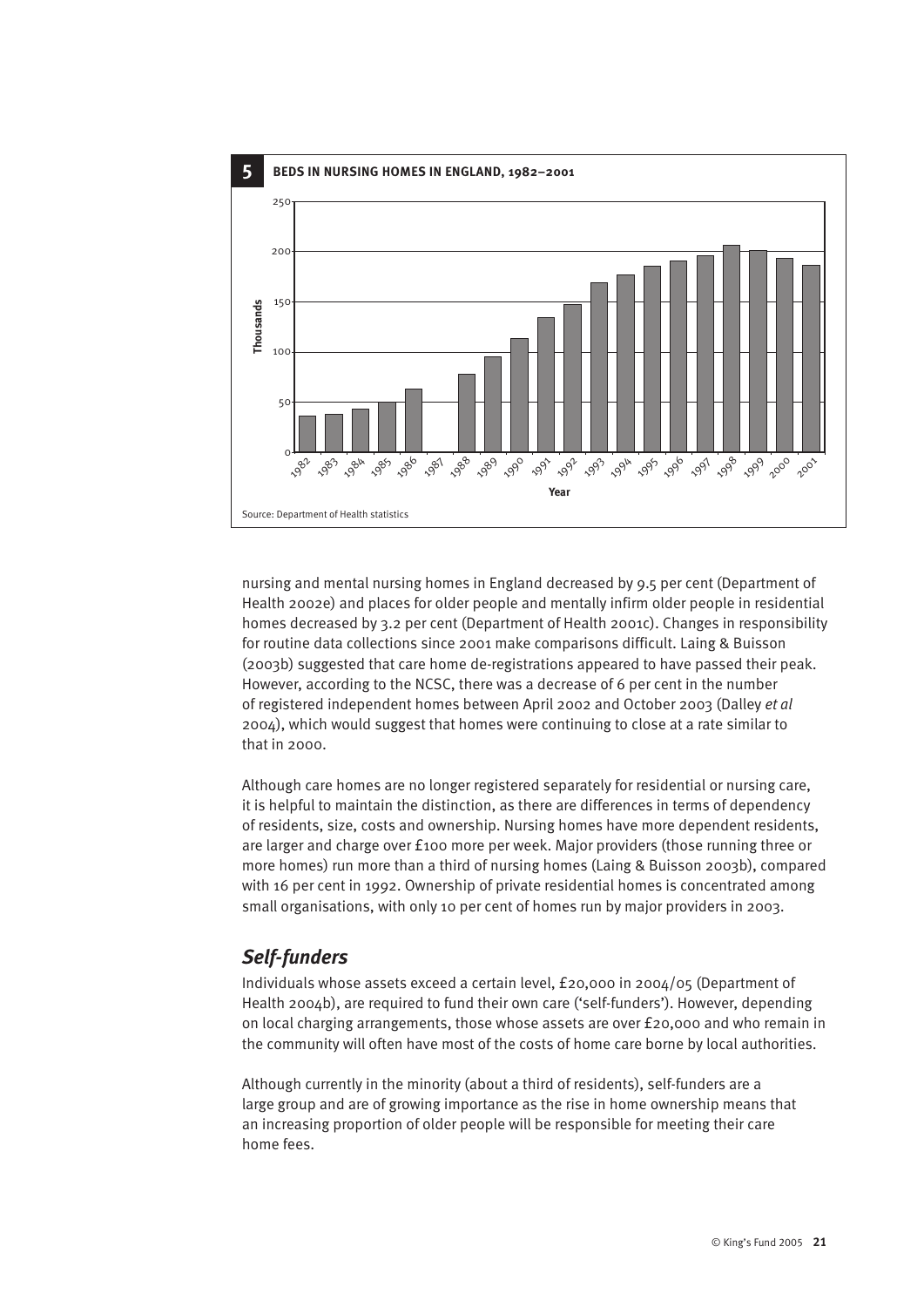Self-funded residents have tended to be charged more than publicly funded residents for the same service (Darton and Wright 1992; Laing 1998; Netten *et al* 2001). Clearly selffunders have very little market power in comparison with purchasers of publicly funded care. However, local authorities still have an interest in the level of fees being paid by self-funders because once self-funders have reduced their assets (so-called 'spenddown'), their authority becomes liable for their fees. Some authorities have admitted self-funded residents to homes under the same arrangements as publicly funded residents and then recouped all the fees. Others have used their market power to keep down fees for self-funders in those homes where they purchase care for publicly funded residents. Possibly as a result of these policies there is some evidence that prices were tending to converge at the end of the 1990s (Netten *et al* 2002a). However, more recent reports suggest that self-pay fees are typically £50–100 higher than local authority fees for similar provision (Laing & Buisson 2003b).

#### *Prices and mark-up rates*

There are a number of factors affecting the prices charged by care homes. Analysis of the rates charged by independent homes in the mid-1990s found that a key factor was the dependency of residents. Dependency had a particular impact on prices through the use of nursing or residential places (Netten *et al* 2001; Darton *et al* 2003a).

In terms of the standard of the facilities offered by homes, the proportion of single rooms had the largest impact on prices in both residential and nursing homes, with a higher percentage difference for nursing homes than for residential homes (Netten *et al* 2001).

The same study also found that residential homes with fewer than ten places charged lower prices than homes with more places, single nursing home organisations charged higher prices than organisations owning several homes, and homes run by the private sector were slightly more costly overall than those run by the voluntary sector. However, the state of the local labour market was the factor that had the most significant impact on prices. The relationship between wages and prices was particularly sensitive in residential care, with a 1 per cent rise in wages being associated with a 0.81 per cent rise in prices. Overall mark-up rates were modest, estimated at about 10 per cent at the time of the study (Netten *et al* 2001; Darton *et al* 2003a).

Analyses conducted at the local authority level, based on 1998–2000 data, indicated that average mark-up rates over average costs were well below 10 per cent of total weekly revenue (Fernández and Forder 2002). This finding raises questions about the long-term sufficiency of supply.

#### *Market entry and motivations*

High house prices constitute one potential barrier to new entrants into the care market. Currently, most care homes are in converted premises, rather than newly built. In the future, however, a need for care homes to comply with National Care Standards will mean that new-build costs and availability of land will have more impact on the market. Other barriers to entry include workforce shortages, uncertainty and lack of confidence about returns on investment.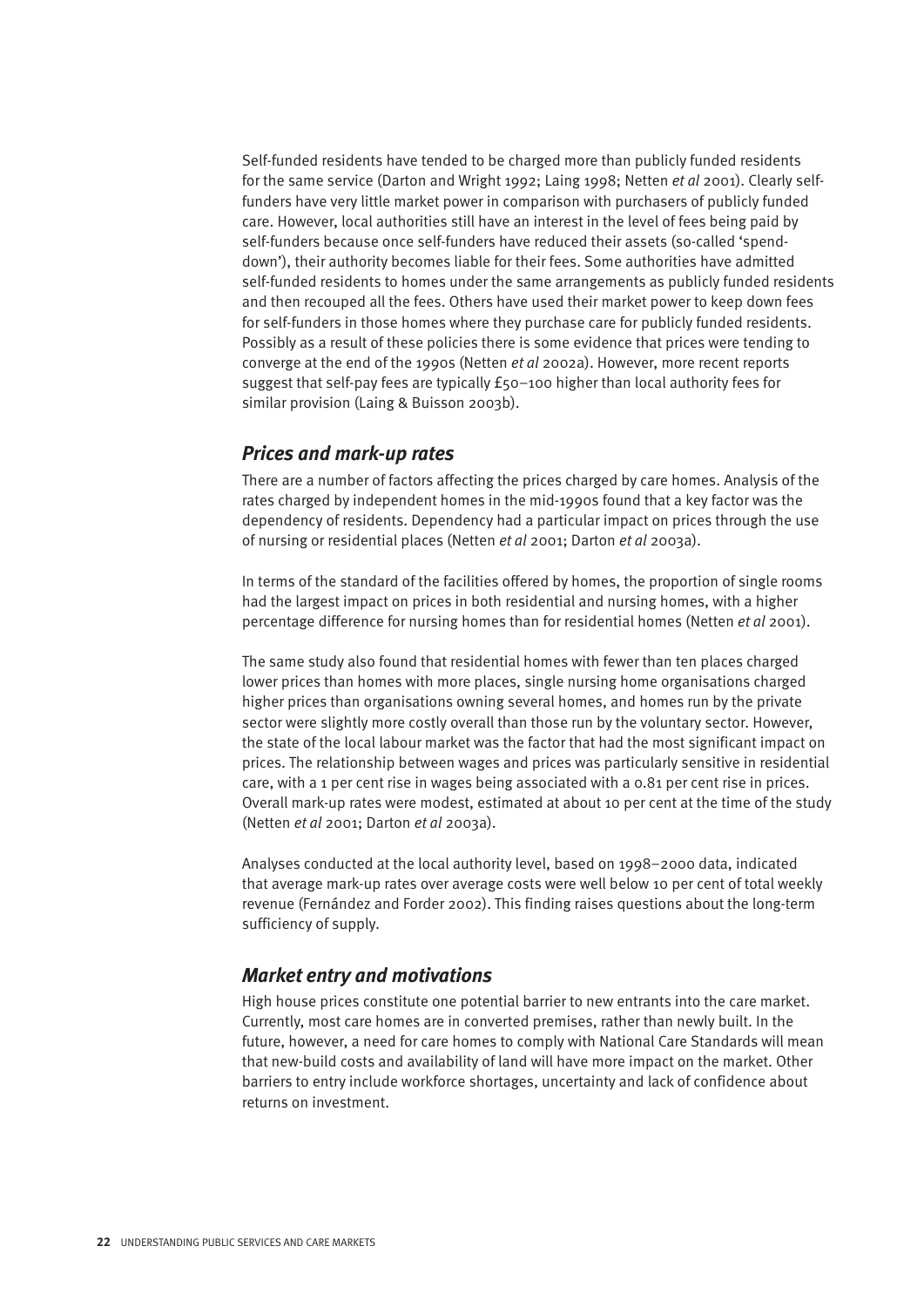In terms of their motivation for entering the market, providers are looking for a significant degree of autonomy as well as opportunities to express their caring professionalism inside and outside the home. To meet these aims (and thereby encourage providers to remain in the market), arrangements between purchasers and providers should be set up to facilitate mutual respect and acknowledgement. Ideally, this attitude should also govern contracting and regulation strategies. For example, while block contracts have advantages in terms of risk-sharing and planning, great care must be taken to ensure they do not inappropriately stifle providers' freedom of action, and do not result in too much loss of control over the admissions process. In terms of regulation, inspections (and the arrangements that underpin them) should not only focus on homes' input and structural compliance, but should also give providers opportunities to demonstrate their empathy with residents, and express how this is reflected in their ethos and in relationships within the home.

#### *Market exit*

The reduction in care home capacity since 1998 owes less to the general government policy of maintaining people in the community than it does to the departure of care home providers from the market. The reasons for this departure are a combination of other government policies, rising costs and opportunities to exit from the market.

During the 1990s, government policies such as the National Minimum Wage, the Working Time Directive and a substantial pay award to nurses led to increasing staff costs. At the same time, central government efficiency targets, and other incentives to reduce local authority expenditure, pushed down the prices paid to providers by local authorities, with the result that fee increases for publicly funded residents were kept below the Retail Price Index level. This pressure on wage rates has had a critical impact on the survival of care homes in the market.

Other government policies have put pressure on recruitment and retention of staff in care homes. For example, initiatives aimed at tackling shortages of nurses by encouraging qualified nurses to return to the NHS (Department of Health 1998b) have reduced the availability of nursing staff. A national survey carried out by Netten *et al* (2002b) found that in areas of high employment, there were particular concerns about the supply of direct care staff. A number of respondents also mentioned problems in recruiting management staff. The potential impact of these shortages on the quality of care was particularly high in residential care homes, typically in the private sector, which were caring for a more dependent population (Netten *et al* 2002b).

These cost, policy and workforce pressures coincided with rising house prices, encouraging some owners, particularly of converted properties, to exit the care market. It was this opportunity to exit, together with lack of opportunity for selling homes as going concerns, rather than the opportunity to make a quick profit, that pushed people into closing homes.

#### **CONSEQUENCES OF HOME CLOSURES**

The rise in home closures has reduced overall capacity, leading to serious concerns, particularly in the south of England, about whether the market will be able to meet demand in both the short and long term (Netten *et al* 2002b). Closures have also had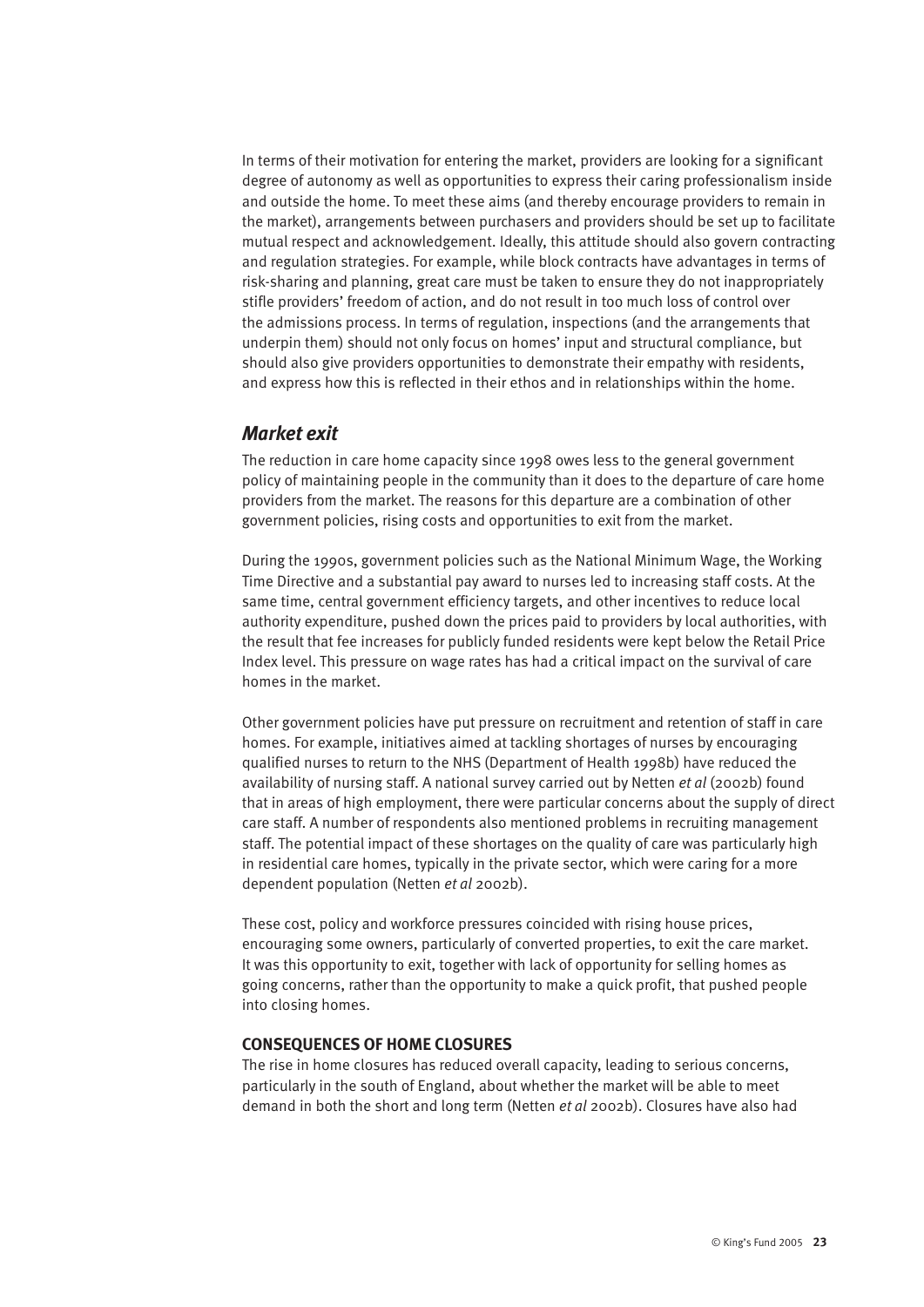an impact on acute beds in hospitals, as analyses have shown that there are important links between the functioning of the social care market and delayed discharges (Fernández and Forder 2002).

The issue, however, is not just about overall capacity, but also about what types of homes are being lost. Regulators have expressed most concern at the lack of specialist accommodation for older people with mental health problems, particularly dementia (Netten *et al* 2002b). Nursing homes have been particularly vulnerable to closure because of the additional costs of employing nursing staff and the reduction in demand caused by authorities placing high-dependency residents in residential homes with additional payments (Netten *et al* 2003b).

A 2001 follow-up of homes that had participated in a national survey in 1996 found that homes that were closing tended to be smaller, have lower occupancy levels, be the only home run by the organisation, and occupy converted buildings, with poorer facilities and more shared bedrooms (Darton 2004).

There are a number of reasons why smaller homes are the most likely to be lost. If larger homes are having problems, purchasers tend to be more concerned about the impact of their closure on local capacity, and are more prepared to negotiate better contracts or prices. In addition, economies of scale mean that larger organisations can bear the costs of regulation more easily than small businesses. However, the result of smaller homes closing is a concentration of ownership that reduces the choice available to prospective residents.

Standards of physical provision have shown steady improvement in response to market forces, demands from local authority purchasers and the requirements of inspecting authorities (Laing & Buisson 2001). Although homes that existed before April 2002 will no longer have to meet the national minimum standards for bedroom sizes, it is quite likely that market pressures will force them to either upgrade their facilities to compete with homes that do meet the standards, or close. The amended standards (Department of Health 2003a) indicate that care homes should specify the details of the physical environment provided by the home so that people choosing a care home can make an informed choice. Failure to upgrade facilities will lead to a two-tier system of homes that do and do not conform to the standards.

Although the physical environment of homes has an important influence on residents' quality of life, for example in their amount of privacy, it is the social climate or atmosphere of the home that has the most impact (Timko and Moos 1991). Relatives of residents have cited the atmosphere as the most important factor in selecting a home (Netten *et al* 2002b). In an analysis of data collected on social climate in the national survey in 1996, using the Sheltered Care Environment Scale (Moos and Lemke 1994, 1996), homes identified as having a more positive social environment were those occupying smaller, converted premises and having lower occupancy levels (Darton *et al* 2003b). With their more 'homely' or 'domestic' environments, these are exactly the kinds of homes recommended in a number of policy documents (Cm 849 1989; Centre for Policy on Ageing 1996; Department of Health 2001d). But given the long-term trend toward larger homes, particularly in the nursing home sector (Laing & Buisson 2003b), these are exactly the homes most likely to have closed.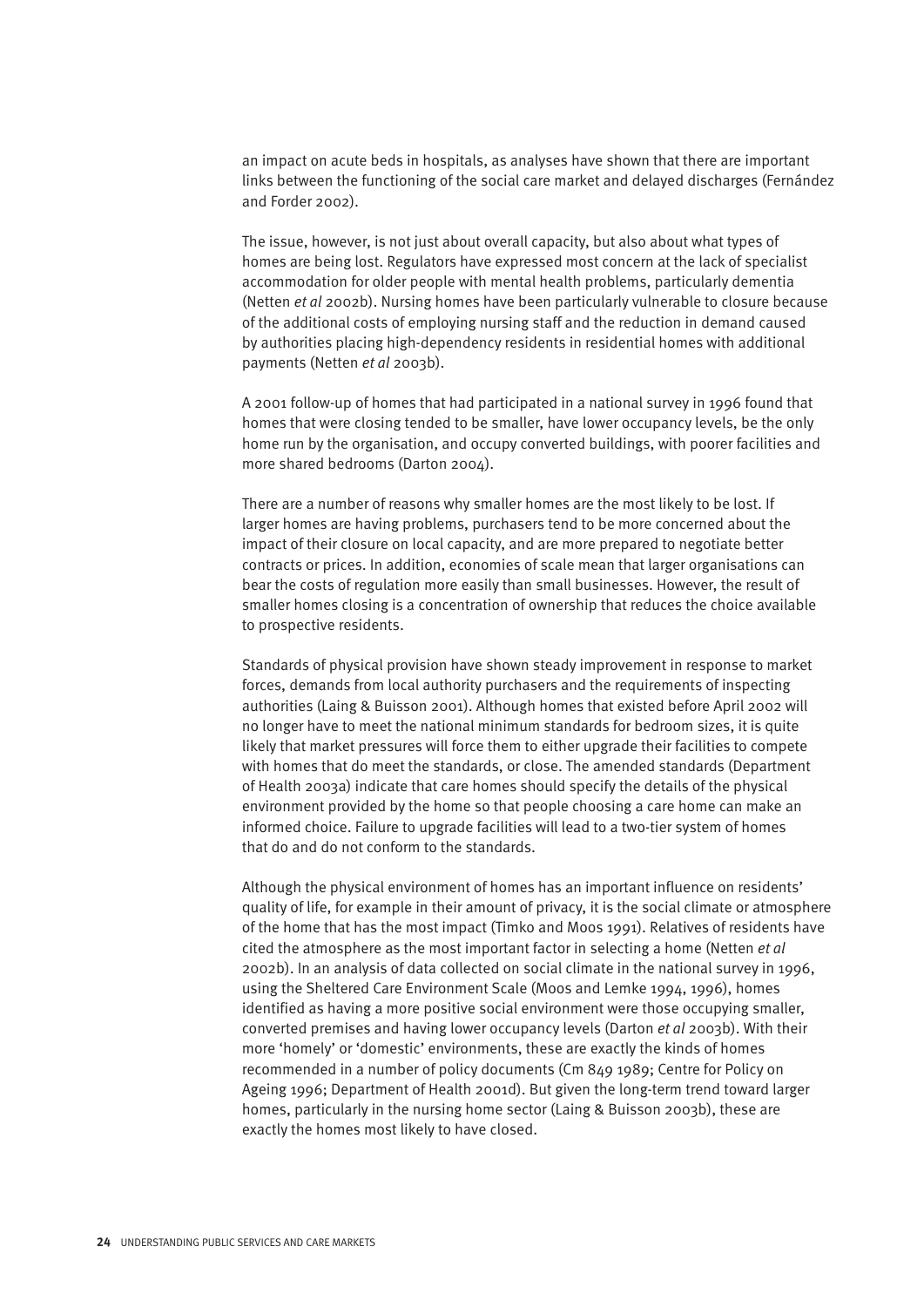Fewer homes overall, and relatively more larger homes run by corporate organisations, means a reduction in choice for future residents in terms of both type of home and location. Location is the single most important factor for residents and their relatives once the decision to enter a care home has been made (Netten *et al* 2002b). Small homes in small towns, serving largely rural areas, are the least likely to survive. Where such homes do close, residents are faced with the problem experienced in all areas with low levels of supply, such as parts of London – namely that of travelling a considerable distance to find a suitable alternative. Current residents will be placed in the position of having to find a vacancy in a limited time period, and might feel obliged to agree to the first vacancy or home that is suggested to them by a care manager due to a lack of any alternatives (Williams *et al* 2003). In cases where residents have moved to a home to live nearer to their children, they may be forced to move further away again.

#### **THE CLOSURE PROCESS**

The care home market is unique in that it has a profound effect on so many aspects of its consumers' lives. Moreover, as we have noted, these consumers are by definition one of the most vulnerable groups of service users. Such a potentially stressful and traumatic event as involuntary relocation is likely to involve health and safety risks for current residents. Given the dependence of residents, it is surprising that there are not more safeguards and guidance to ensure that the closure process is sensitively managed. There is a lack of central policy guidance aimed specifically at how independent care homes close and how local authorities might safeguard residents' welfare. Moreover, not all councils have local guidelines in place, and where they do their recommendations vary or fail to address important areas of concern for residents and relatives, such as how best to support residents with dementia (Williams and Netten 2003; Williams *et al* 2003). The way in which a home is closed is likely to determine how residents are affected by the closure, and service users should be offered access to fair, flexible and responsive help and support during such a time of upheaval and potential crisis. In practice, access to such support appears patchy. For example, case study research found there was no evidence of increased vigilance by inspectors to ensure that standards were maintained and residents' safety was protected (Williams *et al* 2003).

# **Extra care housing**

The term extra care housing is one that has emerged in recent years. It is difficult to define this term as it covers a variety of schemes in which housing and care are integrated. The origins of housing and care schemes for older people can be traced back to the post-war reconstruction era. Although the government's primary focus at this time was on housing younger families, it also recognised the need to build different types of housing to meet the varying requirements of the population as a whole (Ministry of Health 1949). For this reason, some accommodation was built specially for older people, which in turn freed up larger houses for families (Ministry of Local Government and Planning 1951).

Sheltered housing (often referred to as retirement housing) was one of the types of housing developed at this time specifically for older people. At a minimum, these housing developments provided an alarm system and the support of a warden (or equivalent person) (McCafferty 1994). Extra care housing – often called very sheltered housing – arrived later in the late 1970s and early 1980s. These schemes had enhanced design features, more extensive warden cover and home care services to supplement the warden cover (Reed *et al* 1980).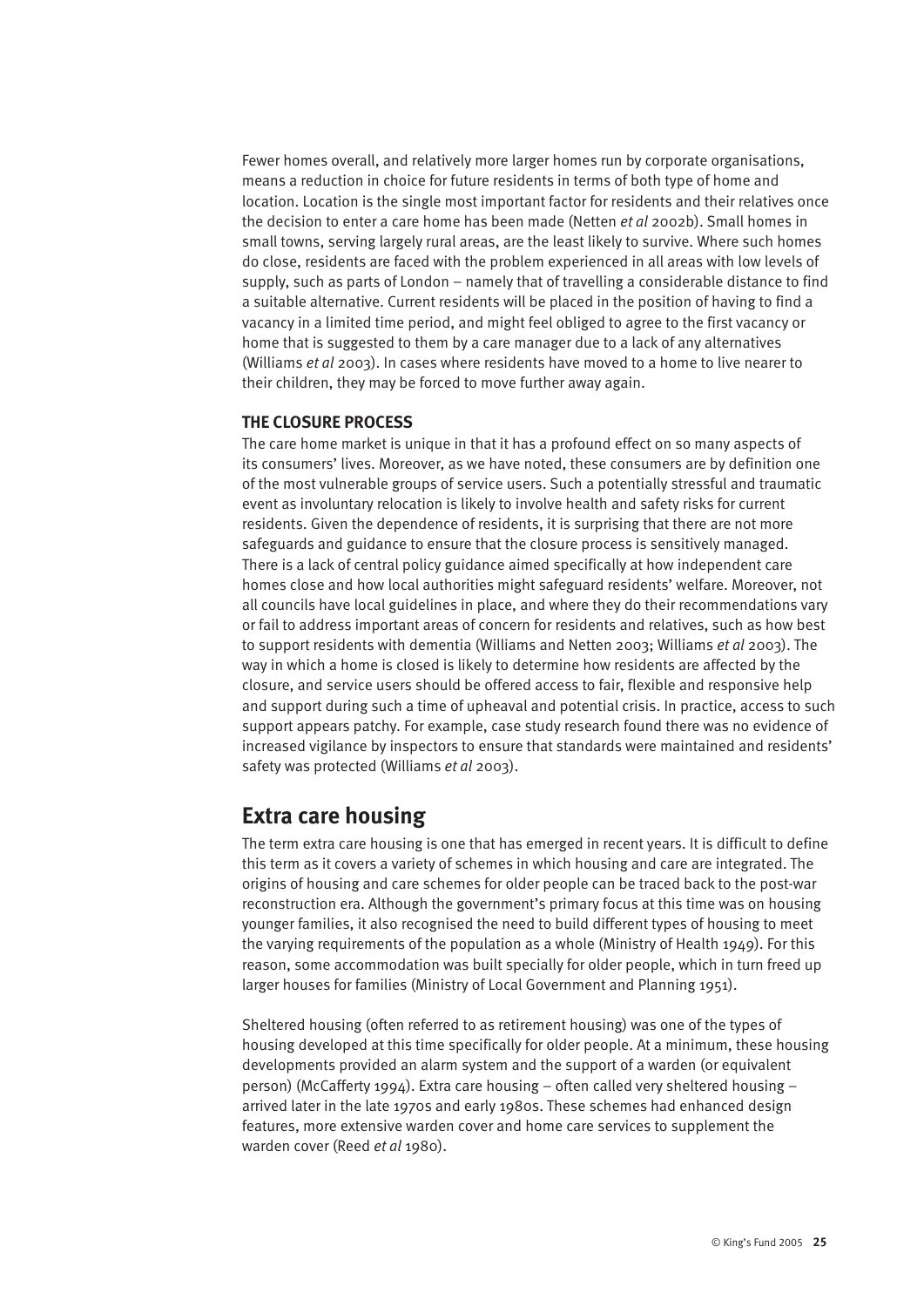More recently, local authorities have considered the development of integrated care and housing as an alternative to care homes, particularly for physically frail older people. For example, Wolverhampton has developed an integrated strategy involving the closure of local authority residential homes, the development of new very sheltered schemes, the establishment of resource centres for community support, and the provision of specialist centres for older people with mental health needs (Bailey 2001). Elsewhere, a number of other housing models for older people are now being developed – including the retirement community model, based on developments in the United States (Phillips *et al* 2001; Streib 2002), and co-housing arrangements, which are in use in other European countries (Brenton 2002).

A number of factors have been identified as stimulating the development of extra care housing: a need among people in existing sheltered housing for greater care and support from carers; the unpopularity of some ordinary sheltered housing schemes; poor quality local authority residential accommodation; and developments in services and buildings that enable people to remain in their own homes despite mental or physical impairment (Fletcher *et al* 1999). The government has supported the development of extra care housing by announcing plans for an expansion in provision and providing some funding for this (*see* p 28). Heywood *et al* (2002) suggest that these changes in government views on the role of housing in community care have been influenced by: the roles of home improvement agencies in enabling people to remain in their own home; the supposed potential of sheltered housing – especially very sheltered housing – to provide a cheaper alternative to residential care; and the raised profile of housing associations as reliable providers of services.

#### *Ownership and tenure*

The majority of extra care and sheltered housing is provided by the social rented sector – either by local authorities or, increasingly, by registered social landlords (RSLs). In the private sector (which includes both for-profit and not-for-profit organisations), providers offer sheltered housing for purchase by consumers on a long lease, or less often as a freehold (Laing & Buisson 2003c), although some providers also offer properties for rent. The services offered by private housing schemes tend to focus on property maintenance rather than the provision of care and support, but private providers are increasingly developing extra care housing that incorporates more intensive care services (Laing & Buisson 2003c).

The number of private sector developments declined sharply during the 1990s, following the economic downturn in the early part of the decade (Dalley 2001). The health of the private sector market is closely connected to the general housing market, since purchasers need to sell their existing homes before purchasing sheltered or extra care housing (Laing & Buisson 2003c).

In recognition of the growth in home ownership, some providers of rented schemes have considered developing mixed tenure schemes, for example the ExtraCare Charitable Trust (Appleton and Shreeve 2003). However, there are questions about the acceptability to residents of some developments, for example mixed-tenure schemes and schemes that provide facilities to other members of the community (Bessel, personal communication 2004).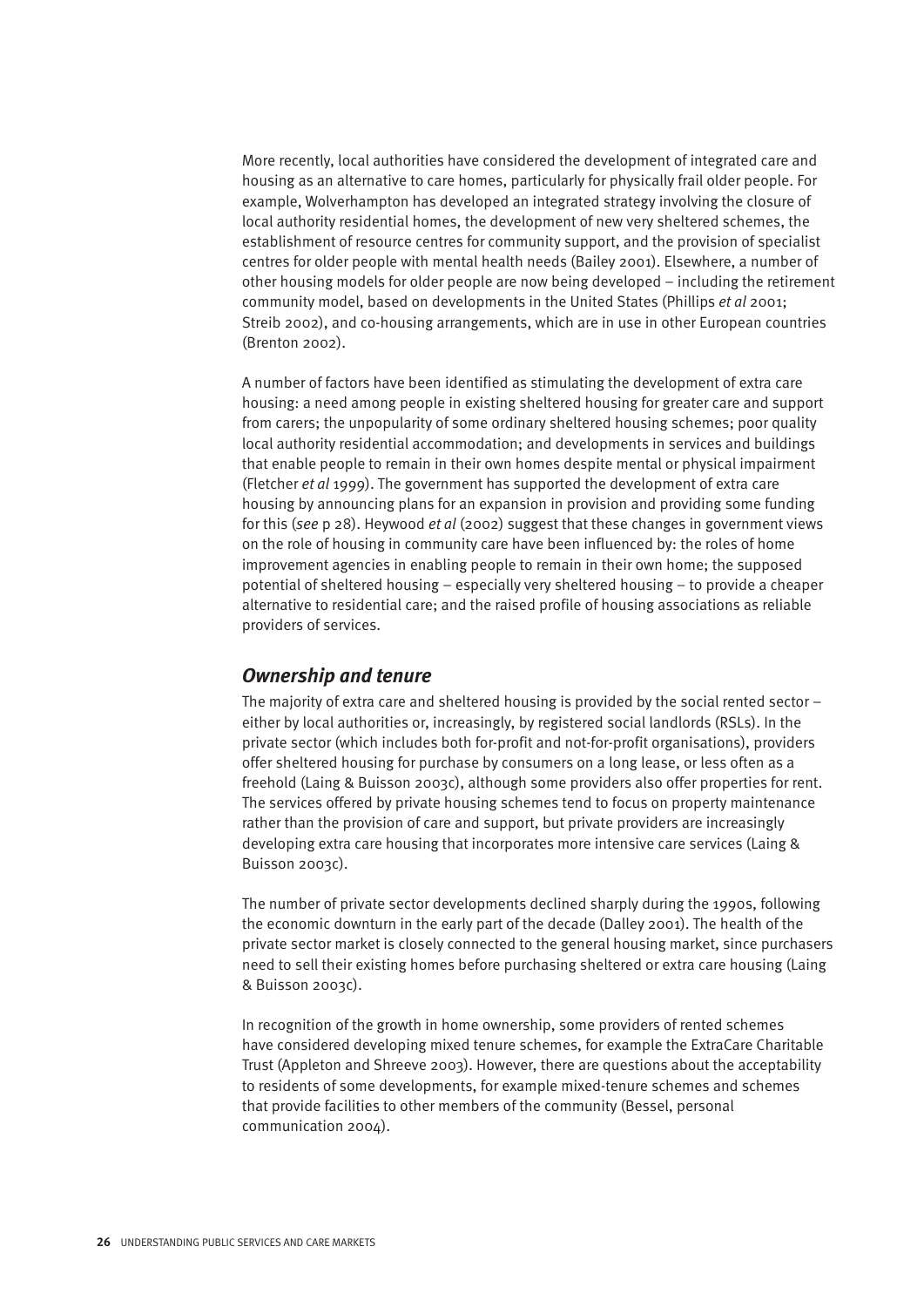# *Supply*

Problems in defining extra care housing create difficulties when it comes to describing overall levels of provision. Sheltered housing in England – defined as accommodation with a warden – provides accommodation for around 600,000 people, of whom 86 per cent live in social or public sector schemes (Office for National Statistics 2000). This is broadly similar to overall levels of provision in care homes at that time (Audit Commission 1998; Conway 2000).

By contrast, the growth in the provision of extra care housing has been rather slower. By 1997, it accounted for only about 3.5 per cent of around 500,000 sheltered housing and very sheltered housing units in England (Tinker *et al* 1999). The government announced plans for a 50 per cent increase in the provision of extra care housing places from 1997 (Department of Health 2002a); this was subsequently quantified as an additional 6,900 places (Department of Health 2002f), suggesting the government's estimate of the number of places differed from that by Tinker and colleagues. In supporting the development of extra care housing, the government has recognised the need to identify whether this is intended to complement existing provision or to provide a substitute for residential care. However, to date the government has not clearly identified which area of the market it wants to expand (Department of Health 2003c).

#### *Funding*

The availability of Housing Benefit has been central to the development of extra care housing (Oldman 2000). However, Housing Benefit has been replaced by the Supporting People budget, a new funding stream launched in April 2003 that provides housing-related support services and is allocated by local authorities. There were concerns that local authorities might develop extra care housing in order to transfer costs to social security funding (Laing & Buisson 2003b). It is known that in at least some instances – in private schemes that previously drew on Housing Benefit, for example – Supporting People funding is being used to meet the care costs in extra care housing. There has been rapid growth in expenditure under the Supporting People budget, and any attempt to cap this growth would potentially have important implications for extra care housing schemes.

If provision of extra care housing is to expand in line with government plans, capital funding will be needed. The Extra Care Housing Fund (Department of Health, no date) is providing the opportunity for a number of schemes to obtain capital funding. However, limits on the funds available meant a large number of proposals in the first year were not successful (Department of Health 2004c). New funding opportunities using Public Private Partnerships, such as the Private Finance Initiative, are being used to set up schemes, but further development of partnerships at the commissioning and development stages and innovations in construction and remodelling are needed (Fletcher *et al* 1999).

### *Demand*

Demand for specialised housing for older people cannot be viewed in isolation from demand for housing more generally, as developments in housing provision will have an impact on the need for specialised housing. For example, the development of Lifetime Homes (Kelly 2001; Joseph Rowntree Foundation, no date) represents a macro approach to design, which attempts to accommodate the widest possible client group in mainstream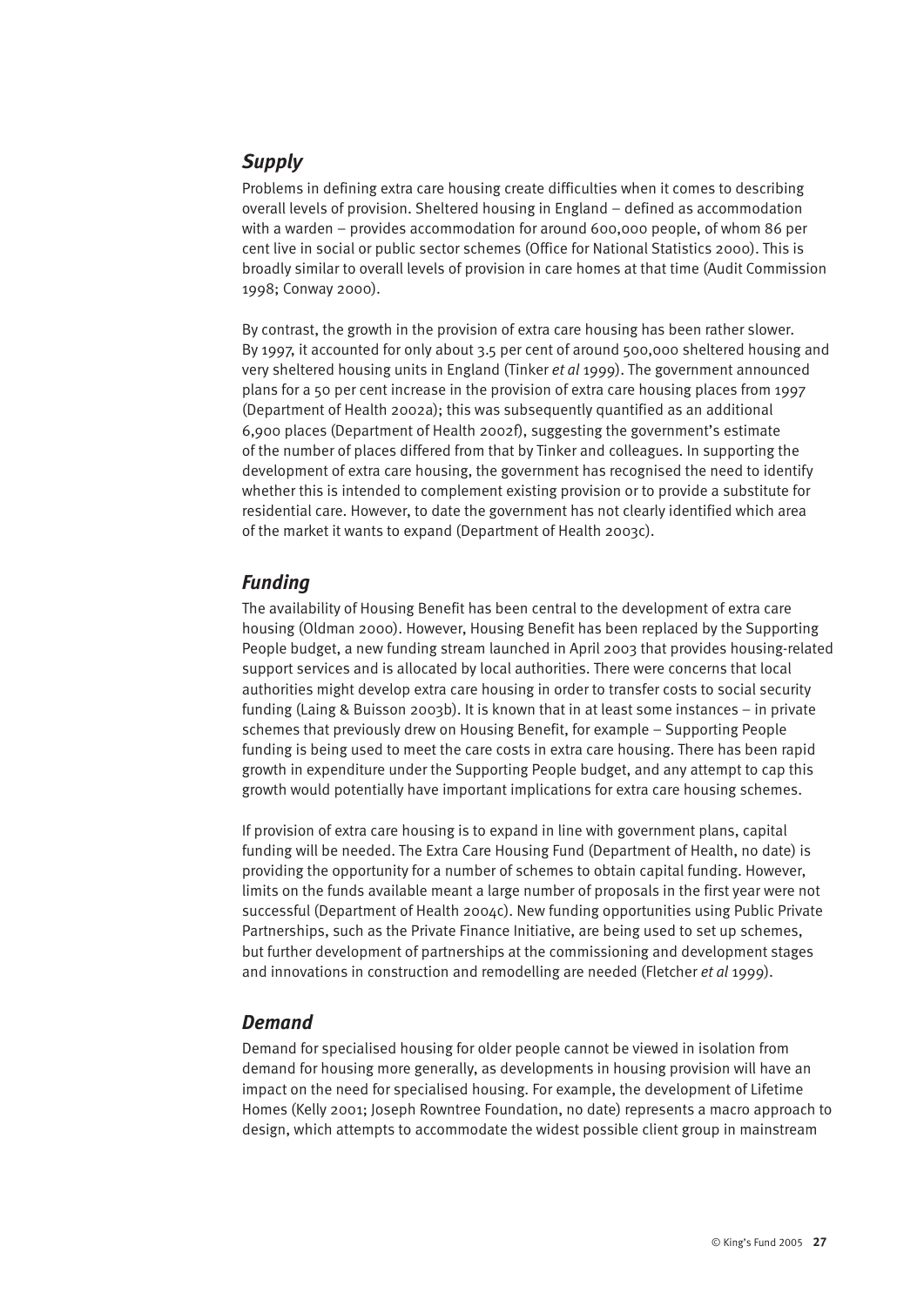housing, in contrast to a micro approach, which makes piecemeal adaptations and repairs to older people's homes in response to specific needs (Hanson 2001).

A number of other initiatives aim to support older people to remain in their own homes: for example, Staying Put and Care and Repair schemes undertaken by home improvement agencies (small not-for profit organisations, partly charitably funded and partly through government funding via the Supporting People budget) (Harrison and Means 1990; Oldman 1990); the development of assistive technology (Tinker *et al* 1999; Brownsell and Bradley 2003; Fisk 2003) to help to create a more responsive environment; and the development of financial products to enable people to withdraw some of the capital invested in their homes. However, these developments are not likely to have major impacts and, in the case of financial products, there are continuing concerns about their security and financial efficiency, following problems with equity release products in the past (Appleton 2003).

Extra care or very sheltered housing provides owner-occupiers with a means of safeguarding their capital and a flexible package of care based on the home care model. For older people requiring a high level of care, the overall costs of extra care housing may well be higher than the equivalent level of care in a care home, but it is likely to be a more acceptable option. The demand for this type of accommodation will grow as people become more aware of the option. The question remains, however, whether the market will respond to this demand.

#### *Barriers to entry and exit*

The market in extra care housing is currently dominated by the public and voluntary sector, where a lack of capital funding is a major barrier to expansion. However, although extra care housing developments require a larger initial investment, from the perspective of the private sector they are in theory inherently less risky than care homes because of their greater potential for alternative use (Laing 2002). Moreover, leasehold arrangements reduce the level of capital that needs to be tied up in these schemes. There are a few examples of companies converting existing homes into extra care housing schemes, but as yet there is limited provision of new developments.

Regulation may provide a barrier to entry into the extra care housing market. Where an extra care scheme provides personal care to the residents, it has to be registered as a care home (Department of Health 2003c). Currently, the burden of regulation on care homes is such that schemes often avoid providing services directly so that they don't have to register as a care home. Ideally, service developments should be driven by service user preferences and considerations of cost-effectiveness rather than regulatory concerns.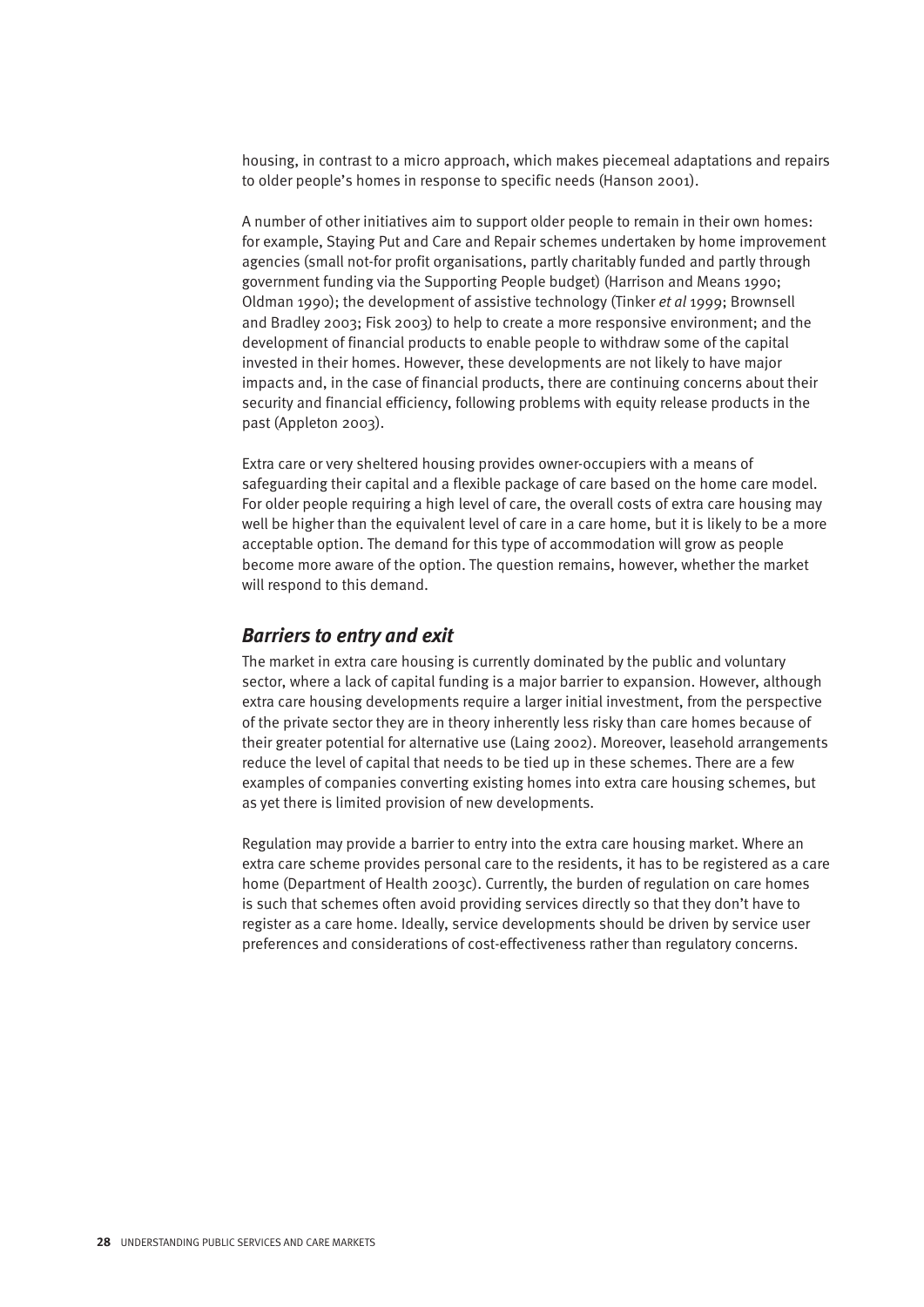# Market performance and levers

It is likely that the demand for social care for older people will increase in the future. The level and nature of this demand will depend on the boundaries set for publicly funded care and on the degree to which home care, housing with care, and care homes substitute for one another. We summarise our views of the performance of the market and then consider some levers that might be used to address the problems identified.

# **Market performance**

A successful social care market should deliver:

- $\blacksquare$  adequate capacity both overall and in terms of diversity
- $\blacksquare$  value for money
- $\blacksquare$  quality
- $\blacksquare$  consumer power and choice.

### *Capacity*

Although the independent sector has responded to increased demand rapidly in the past, the care market is made up of a large number of small businesses, which tend to be financially less stable and more vulnerable to closure. Moreover, the expansion has been in relatively straightforward services, such as home care and care homes for people with some level of physical impairment. Overall capacity varies widely across the country and there have been consistently fewer care home places in London. Moreover, there are widespread concerns about the market's ability to make adequate provision for older people with mental health problems or from black and minority ethnic groups.

Two key influences on the supply of care services are the availability and cost of labour and of capital. There are currently shortages in the workforce, which can impact on quality of care as well as restricting supply. Factors such as the recent enlargement of the EU may mitigate these shortages, but there is a need to establish a career structure, incentives and training opportunities that will attract the right candidates into the care workforce – developments that in turn have cost implications. In addition, there has been a shortage of capital funding in the public sector for both housing and care; and investment in the private sector has been reduced by high and rising prices in the property market, and shortages of suitable land.

#### *Value for money*

Since local authorities took on the responsibility for commissioning services, prices in the independent sector have been kept well below input price inflation (although it should be noted that the costs of the commissioning process are rarely taken into account). Value for money means getting the best from resources that are always, to a greater or lesser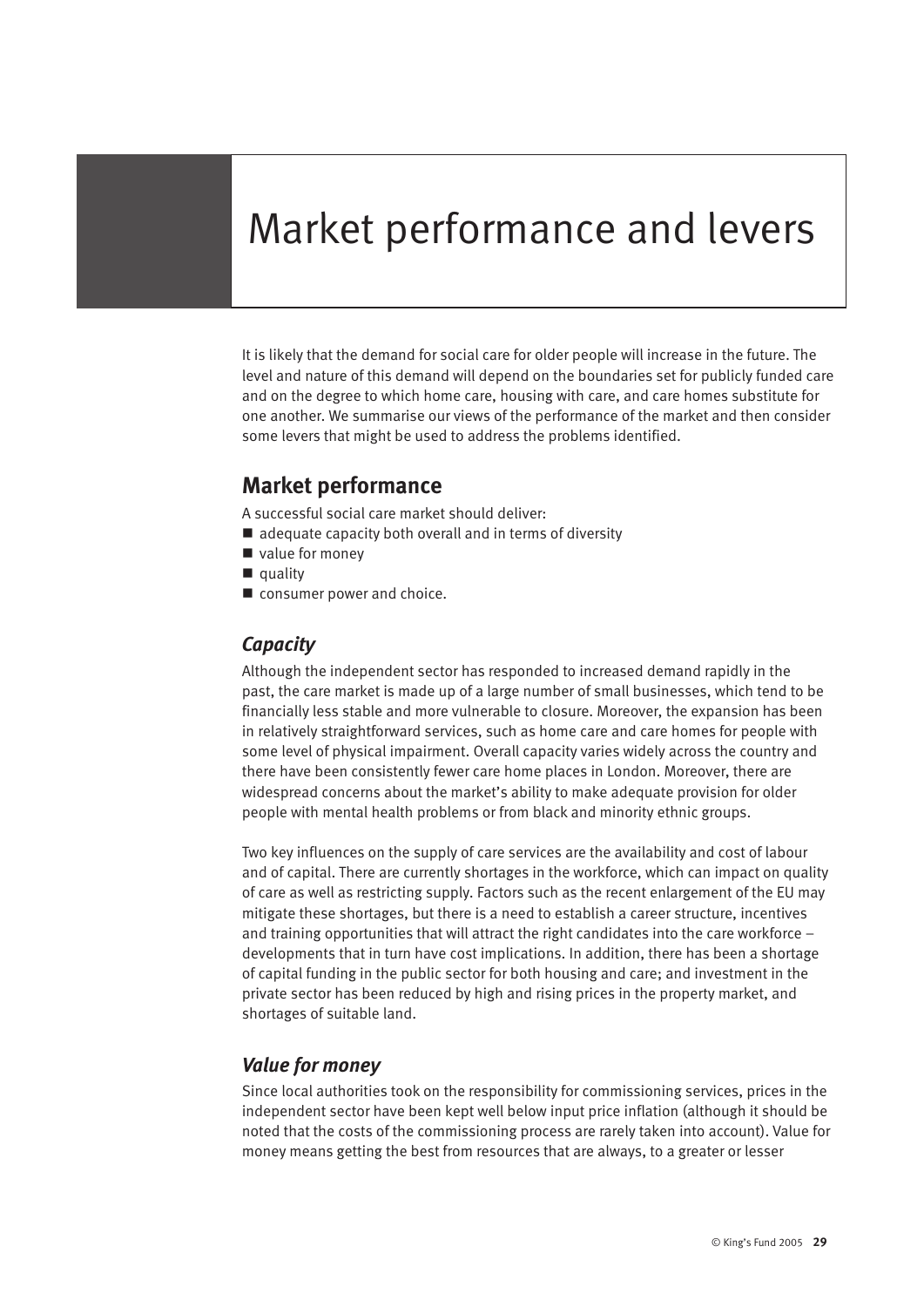degree, limited. One way to maximise the use of resources is to divert people from highcost residential services by targeting community services at those people who will benefit most from such services. There is some evidence that services are being delivered to those with the greatest capacity to benefit; fewer households are receiving more intensive packages of home care (*see* Figures 2, p 15 and 3, p 16).

#### *Quality*

The independent sector provides both the best and the worst care in terms of quality. Standards of accommodation in care homes improved as a result of market pressures, even before Care Standards were introduced, particularly in terms of the provision of single rooms.

The National Care Standards were introduced in an attempt to address concerns about standards of care. However, as we have identified, increased regulation to enforce these standards, together with the financial difficulties facing small businesses in the care home market, can lead to standardisation of care that limits both choice and quality.

#### *Consumer power and choice*

In order to exercise power, consumers need to have diversity and availability of care provision and information about their options. As shown in previous sections, there tends to be a lack of choice and information. Some authorities have set prices too low to enable them to deliver a high-quality service and have not attempted to redesign services to reflect consumers' preferences.

### **Levers**

Central and local government policies and practice can create levers to encourage the social care market to develop in particular ways.

#### *Funding and financial incentives*

Planned expenditure on social services is set to grow by 6 per cent in real terms over the next few years. The primary motivation for this increase is concern about the effect of restricted capacity in the social care system on the delivery of acute health care through unnecessary admissions to or delayed discharges from hospital. Whether this increase in funding will find its way through to the social care market will depend on local authorities' priorities. Even if it does get through as intended, it could be argued that a simple 6 per cent real increase in prices paid is insufficient to address current funding issues, such as rising wages and the costs associated with meeting quality standards, let alone future rises in both costs and demand.

The use of Direct Payments puts financial control into the hands of consumers themselves, thereby explicitly addressing the problem of lack of consumer power identified above (*see* p 9). These payments may also go some way towards addressing the workforce shortage by drawing people into the care workforce who would not otherwise undertake this kind of work. However, Direct Payments are not a panacea for the problem (Ungerson 2004). There are risks of exploitation on both sides of a direct employment relationship and there are no levers for ensuring good practice. Moreover, if Direct Payments became the mainstream model there would be the problem of determining the appropriate level of payments.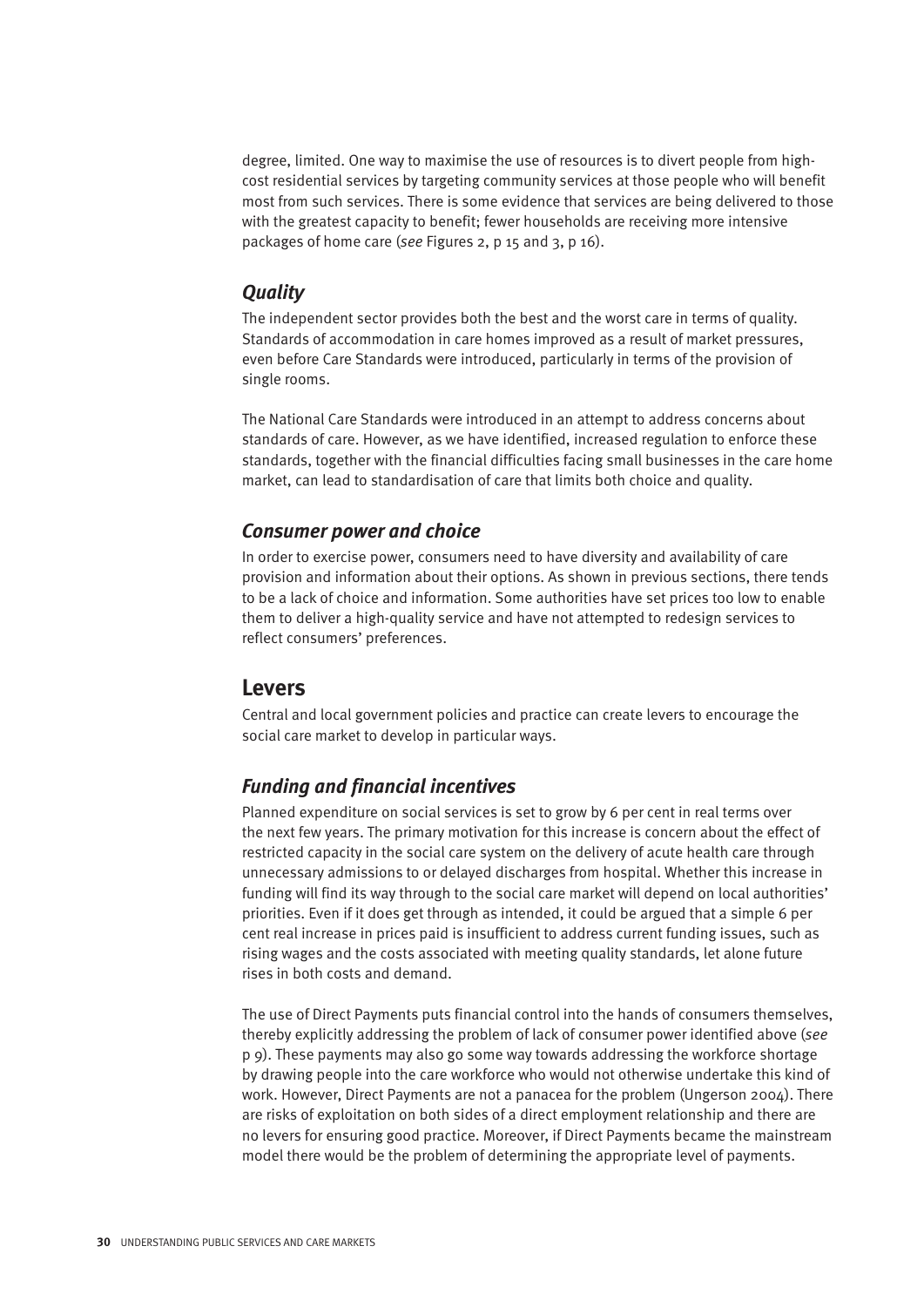It will be important to fund spare capacity if people are to have a genuine choice, at least in terms of care homes and other housing and care options. The commissioning authority can achieve this through contracting arrangements, by contracting for spare capacity or indirectly by increasing the prices paid, although there is a lack of incentives to spend money in this way (*see* below).

Training is one way in which quality can be improved. We suggest that this should be substantially funded by the public sector rather than the private sector, as there is overall public benefit to the improvements in care that would result.

#### *Targets and performance indicators*

The current government has made extensive use of targets to improve performance in social care (Department of Health 1999a). Targets have been very effective at influencing the behaviour of local authorities. However, we believe that the use of specific targets based on crude unit cost comparisons is not helpful.

Performance indicators may be more helpful than targets. For example, the use of performance indicators has drawn attention to the lower levels of satisfaction identified by black and minority ethnic older people receiving home care services, as well as providing an incentive to address the problem. Other performance indicators, preferably ones based on service user views and/or related to outcomes, might help in improving the range and quality of care services and the choices given to service users.

#### *Commissioning practice*

The commissioning process can be used as a lever to ensure the market achieves the desired goals.

In England, the highest level at which commissioning for social care takes place is the local authority or trust. Elsewhere (for example, in Australia) core commissioning activities for care home places, including setting prices, take place at national level; this can improve access to services and appears to have resulted in a generally healthy financial situation for the majority of homes in Australia (Hogan 2004). However, commissioning at a national level requires heavy regulation, which can make it difficult for prospective providers to enter the market, restrict consumer choice, curtail innovation in service design and delivery, and adversely restrict enterprise mix and investment in the sector (Hogan 2004).

There may be some benefits to creating regional-level commissioning, which can offer economies of scale in terms of commissioning expertise and can also increase market power. This could have advantages in London boroughs and adjacent smaller metropolitan districts, although it might simply add another level of bureaucracy in larger authorities. In Scotland there are moves towards agreeing price levels between representative bodies of local authorities and provider groups. However, this approach restricts flexibility to respond to local markets.

Regardless of the level at which it takes place, strategic commissioning should include: assessment of the needs of the population (preferably involving consumers); workforce planning; and innovative approaches to care.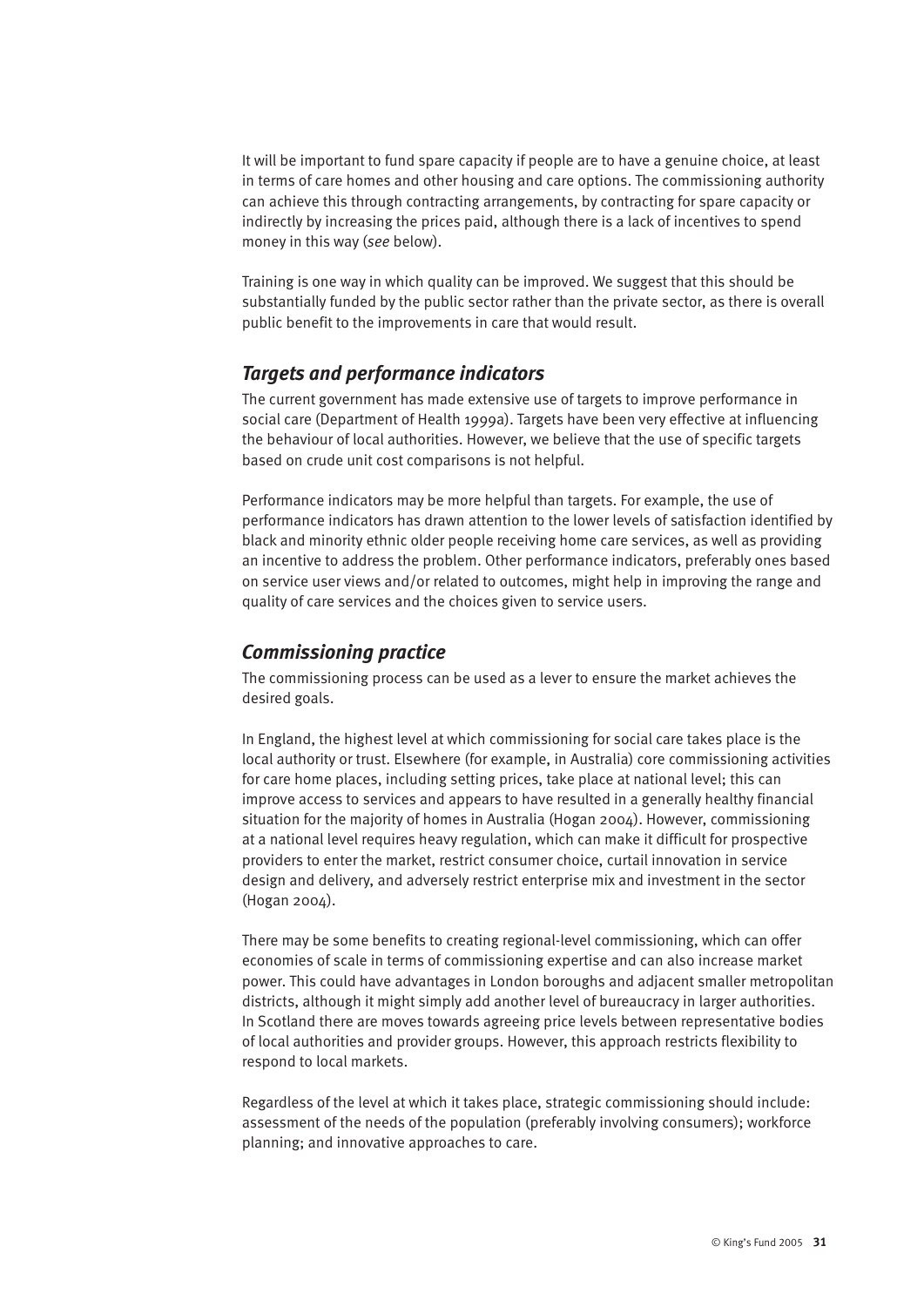In negotiating contracts it is important that the risk does not remain entirely with providers. Long-term contracts enhance stability and enable forward planning. Joint commissioning, as discussed in Commissioning (*see* pp 6–8), provides both an opportunity and a challenge. In particular, joint commissioning of relatively marginal services to meet specialist needs can be beneficial. Differential pricing can also be used to encourage provision of specific specialist services where there are shortages, such as the care of people with dementia.

Contracts can be used to clarify the levels of quality expected and the mechanisms to assure this quality, although monitoring can be difficult and costly.

Smaller care homes are particularly vulnerable to market and regulatory pressures and, if these homes are to be supported, differential commissioning arrangements (for example, in terms of price or use of block contracts) will need to be put in place. However, such arrangements may lead to accusations of bias. In seeking to find the right balance between support for small business and the preservation of a level playing field between providers from different sectors and of different sizes, there may be unexploited potential in looking outside the social care field to other areas of policy. For example, social care commissioners and economic development experts within local authorities may well benefit from an exchange of ideas in relation to principles and practices.

There is scope for a move to contracts based on outcome rather than tasks, in which the provider has a contract to meet identified needs but has flexibility to negotiate with the older person on how those needs are met. Such contracts would require adequate levels of resources. Other approaches to client-based commissioning – for example, per capita funding to cover a certain population – would allow community groups, voluntary organisations or even private companies the flexibility to use resources to meet needs in the most cost-effective way.

#### *Use of in-house services*

Authorities often use in-house providers to ensure an adequate supply of those services that they find difficult to get the independent sector to provide – for example, care for people with dementia and short-term care. As well as ensuring provision, in-house providers may serve as exemplars for the independent sector. For example, the demand for extra care housing is uncertain and the initial investment high; if local authorities can identify potential demand and prove their cost-effectiveness, this will improve their chances of commissioning providers in the independent sector.

Provision of in-house services can be useful when crises occur – for example, where a home is closing at very short notice, experienced in-house staff can be brought in.

However in-house services are used, policies must be clear and transparent to independent providers to ensure trust.

#### *Regulation*

An obvious lever to improving quality is the introduction of National Care Standards. Traditionally standards focus on inputs rather than outcomes for service users. We believe that more focus on the outcome and process of standards would allow for greater flexibility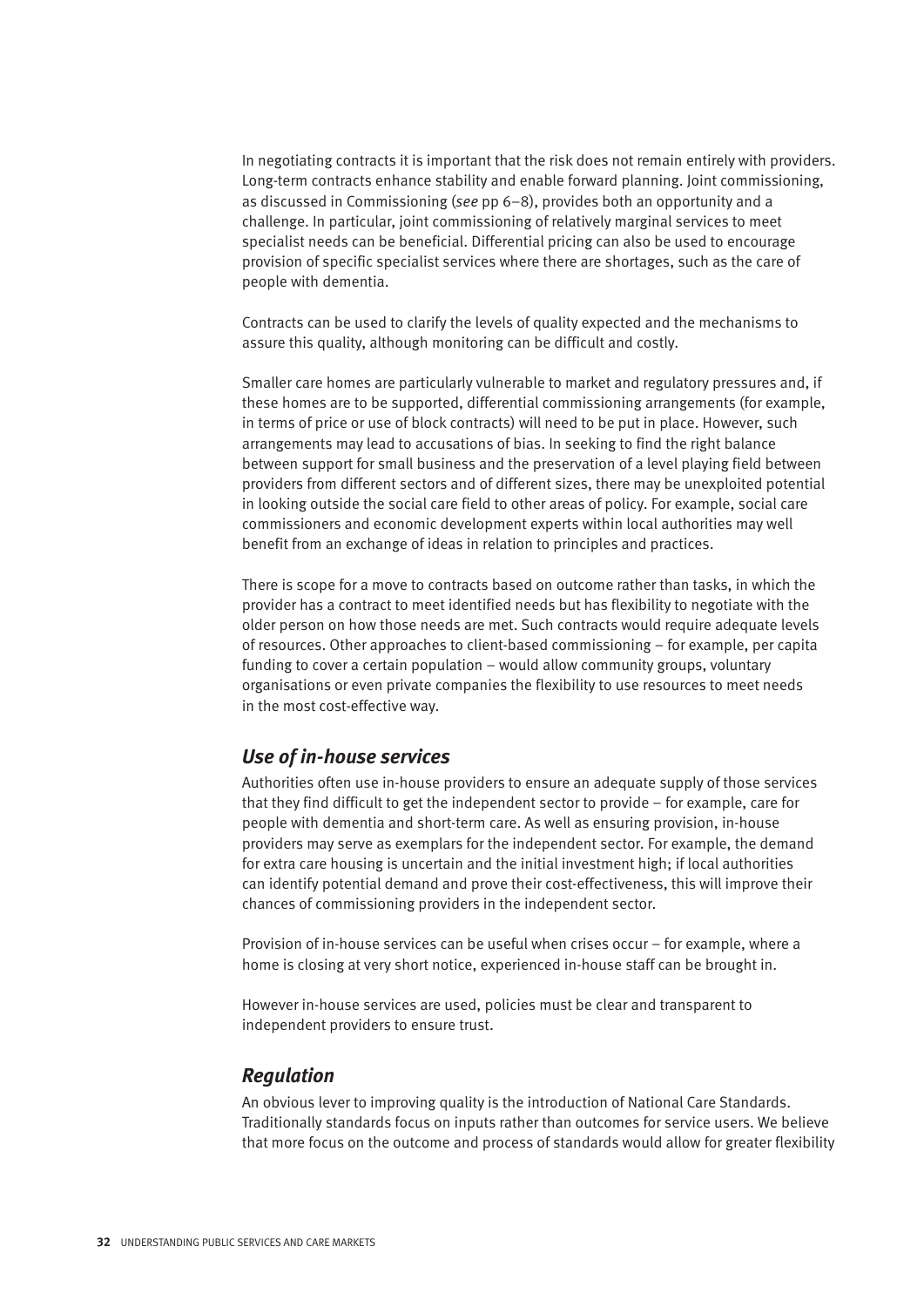in the way that providers can meet the desired attributes for each service. As the standards are based around existing service descriptions (such as 'care home' or 'home care agency'), they require innovative arrangements to be classified within these categories. This can lead providers to tailor their services according to the category with the least burdensome regulations rather than according to the needs of users.

Within the regulatory framework, there is a welcome emphasis on listening to the views of service users as part of the inspection process. However, older people are often reluctant to complain, particularly if doing so would threaten the service on which they depend. Approaches used in other specialisms – for example, in inspections of children's homes (Hibbert 2002) – may offer useful alternative models for involving service users. Consistency and predictability in the design and implementation of care standards, together with good relationships between commissioners and providers, provide scope for direct improvements in quality of care.

The regulation of the direct care workforce needs to be handled carefully as this will affect both capacity and quality. The requirement for care workers to have National Vocational Qualifications (NVQs) can cause problems because a number of the NVQ assessments of competence are voluntary, the delivery of the process is variable and training is not necessarily given.

#### *Information, advice and training*

Access to good-quality information can often benefit decision-making and this information needs to be available to both providers and consumers. Commissioning authorities can provide information to providers and the Social Care Institute for Excellence (SCIE) could play an important part. For consumers, voluntary bodies are often a useful source of information and advice. Under the Modernising Local Government framework, the government is also setting up a number of one-stop shops offering advice on benefits, services and advocacy.

For some purposes, training is more appropriate than advice or guidelines. As previously mentioned, there is an argument for public funding of training for care workers. This training should address general issues, such as good practice in commissioning, and specific issues, such as care of people with dementia and care of people from minority ethnic groups.

#### *Note*

Some of the proposals put forward here are reflected in the Green Paper *Independence, Well-being and Choice* (Department of Health 2005), which was published after this paper was drafted. The emphasis on increased control for service users, strategic commissioning, shifting regulation to an outcome focus and reform of performance targets are very much in line with our proposals. However, the emphasis is on better use of existing resources rather than an increase in resources. We have identified here the impact on the market of the low prices that are currently being paid for services. It remains to be seen whether the move to an enabling ethos can be achieved without significant additional investment.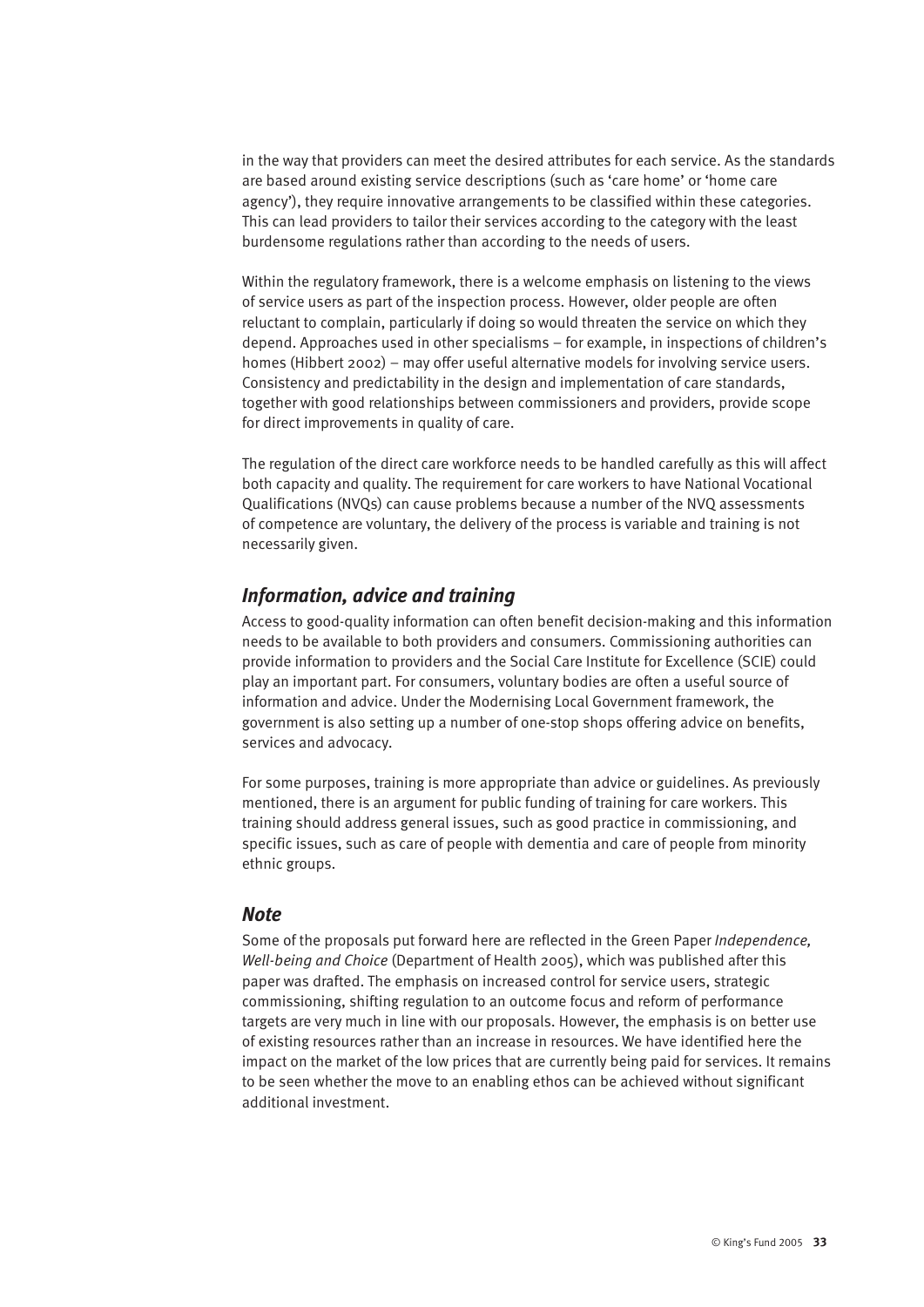Appleby J, Harrison A, Devlin N (2003). *What is the Real Cost of More Patient Choice?* London: King's Fund.

Appleton N (2003). *Ready, Steady… But Not Quite Go: Older home owners and equity release – a review*. York: Joseph Rowntree Foundation.

Appleton N, Shreeve M (2003). *Now for Something Different: The Extra Care Charitable Trust's approach to retirement living*. Witney: Old Chapel Publishing.

Audit Commission (1998). *Home Alone: The role of housing in community care*. London: Audit Commission.

Audit Commission (1986). *Making a Reality of Community Care*. London: HMSO.

Bailey A (2001). *New Agenda for Older People*. Wolverhampton: Wolverhampton City Council.

Bartholomeou J (1999). *A View of the Future: The experience of living in extra care*. Staines: Hanover Housing Group.

Bauld L, Chesterman J, Davies B, Judge K, Mangalore R (2000). *Caring for Older People: An assessment of community care in the 1990s*. Aldershot: Ashgate.

Brenton M (2002). 'Choosing and managing your own community in later life' in *Our Homes, Our Lives: Choice in later life living arrangements*, Sumner K ed. London: Centre for Policy on Ageing.

Brownsell S, Bradley D (2003). *Assistive Technology and Telecare: Forging solutions for independent living*. Bristol: The Policy Press.

Bunce C (2001). 'The care homes catastrophe'. *Nursing Times*, vol 97, 31, pp 22–24.

Carpenter I, Kotiadis K, Mackenzie M (2003). *An Evaluation of Intermediate Care Services for Older People*. Canterbury: Centre for Health Services Studies, University of Kent.

Carr S (2004). *Has Service User Participation Made a Difference to Social Care Services?* London: Social Care Institute for Excellence.

Centre for Policy on Ageing (1996). *A Better Home Life: A code of practice for residential and nursing home care*. London: Centre for Policy on Ageing.

Clark H, Dyer S, Horwood L (1998). '*That Bit of Help': The high value of low level preventative services for older people*. Bristol: The Policy Press.

Conway J (2000). *Housing Policy*. London: Routledge.

Croucher K, Pleace N, Bevan M (2003). *Living at Hartrigg Oaks: Residents' views of the UK's first continuing care retirement community*. York: Joseph Rowntree Foundation.

Dalley G (2001). *Owning Independence in Retirement: The role and benefits of private sheltered housing for older people – CPA reports 30*. London: Centre for Policy on Ageing.

Dalley G, Unsworth L, Keightley D, Waller M, Davies T, Morton R (2004). *How Do We Care? The availability of registered care homes and children's homes in England and their performance against National Minimum Standards 2002–03*. National Care Standards Commission. London: The Stationery Office.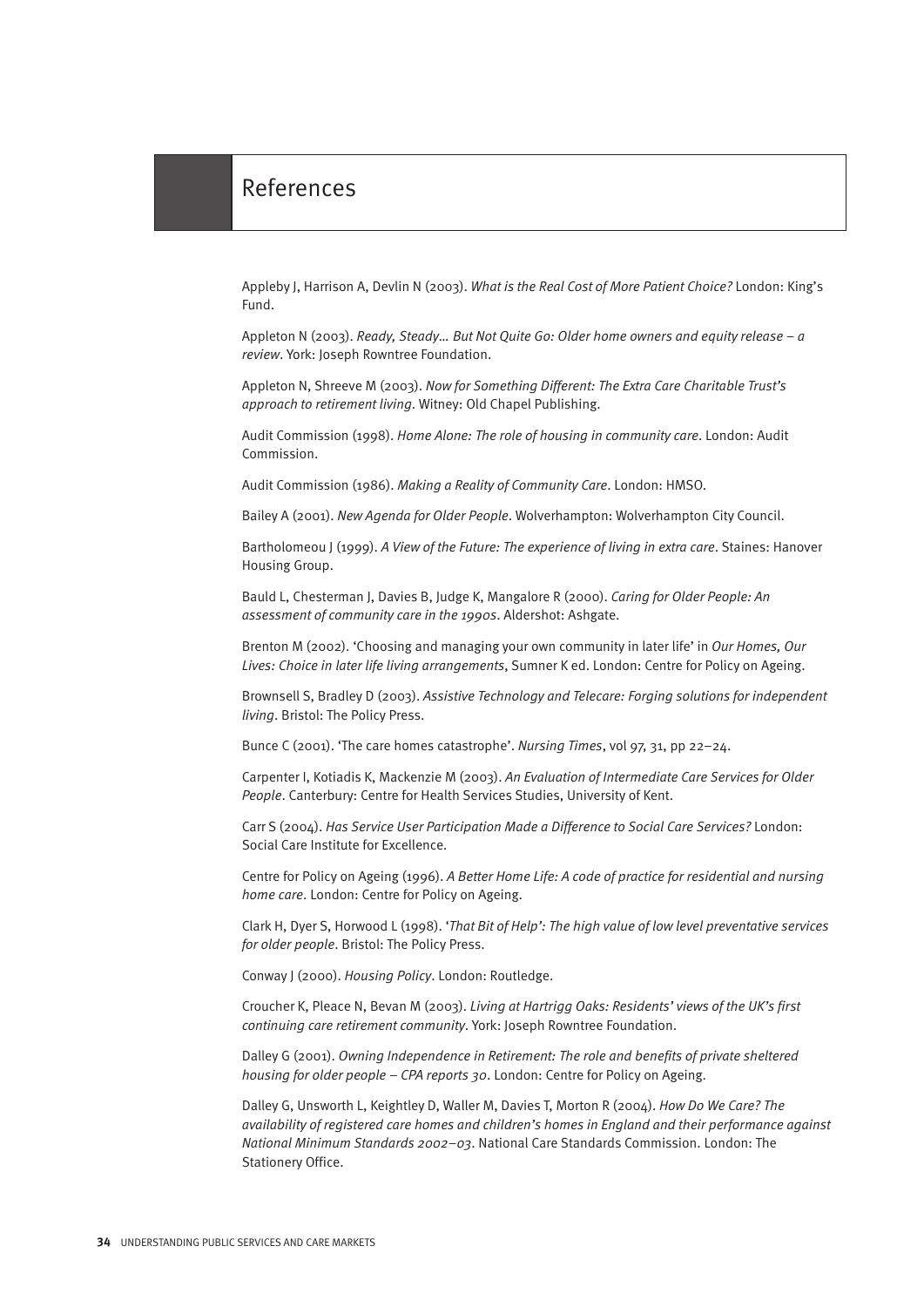Darton RA (2004). 'What types of home are closing? The characteristics of homes which closed between 1996 and 2001'. *Health and Social Care in the Community*, vol 12, 3, pp 254–64.

Darton R, Netten A, Forder J (2003a). 'The cost implications of the changing population and characteristics of care homes', *International Journal of Geriatric Psychiatry*, vol 18, 3, 236–243.

Darton R, Netten A, Fenyo A (2003b). *Promoting High Quality Care in Long Term Care Facilities: Factors associated with positive social climates* – PSSRU discussion paper no 2051. Canterbury: Personal Social Services Research Unit, University of Kent.

Darton RA, Wright KG (1993). 'Changes in the provision of long-stay care, 1970–1990'. *Health and Social Care in the Community*, vol 1, 1, pp 11–25.

Darton RA, Wright KG (1992). 'Residential and nursing homes for elderly people: One sector or two?' in *Social Policy and Elderly People: The role of community care*, Laczko F and Victor CR eds, pp 216–44. Aldershot: Avebury.

Davey V, Henwood M, Knapp M (2004). *Integrated Commissioning for Older People's Services* – LSE discussion paper no 1833. London: London School of Economics.

Davies S, Nolan M (2003). 'Making the best of things: Relatives' experiences of decisions about care-home entry'. *Ageing and Society*, vol 23, 4, pp 429–50.

Davies T, Dalley G, Unsworth L, Waller M, Drysdale C (2004). *The Management of Medication in Care Services, 2002–03*. London: The Stationery Office.

Department of Health (2005) *Independence, Well-being and Choice: Our vision for the future of social care for adults in England*. Cm 6499. London: Department of Health.

Department of Health (2004a). *Community Care Statistics 2003: Home care services for adults, England*. London: Department of Health.

Department of Health (2004b). *Charges for Residential Accommodation: CRAG amendment no 21 – national assistance (sums for personal requirements and assessment of resources) (amendment) (England) regulations 2004*. LAC (2004) 9. London: Department of Health.

Department of Health (2004c). *Independence Not Dependence: New extra care housing places for older people*. London: Department of Health.

Department of Health (2003a). *Care Homes for Older People: National Minimum Standards*. London: The Stationery Office.

Department of Health (2003b). *Domiciliary Care: National Minimum Standards*. London: The Stationery Office.

Department of Health (2003c). *Extra Care Housing for Older People: An introduction for commissioners*. London: Department of Health.

Department of Health (2002a). 'Expanded services and increased choices for older people. Investment and reform for older people's social services' – press release 2002/0324. London: Department of Health.

Department of Health (2002b). '£200m allocated to councils to further reduce 'bedblocking'. Delayed discharges reduced by ten per cent since September' – press release 2002/0007. London: Department of Health.

Department of Health (2002c). 'Government response to Health Select Committee report on delayed discharge' – press release 2002/0453. London: Department of Health.

Department of Health (2002d). *Direct Payments Uptake: All councils, England, September 2002* – RAP returns. London: Department of Health.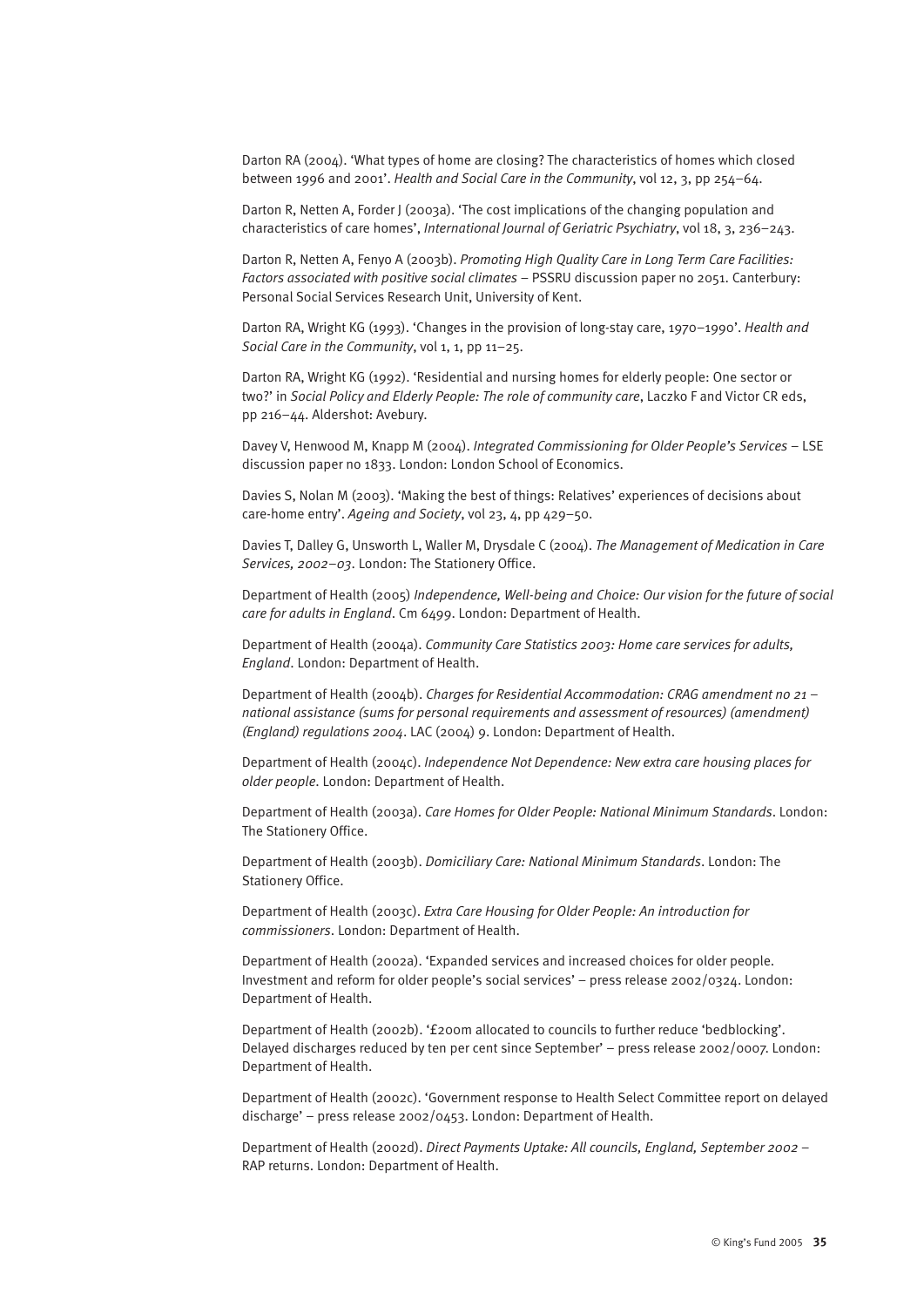Department of Health (2002e). *Community Care Statistics 2001. Private Nursing Homes, Hospitals and Clinics*, Statistical Bulletin 2002/09. London: Department of Health.

Department of Health (2002f). *Improvement, Expansion and Reform – The Next Three Years: Priorities and planning framework 2003–06*. London: The Stationery Office.

Department of Health (2001a). '£300m 'Cash for Change' initiative to tackle 'bedblocking'. Agreement with private and voluntary sectors provides foundation for radical reform programme' – press release 2001/0464. London: Department of Health.

Department of Health (2001b). *A Guide to Contracting for Intermediate Care Services*. HSC 2001/01 LAC (2001) 1. London: Department of Health.

Department of Health (2001c). *Community Care Statistics 2001: Residential personal social services for adults, England,* Statistical bulletin 2001/29. London: Department of Health.

Department of Health (2001d). *Care Homes for Older People: National Minimum Standards*. London: The Stationery Office.

Department of Health (2000a). *Community Care (Direct Payments) Act 1996: Policy and practice guidance*, 2nd edn. London: Department of Health.

Department of Health (2000b). *Community Care Statistics 1999. Residential Personal Social Services for Adults, England*, Statistical Bulletin 2000/2. London: Department of Health.

Department of Health (2000c). *Community Care Statistics 1999: Private nursing homes, hospitals and clinics* – statistical bulletin 2000/16. London: Department of Health.

Department of Health (1999a). *A New Approach to Social Services*. Consultation Document. London: Department of Health.

Department of Health (1999b). *Fit for the Future? National required standards for residential and nursing homes for older people* – consultation document. London: Department of Health.

Department of Health (1998). 'Alan Milburn to announce Action Plan to tackle Shortages in Nursing – Health Minister to speak at Keble College, Oxford' – press release 1998/394. London: Department of Health.

Department of Health (1998). *Modernising Social Services: Promoting independence, improving protection, raising standards*. Cm 4169. London: The Stationery Office.

Department of Health (1989). *Caring for People: Community care in the next decade and beyond*. Cm 849. London: HMSO.

Department of Health (no date). *Developing and Implementing Local Extra Care Housing Strategies*. London: Department of Health.

Dewar B, Jones C, O'May F (2004). *Involving Older People: Lessons for community planning*. Edinburgh: Scottish Executive.

Direct Payments Scotland (2003). *Direct Payments Finance Project*. Edinburgh: Scottish Executive.

Fernández JL, Forder J (2002). *The importance of social care in achieving an efficient health care system: The case for reducing delay in hospital discharge rates* – LSE Health and Social Care discussion paper no 7. London: London School of Economics and Personal Social Services Research Unit.

Fisk MJ (2003). *Social Alarms to Telecare: Older people's services in transition*. Bristol: The Policy Press.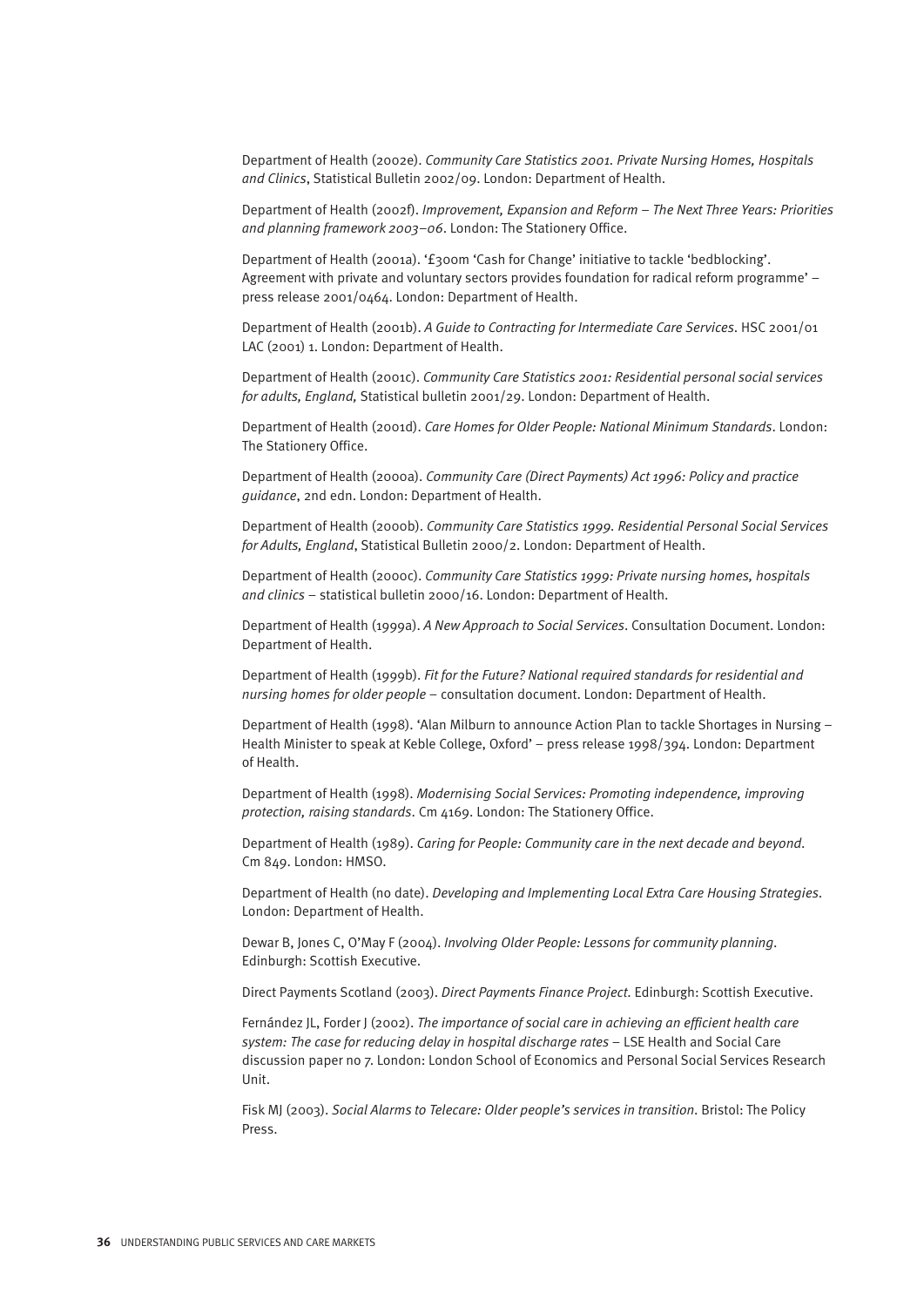Fletcher P, Riseborough M, Humphries J, Jenkins C, Whittingham P (1999). *Citizenship and Services in Older Age: The strategic role of very sheltered housing*. Beaconsfield: Housing 21.

Forder J, Knapp MRJ, Hardy B, Kendall J, Matosevic T, Ware P (2004). 'Prices, contracts and motivations: institutional arrangements in domiciliary care'. *Policy and Politics*, vol 32, 2, pp 207–22.

Francis J, Netten A (2004). 'Raising the quality of home care: a study of service users' views'. *Social Policy and Administration*, vol 38, 3, pp 290–305.

Francis J, Netten A (2003). *Home Care Workers: Careers, commitments and motivations* – PSSRU discussion paper no 2053. Canterbury: Personal Social Services Research Unit, University of Kent.

Hanson J (2001). 'From "special needs" to "lifestyle choices": Articulating the demand for "third age" housing' in *Inclusive Housing in an Ageing Society: Innovative approaches*, Peace SM and Holland C eds. Bristol: The Policy Press.

Hardy B, Young R, Wistow G (1999). 'Dimensions of choice in the assessment and care management process: the views of older people, carers and care managers'. *Health and Social Care in the Community*, vol 7, 6, pp 483–91.

Harrison L, Means R (1990). *Housing – The Essential Element in Community Care: The role of 'Care and Repair' and 'Staying Put' Projects*. Oxford: Anchor Housing Trust.

Health Select Committee Inquiry into Elder Abuse (2004). *Evidence from the National Care Standards Commission*. London: The Stationery Office.

Heywood F, Oldman C, Means R (2002). *Housing and Home in Later Life*. Buckingham: Open University Press.

Hibbert P (2002). *Voices and Choices: Young people participating in inspections*. Basildon: Barnardo's.

Hirst R, Allen G, Watson L (1995). *Now or Never: Older people's decisions about housing*. Southampton: University of Southampton.

Hogan WP (2004). *Review of Pricing Arrangements in Residential Aged Care*. Canberra: Australian Government Department of Health and Ageing.

House of Commons (2000). Parliamentary Debates, Westminster Hall, 15 February 2000. *Hansard*, vol 344, no 1850, cols 176WH–184WH. London: The Stationery Office.

House of Commons Select Committee on Health (2004). *Elder Abuse, Second Report of Session 2003–04*, vol 1, HC 111-I. London: The Stationery Office.

Hudson B, Young R, Hardy B, Glendinning C (2002). *The National Evaluation of Notifications of Use of Section 31 Partnership Flexibilities in the Health Act 1999*. Leeds: NPCRDC, Manchester University, Manchester and Nuffield Institute for Health.

Joseph Rowntree Foundation (no date). *Lifetime Homes*. York: JRF.

Kelly M (2001). 'Lifetime homes' in *Inclusive Housing in an Ageing Society: Innovative approaches*, Peace SM and Holland C eds. Bristol: The Policy Press.

Kendall J (2000). 'The voluntary sector and social care for older people' in *The Changing Role of Social Care: Research highlights in social work 37*, Hudson B ed. London: Jessica Kingsley Publishers.

Kendall J, Knapp MRJ, Forder J, Matosevic T, Ware T, Hardy B (2002). *The State of Residential Care Supply in England* – LSE Health and Social Care discussion paper no 6. London: London School of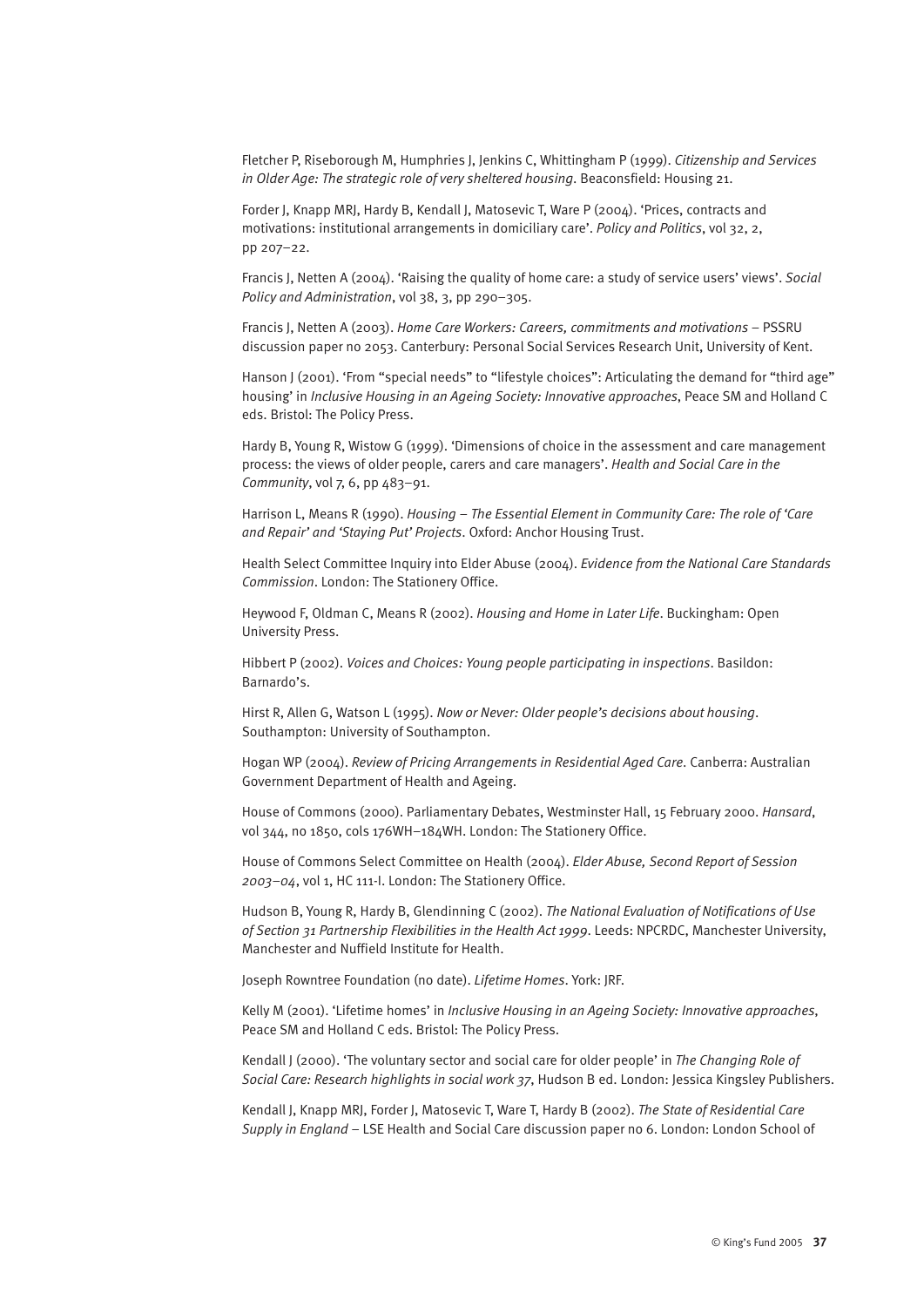Economics. Available at: http://www.lse.ac.uk/Depts/lsehsc/papers/Discussion\_Papers/ DP6\_THESTATEOFRESIDENTIALCARESUPPLYINENGLAND.pdf

Kendall J, Matosevic T, Forder J, Hardy B, Knapp MRJ, Ware P (2003). 'The motivations of domiciliary care providers in England: New concepts, new findings'. *Journal of Social Policy*, vol 32, 4, pp 489–511.

Laing & Buisson (2003a). *Domiciliary Care Markets 2003*. London: Laing & Buisson.

Laing & Buisson (2003b). *Care of Elderly People: Market survey 2003* 16th ed. London: Laing & Buisson.

Laing & Buisson (2003c). *Extra-Care Housing Markets 2003/04*. London: Laing & Buisson.

Laing & Buisson (2001). *Laing's Healthcare Market Review 2001–2002*. London: Laing & Buisson.

Laing & Buisson (1997). *Laing's Review of Private Healthcare 1997 and Directory of Independent Hospitals, Nursing and Residential Homes and Related Services*. London: Laing & Buisson.

Laing & Buisson (1995). *Laing's Review of Private Healthcare 1995 and Directory of Independent Hospitals, Nursing and Residential Homes and Related Services*. London: Laing & Buisson.

Laing W (2002). *Calculating a Fair Price for Care: A toolkit for residential and nursing care costs*. Bristol: The Policy Press.

Laing W (1998). *A Fair Price for Care? Disparities between market rates for nursing/residential care and what state funding agencies will pay*. York: York Publishing Services Ltd.

LGA/ADSS (2003). *Treasurers Budget Pressures Survey Report*. London: ADSS. Available at: www.adss.org.uk/committee/resources/budjulrep.shtml

McCafferty P (1994). *Living Independently. A study of the housing needs of elderly and disabled people* – housing research report. London: HMSO.

Ministry of Health (1949). *Housing Manual 1949*. London: HMSO.

Ministry of Local Government and Planning (1951). *Housing for Special Purposes*. London: HMSO.

Mitchell D (2001). 'Care homes crisis comes to a head'. The Guardian,  $\Delta$  lune 2001.

Moos RH, Lemke S (1996). *Evaluating Residential Facilities: The Multiphasic Environmental Assessment Procedure*. Thousand Oaks, California: Sage Publications.

Moos RH, Lemke S (1994). *Group Residences for Older Adults: Physical features, policies, and social climate*. New York: Oxford University Press.

Myers F, MacDonald C (1996). 'I was given options not choices: Involving older users and carers in assessment and care planning' in *Developing Services for Older People and Their Families*, Bland R ed. London: Jessica Kingsley Publishers.

National Care Standards Commission (2003). *Annual Report and Accounts 2003*. London: The Stationery Office.

Needham C (2003). *Citizen-consumers: New Labour's marketplace democracy* – Catalyst working paper. London: The Catalyst Forum.

Netten A, Curtis L (2003). *Unit Costs of Health and Social Care 2003*. Canterbury: Personal Social Services Research Unit, University of Kent.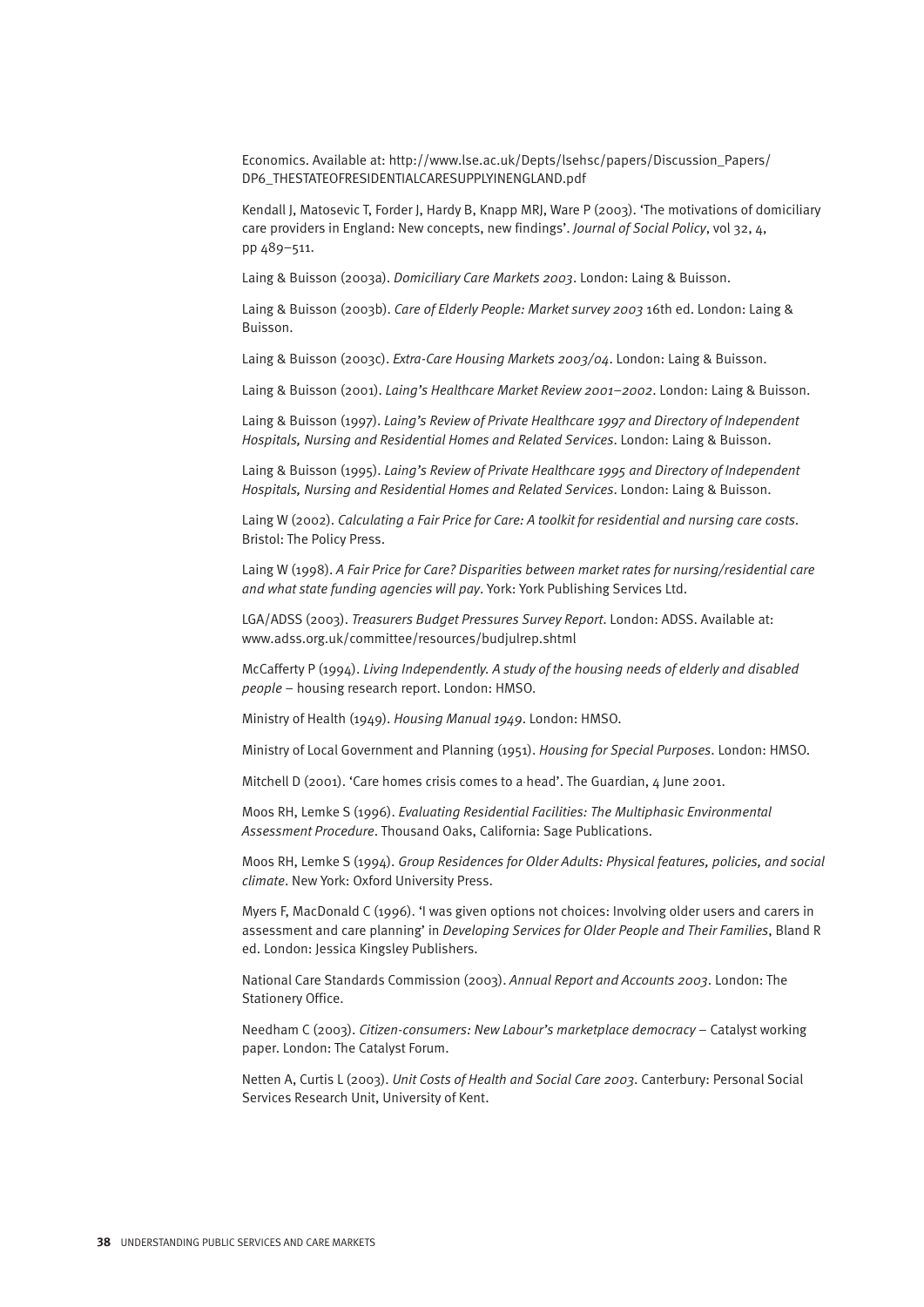Netten A, Darton R, Davey V, Kendall J, Knapp MRJ, Williams J, Fernández JL, Forder J (2004a). *Understanding Public Services and Markets*. PSSRU Discussion paper no 2111/4. Canterbury: Personal Social Services Research Unit, University of Kent.

Netten A, Francis J, Jones K, Bebbington A (2004b). *Performance and Quality: User experiences of home care services* – PSSRU discussion paper no 2104/3. Canterbury: Personal Social Services Research Unit, University of Kent.

Netten A, Williams J, Dennett J, Wiseman J, Fenyo A (2003a). *Social Care Regulation: Resource use* – PSSRU discussion paper no 2042/2. Canterbury: Personal Social Services Research Unit, University of Kent.

Netten A, Darton R, Williams J (2003b). 'Nursing home closures: Effects on capacity and reasons for closure'. *Age and Ageing*, vol 32, 3, pp 332–37.

Netten A, Darton R, Curtis L (2002a). *Self-Funded Admissions to Care Homes* – Department for Work and Pensions research report no 159. Leeds: Corporate Document Services.

Netten A, Darton R, Williams J (2002b). *The Rate, Causes and Consequences of Home Closures*, PSSRU discussion paper 1741/2. Canterbury: Personal Social Services Research Unit, University of Kent.

Netten A, Darton R, Bebbington A, Forder J (2001). *Care Homes for Older People: Facilities, Residents and Costs 1*. Canterbury: Personal Social Services Research Unit, University of Kent.

Netten A, Forder J, Knight J (1999). *Costs of Regulating Care Homes for Adults*. Canterbury: Personal Social Services Research Unit, University of Kent.

Office for National Statistics (2000). *Housing in England 1998/99*. London: The Stationery Office.

Office of Fair Trading (2005). *Care homes for older people in the UK. A market study*. London: Office of Fair Trading.

Oldman C (2000). *Blurring the Boundaries: A fresh look at housing and care provision for older people*. Brighton: Pavilion Publishing.

Oldman C (1990). *Moving in Old Age: New directions in housing policies*. London: HMSO.

Patel A, Foster J, Martin F (2003). *Economic Evaluation of Intermediate Care Schemes in Lambeth, Southwark and Lewisham: Immediate Access Project*. London: Kings College.

Patmore C (2003). *Understanding Home Care Providers: Live issues about management, quality and relationships with social services purchasers*. York: Social Policy Research Unit, University of York.

Phillips J, Bernard M, Biggs S, Kingston P (2001). 'Retirement communities in Britain: A 'third way' for the third age?' in *Inclusive Housing in an Ageing Society: Innovative approaches*, Peace SM and Holland C eds. Bristol: The Policy Press.

Pickard L, Wittenberg R, Comas-Herrera A, Davies B, Darton R (2001). 'Community Care for Frail Older People: Analysis using the 1998/99 General Household Survey – *Quality in Later Life: Rights, rhetoric and reality*.' *Proceedings of the British Society of Gerontology 30th Annual Conference, 31 August–2 September 2001*. Stirling: University of Stirling.

Policy Commission on Public Services (2004). *Making Public Services Personal: A new compact for public services*. London: National Consumer Council.

Pollock J (2001). 'Legal challenges step up care homes crisis campaign'. The Guardian, 7 March 2001.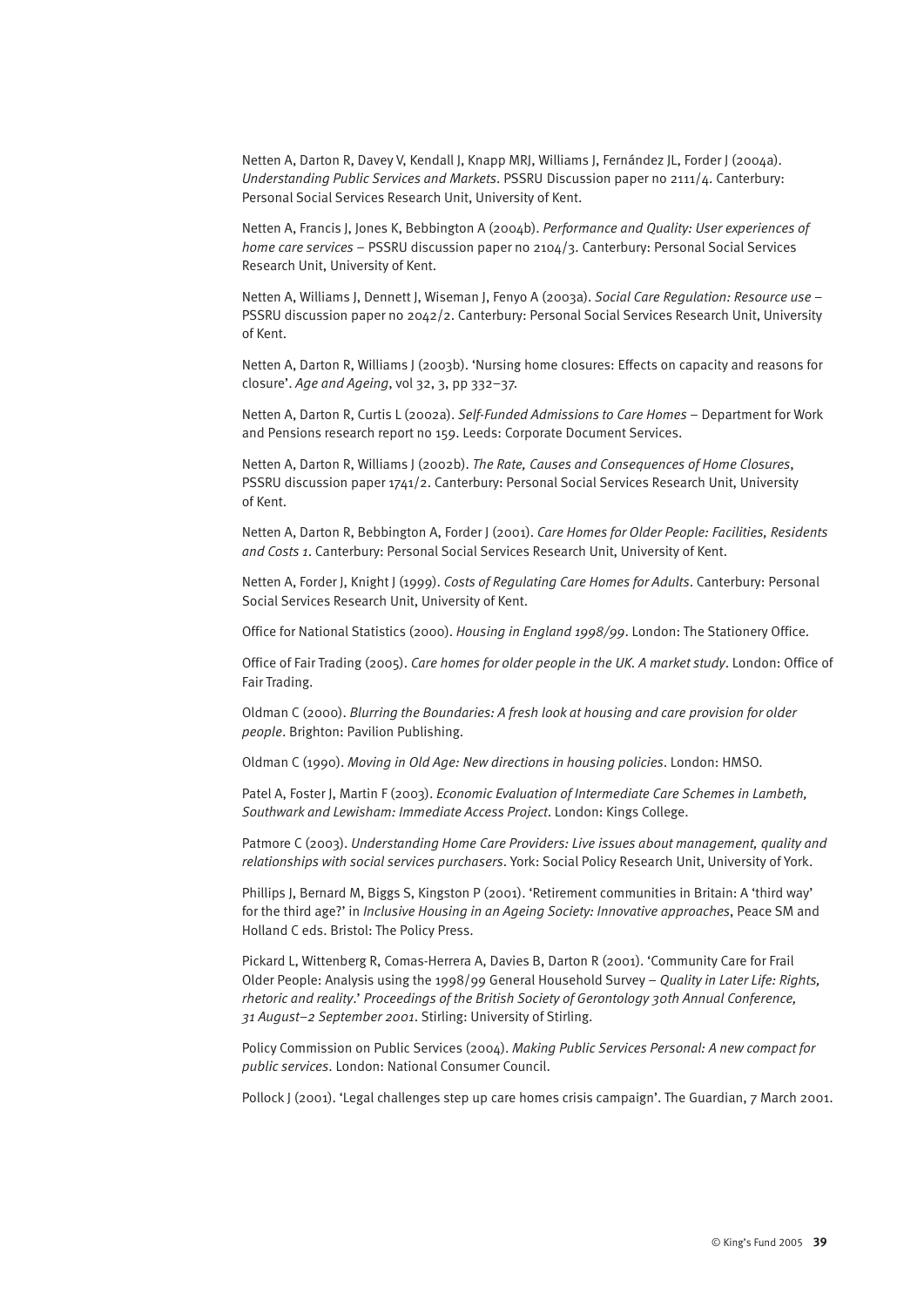Quilgars D, Oldman C, Carlisle J (1997). *Supporting Independence: Home support services for older people* – CPA Report 22. London: Centre for Policy on Ageing.

Reed CA, Faulkner GJ, Bessell R (1980). *Your Own Front Door: A study of very sheltered housing in Warwickshire, 1979–80*. Warwick: Warwickshire County Council Social Services Department.

Sabatier P, Jenkins-Smith P eds (1993). *Policy Change and Learning: An advocacy coalition approach*. Boulder: Westview Press.

Starfish Consulting (2003). *Report to London ADSS Benchmarking Region*. London: Starfish Consulting.

Steele L (2001). 'Care home owners lobby for more cash'. The Guardian, 5 March 2001.

Stevenson J, Spencer L (2002). *Developing Intermediate Care*. London: King's Fund.

Streib GF (2002). 'An introduction to retirement communities'. *Research on Ageing*, vol 24, 1, pp 3–9.

Timko C, Moos RH (1991). 'A typology of social climates in group residential facilities for older people'. *Journal of Gerontology: Social Sciences*, vol 46, 3, pp 160–69.

Tinker A, Wright F, McCreadie C, Askham J, Hancock R, Holmans A (1999). *Alternative Models of Care for Older People, The Royal Commission on Long Term Care (1999) With Respect to Old Age: Long Term Care – Rights and Responsibilities, Research Volume 2*, Cm 4192-II/2. London: The Stationery Office.

Ungerson C (2004). 'Whose empowerment and independence? A cross-national perspective on 'cash for care' schemes'. *Ageing and Society*, vol 24, 2, pp 189–212.

Walshe K, Harrington C (2002). 'Regulation of nursing facilities in the United States: An analysis of resources and performance of state survey agencies'. *The Gerontologist*, vol 42, 4, pp 475–86.

Ware P, Matosevic T, Forder J, Hardy B, Kendall J, Knapp MRJ (2001). 'Movement and change: Independent sector domiciliary care providers between 1995 and 1999'. *Health and Social Care in the Community*, vol 9, 6, pp 334–40.

Ware T, Matosevic T, Hardy B, Knapp MRJ, Kendall J, Forder J (2003). 'Commissioning care services for older people in England: The view from care managers, users and carers'. *Ageing and Society*, vol 23, 4, pp 411–28.

Williams J, Netten A (2003). *Guidelines for the Closure of Care Homes for Older People: Prevalence and content of local government protocols* – PSSRU discussion paper no 1861/2. Canterbury: Personal Social Services Research Unit, University of Kent.

Williams J, Netten A, Ware P (2003). *The Closure of Care Homes for Older People: Relatives' and residents' experiences and views of the closure process* – PSSRU discussion paper no 2012/3. Canterbury: Personal Social Services Research Unit, University of Kent.

Wistow G, Knapp MRJ, Hardy B, Forder J, Kendall J, Manning R (1996). *Social Care Markets: Progress and prospects*. Buckingham: Open University Press.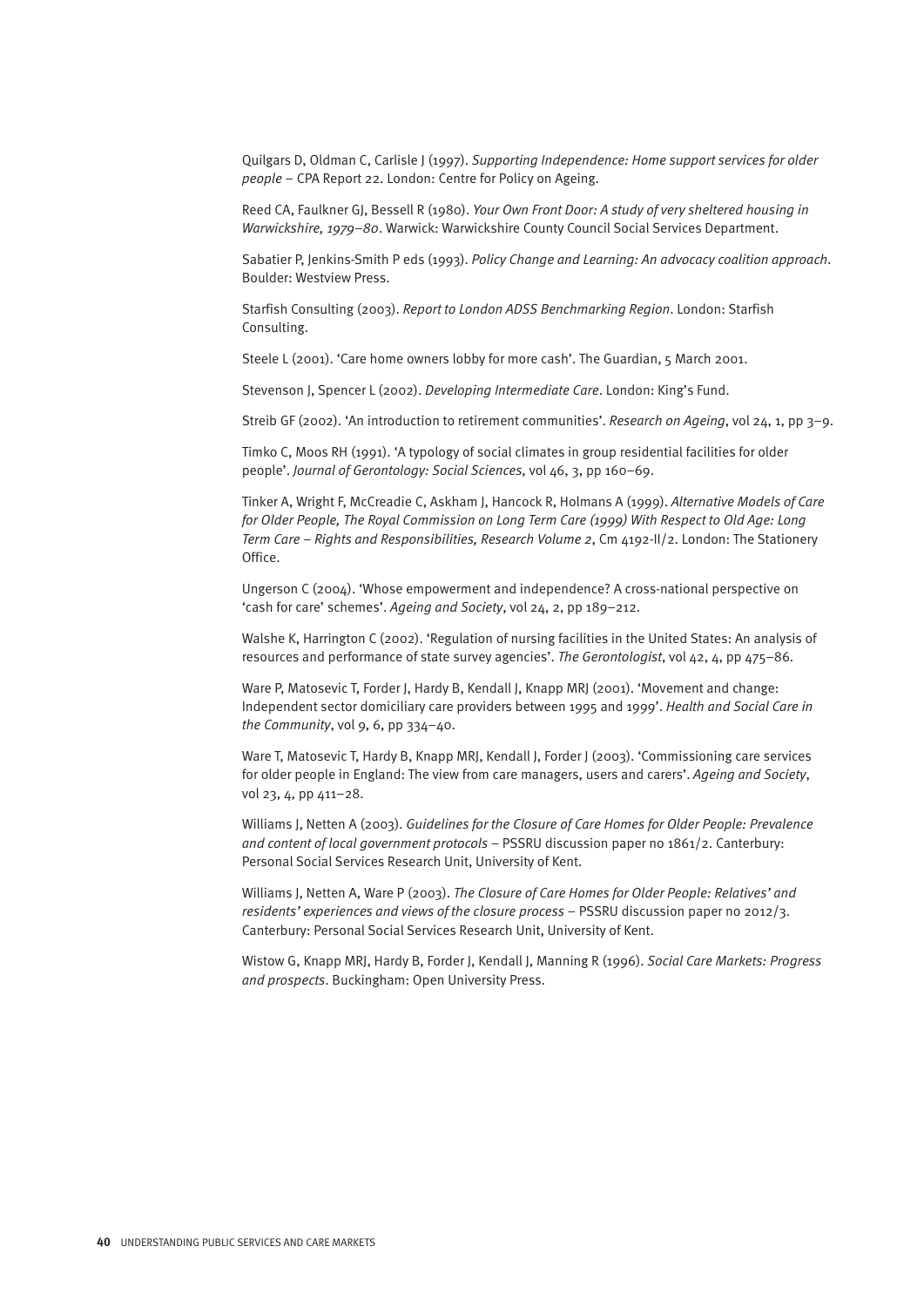# **Other publications for the Care Services Inquiry**

#### **The Business of Caring: King's Fund Inquiry into care services for older people in London** *Janice Robinson and Penny Banks*

Concerns about the care system for older people have been commonplace in recent years. Aware of these concerns, the King's Fund established an Inquiry into the way in which care services are provided for older people in London. Drawing on the experience of older people and their carers, care staff and managers, regulators, and commissioners, the year-long Inquiry concludes that there are major shortcomings in the current care system that disadvantage older people and their carers. This report of their findings calls for investment in market development, reform of social policies and mobilisation of more public and private resources.

ISBN 1 85717 490 0 Jun 2005 206pp £25.00 Download summary at www.kingsfund.org.uk/summaries

#### **Trends in the London Care Market 1994–2024** *William Laing*

The demand for care and support in old age is growing nationally, but London faces some particular challenges. For example, although there are fewer older people in inner London, many are likely to need social care as a result of poor health, poverty, poor housing and lack of social support. This paper shows how London differs from the rest of England, examining past, present and future trends in its population profile, and in the resources and services available for older people. It casts light on some controversial issues such as levels of expenditure on residential and home care services, and finding care home places for older people outside the London area.

ISBN 1 85717 491 7 Jul 2005 96pp £20.00 Download summary at **www.kingsfund.org.uk/summaries**

#### **Looking Forward to Care in Old Age: Expectations of the next generation**

*Ros Levenson, Mercy Jeyasingham and Nikki Joule*

What do today's middle-aged people expect of care services in the future? Based on discussions with seven focus groups of people in their 50s, living in different communities in London, this paper reports on what kind and quality of care they want, and the type of housing, residential and community care options they expect. It also probes how roles and people's expectations of children to care for their parents are changing.

ISBN 1 85717 493 3 Jun 2005 56pp £6.50 Download the full paper at **www.kingsfund.org.uk/publications**